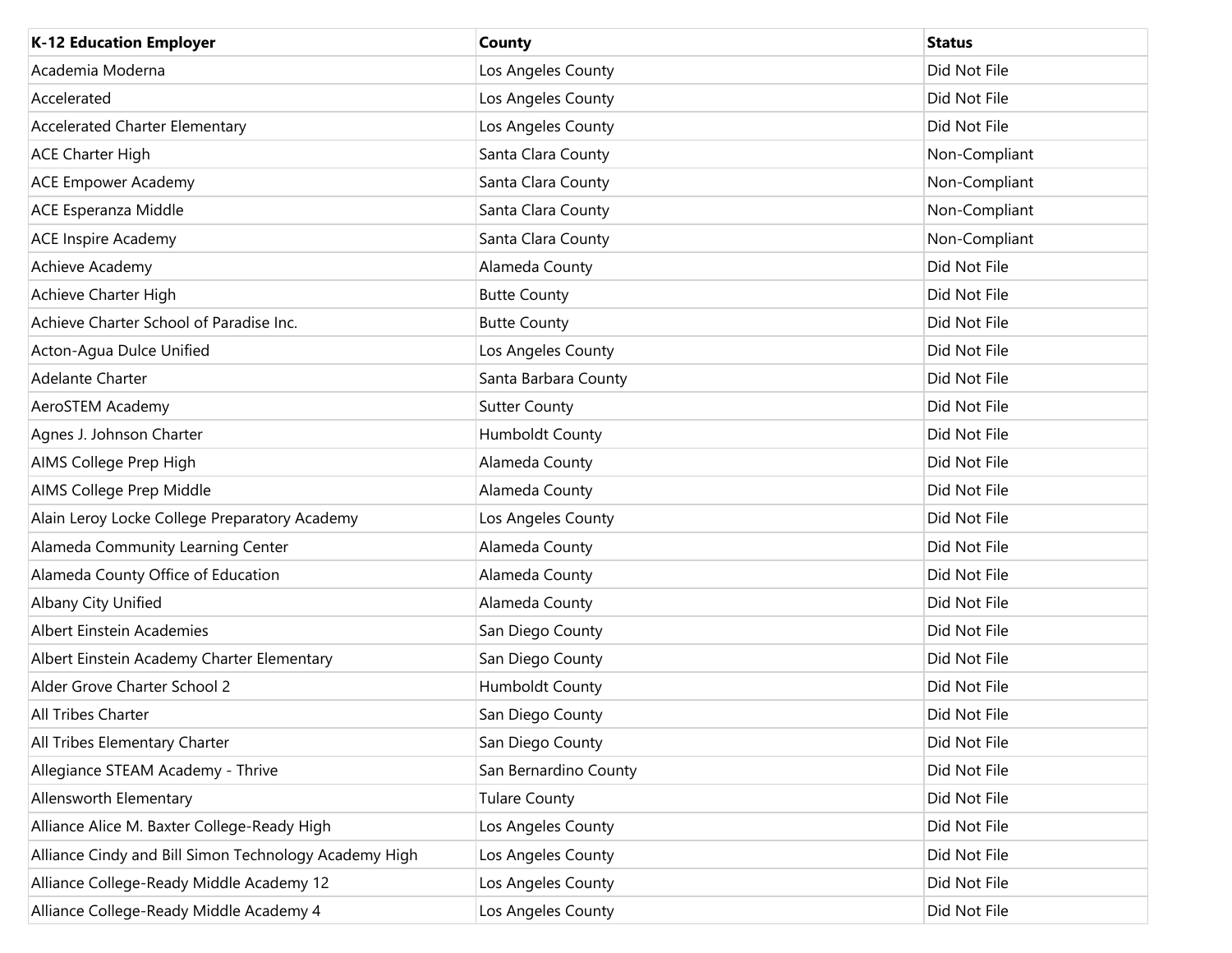| Alliance College-Ready Middle Academy 5                                   | Los Angeles County     | Did Not File  |
|---------------------------------------------------------------------------|------------------------|---------------|
| Alliance College-Ready Middle Academy 8                                   | Los Angeles County     | Did Not File  |
| Alliance Collins Family College-Ready High                                | Los Angeles County     | Did Not File  |
| Alliance Dr. Olga Mohan High                                              | Los Angeles County     | Did Not File  |
| Alliance Gertz-Ressler Richard Merkin 6-12 Complex                        | Los Angeles County     | Did Not File  |
| Alliance Jack H. Skirball Middle                                          | Los Angeles County     | Did Not File  |
| Alliance Judy Ivie Burton Technology Academy High                         | Los Angeles County     | Did Not File  |
| Alliance Kory Hunter Middle                                               | Los Angeles County     | Did Not File  |
| Alliance Leichtman-Levine Family Foundation Environmental<br>Science High | Los Angeles County     | Did Not File  |
| Alliance Marc & Eva Stern Math and Science                                | Los Angeles County     | Did Not File  |
| Alliance Margaret M. Bloomfield Technology Academy High                   | Los Angeles County     | Did Not File  |
| Alliance Marine - Innovation and Technology 6-12 Complex                  | Los Angeles County     | Did Not File  |
| Alliance Morgan McKinzie High                                             | Los Angeles County     | Did Not File  |
| Alliance Ouchi-O'Donovan 6-12 Complex                                     | Los Angeles County     | Did Not File  |
| Alliance Patti And Peter Neuwirth Leadership Academy                      | Los Angeles County     | Did Not File  |
| Alliance Piera Barbaglia Shaheen Health Services Academy                  | Los Angeles County     | Did Not File  |
| Alliance Renee and Meyer Luskin Academy High                              | Los Angeles County     | Did Not File  |
| Alliance Susan and Eric Smidt Technology High                             | Los Angeles County     | Did Not File  |
| Alliance Ted K. Tajima High                                               | Los Angeles County     | Did Not File  |
| Alliance Tennenbaum Family Technology High                                | Los Angeles County     | Did Not File  |
| Alliance Virgil Roberts Leadership Academy                                | Los Angeles County     | Did Not File  |
| Almond Acres Charter Academy                                              | San Luis Obispo County | Did Not File  |
| Alpaugh Unified                                                           | <b>Tulare County</b>   | Did Not File  |
| Alpha Cindy Avitia High                                                   | Santa Clara County     | Did Not File  |
| Alpha: Blanca Alvarado                                                    | Santa Clara County     | Did Not File  |
| Alpha: Cornerstone Academy Preparatory                                    | Santa Clara County     | Did Not File  |
| Alpha: Jose Hernandez                                                     | Santa Clara County     | Did Not File  |
| Alpine County Office of Education                                         | <b>Alpine County</b>   | Non-Compliant |
| Alta Vista Elementary                                                     | <b>Tulare County</b>   | Did Not File  |
| Alta Vista Innovation High                                                | San Bernardino County  | Did Not File  |
| Alta-Dutch Flat Union Elementary                                          | Placer County          | Did Not File  |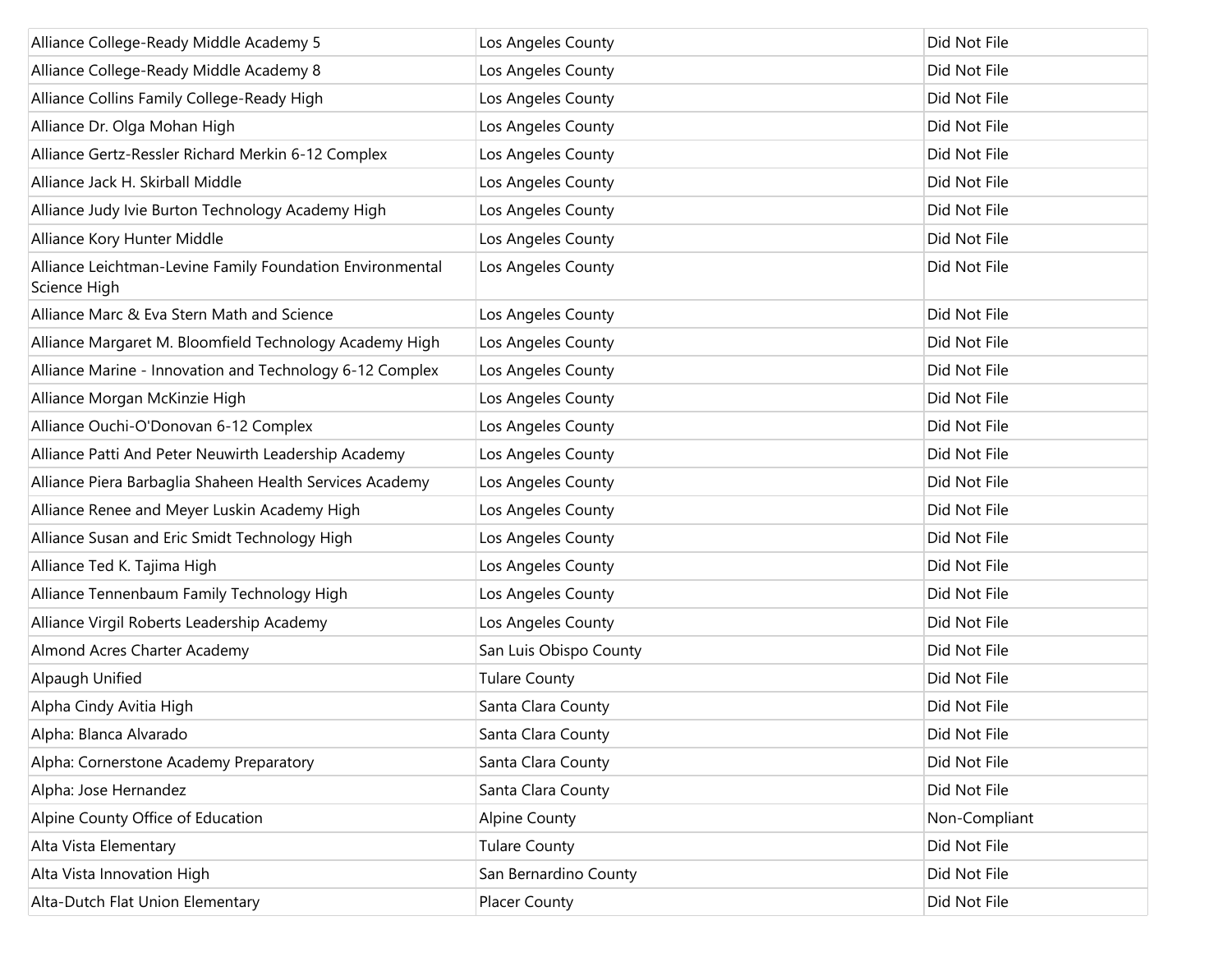| Alternatives in Action                                                  | Alameda County       | Did Not File  |
|-------------------------------------------------------------------------|----------------------|---------------|
| Alum Rock Union Elementary                                              | Santa Clara County   | Did Not File  |
| Alvina Elementary                                                       | Fresno County        | Did Not File  |
| Alvina Elementary Charter                                               | Fresno County        | Did Not File  |
| <b>Alvord Unified</b>                                                   | Riverside County     | Did Not File  |
| Amador County Office of Education                                       | <b>Amador County</b> | Did Not File  |
| <b>Amador County Unified</b>                                            | <b>Amador County</b> | Did Not File  |
| Ambassador Phillip V. Sanchez II Public Charter                         | Fresno County        | Did Not File  |
| American Indian Public Charter II                                       | Alameda County       | Did Not File  |
| American River Collegiate Academy                                       | Sacramento County    | Did Not File  |
| America's Finest Charter                                                | San Diego County     | Did Not File  |
| Anaheim Elementary                                                      | Orange County        | Non-Compliant |
| Anahuacalmecac International University Preparatory of North<br>America | Los Angeles County   | Did Not File  |
| Anderson Union High                                                     | Shasta County        | Non-Compliant |
| Anderson Valley Unified                                                 | Mendocino County     | Did Not File  |
| Animo City of Champions Charter High                                    | Los Angeles County   | Did Not File  |
| Animo Compton Charter                                                   | Los Angeles County   | Did Not File  |
| Animo Ellen Ochoa Charter Middle                                        | Los Angeles County   | Did Not File  |
| Animo Florence-Firestone Charter Middle                                 | Los Angeles County   | Did Not File  |
| Animo Inglewood Charter High                                            | Los Angeles County   | Did Not File  |
| Animo Jackie Robinson High                                              | Los Angeles County   | Did Not File  |
| Animo James B. Taylor Charter Middle                                    | Los Angeles County   | Did Not File  |
| Animo Jefferson Charter Middle                                          | Los Angeles County   | Did Not File  |
| Animo Leadership High                                                   | Los Angeles County   | Did Not File  |
| Animo Legacy Charter Middle                                             | Los Angeles County   | Did Not File  |
| Animo Mae Jemison Charter Middle                                        | Los Angeles County   | Did Not File  |
| Animo Pat Brown                                                         | Los Angeles County   | Did Not File  |
| Animo Ralph Bunche Charter High                                         | Los Angeles County   | Did Not File  |
| Animo South Los Angeles Charter                                         | Los Angeles County   | Did Not File  |
| Animo Venice Charter High                                               | Los Angeles County   | Did Not File  |
| Animo Watts College Preparatory Academy                                 | Los Angeles County   | Did Not File  |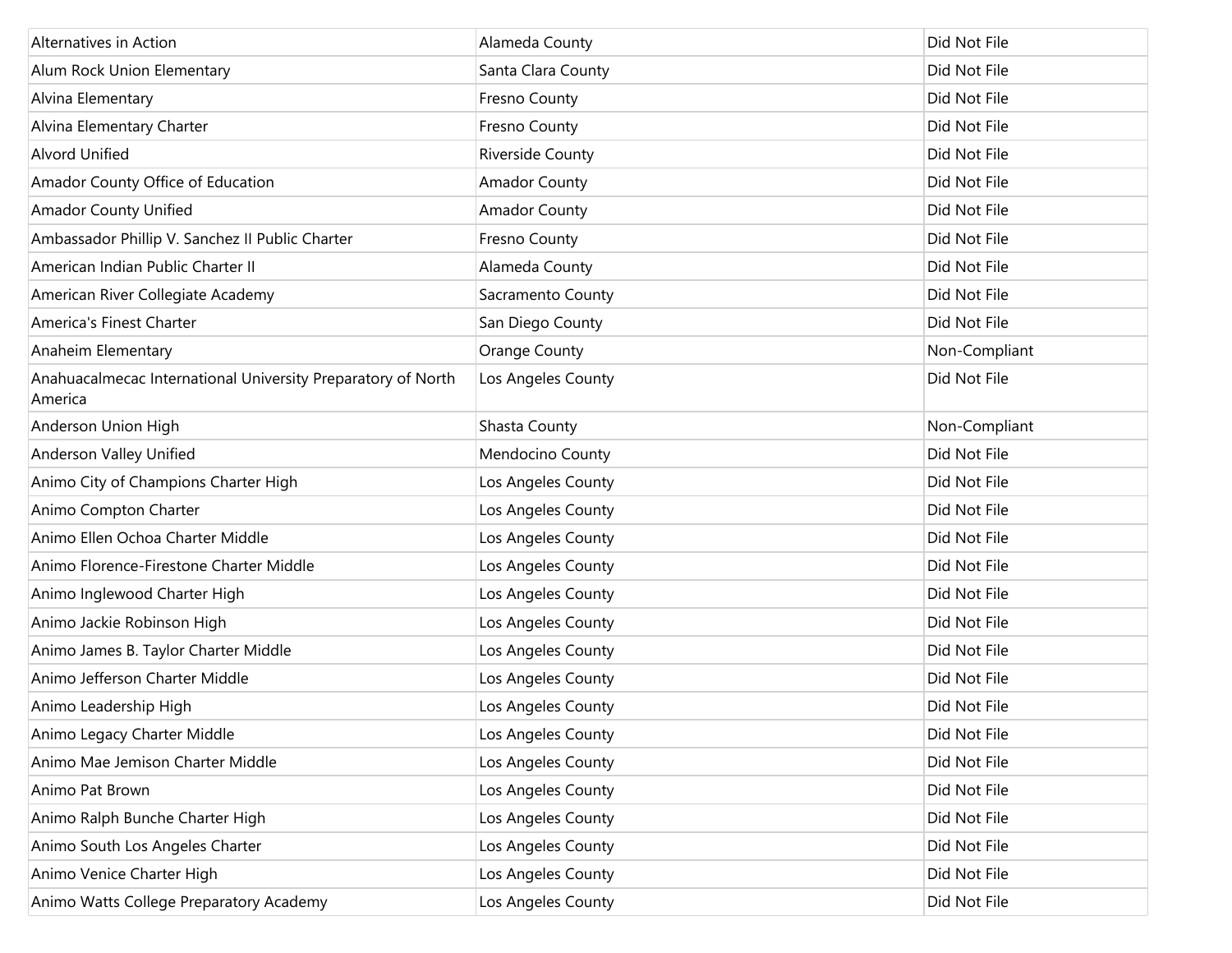| Animo Westside Charter Middle                         | Los Angeles County    | Did Not File |
|-------------------------------------------------------|-----------------------|--------------|
| Antelope Valley Learning Academy                      | Los Angeles County    | Did Not File |
| Antioch Charter Academy                               | Contra Costa County   | Did Not File |
| Antioch Charter Academy II                            | Contra Costa County   | Did Not File |
| <b>Ararat Charter</b>                                 | Los Angeles County    | Did Not File |
| Arcata Elementary                                     | Humboldt County       | Did Not File |
| Arcohe Union Elementary                               | Sacramento County     | Did Not File |
| Arena Union Elem./Point Arena Jt. Union High          | Mendocino County      | Did Not File |
| <b>ARISE High</b>                                     | Alameda County        | Did Not File |
| Aromas - San Juan Unified                             | San Benito County     | Did Not File |
| Arroyo Vista Charter                                  | San Diego County      | Did Not File |
| Arts In Action Community Charter                      | Los Angeles County    | Did Not File |
| Arts in Action Community Middle                       | Los Angeles County    | Did Not File |
| <b>Arvin Union</b>                                    | Kern County           | Did Not File |
| <b>ASA Charter</b>                                    | San Bernardino County | Did Not File |
| <b>ASCEND</b>                                         | Alameda County        | Did Not File |
| Aspen Meadow Public                                   | Fresno County         | Did Not File |
| Aspen Valley Prep Academy                             | Fresno County         | Did Not File |
| Aspire Alexander Twilight College Preparatory Academy | Sacramento County     | Did Not File |
| Aspire Alexander Twilight Secondary Academy           | Sacramento County     | Did Not File |
| Aspire Antonio Maria Lugo Academy                     | Los Angeles County    | Did Not File |
| Aspire APEX Academy                                   | San Joaquin County    | Did Not File |
| Aspire Benjamin Holt College Preparatory Academy      | San Joaquin County    | Did Not File |
| Aspire Benjamin Holt Middle                           | San Joaquin County    | Did Not File |
| Aspire Berkley Maynard Academy                        | Alameda County        | Did Not File |
| Aspire Capitol Heights Academy                        | Sacramento County     | Did Not File |
| Aspire Centennial College Preparatory Academy         | Los Angeles County    | Did Not File |
| Aspire College Academy                                | Alameda County        | Did Not File |
| Aspire East Palo Alto Charter                         | San Mateo County      | Did Not File |
| Aspire ERES Academy                                   | Alameda County        | Did Not File |
| Aspire Firestone Academy Charter                      | Los Angeles County    | Did Not File |
| Aspire Gateway Academy Charter                        | Los Angeles County    | Did Not File |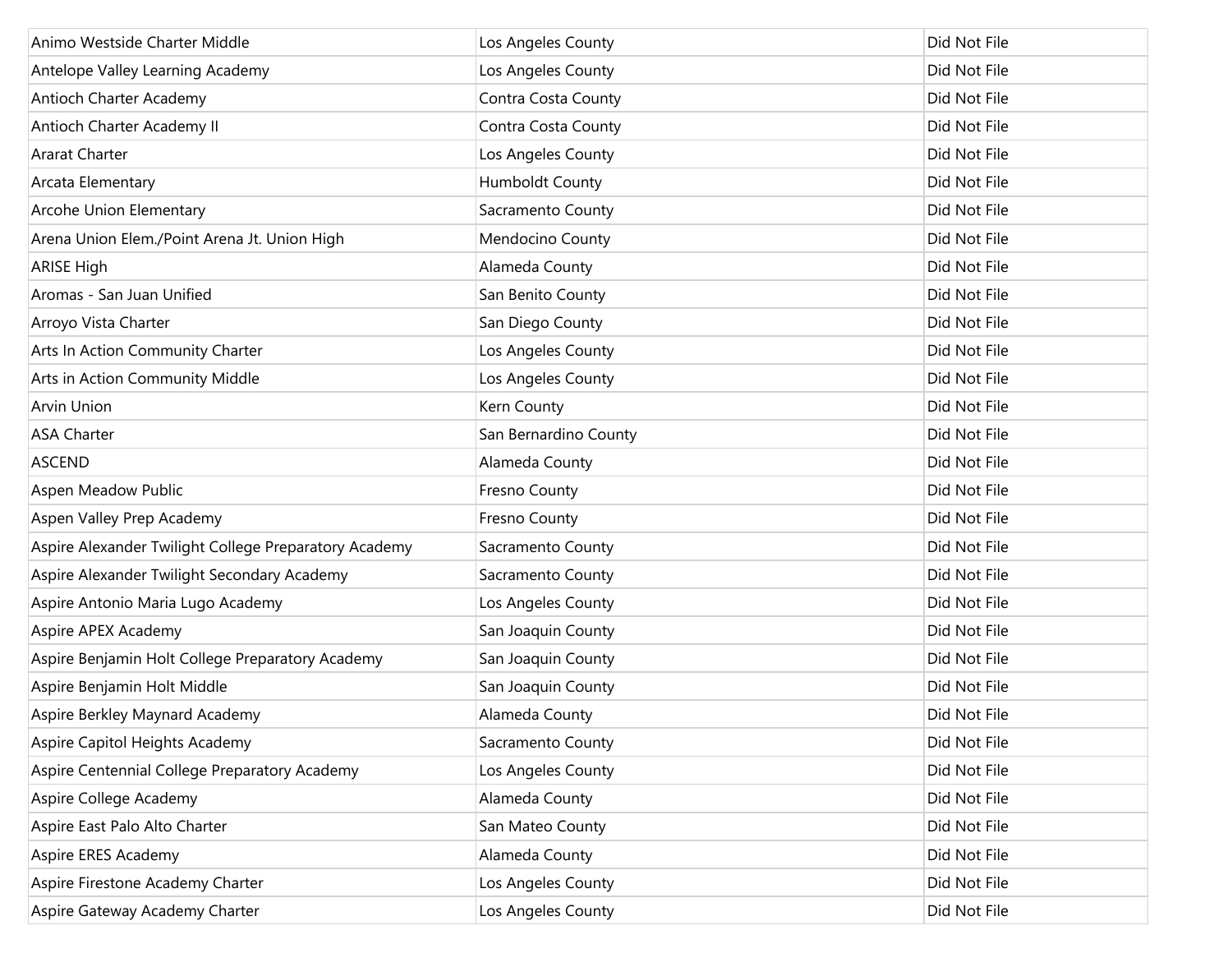| Aspire Golden State College Preparatory Academy  | Alameda County           | Did Not File |
|--------------------------------------------------|--------------------------|--------------|
| Aspire Inskeep Academy Charter                   | Los Angeles County       | Did Not File |
| Aspire Juanita Tate Academy Charter              | Los Angeles County       | Did Not File |
| Aspire Junior Collegiate Academy                 | Los Angeles County       | Did Not File |
| Aspire Langston Hughes Academy                   | San Joaquin County       | Did Not File |
| Aspire Lionel Wilson College Preparatory Academy | Alameda County           | Did Not File |
| Aspire Monarch Academy                           | Alameda County           | Did Not File |
| Aspire Ollin University Preparatory Academy      | Los Angeles County       | Did Not File |
| Aspire Pacific Academy                           | Los Angeles County       | Did Not File |
| Aspire Port City Academy                         | San Joaquin County       | Did Not File |
| Aspire Richmond Ca. College Preparatory Academy  | Contra Costa County      | Did Not File |
| Aspire Richmond Technology Academy               | Contra Costa County      | Did Not File |
| Aspire River Oaks Charter                        | San Joaquin County       | Did Not File |
| Aspire Rosa Parks Academy                        | San Joaquin County       | Did Not File |
| Aspire Slauson Academy Charter                   | Los Angeles County       | Did Not File |
| Aspire Stockton 6-12 Secondary Academy           | San Joaquin County       | Did Not File |
| Aspire Stockton TK-5 Elementary Academy          | San Joaquin County       | Did Not File |
| Aspire Summit Charter Academy                    | <b>Stanislaus County</b> | Did Not File |
| Aspire Titan Academy                             | Los Angeles County       | Did Not File |
| Aspire Triumph Technology Academy                | Alameda County           | Did Not File |
| Aspire University Charter                        | <b>Stanislaus County</b> | Did Not File |
| Aspire Vanguard College Preparatory Academy      | <b>Stanislaus County</b> | Did Not File |
| Aspire Vincent Shalvey Academy                   | San Joaquin County       | Did Not File |
| Assurance Learning Academy                       | Los Angeles County       | Did Not File |
| <b>Atascadero Unified</b>                        | San Luis Obispo County   | Did Not File |
| Auburn Union Elementary                          | <b>Placer County</b>     | Did Not File |
| Audeo Charter                                    | San Diego County         | Did Not File |
| Audeo Charter School III                         | San Diego County         | Did Not File |
| Aurum Preparatory Academy                        | Alameda County           | Did Not File |
| Aveson Global Leadership Academy                 | Los Angeles County       | Did Not File |
| Aveson School of Leaders                         | Los Angeles County       | Did Not File |
| B. Roberto Cruz Leadership Academy               | Santa Clara County       | Did Not File |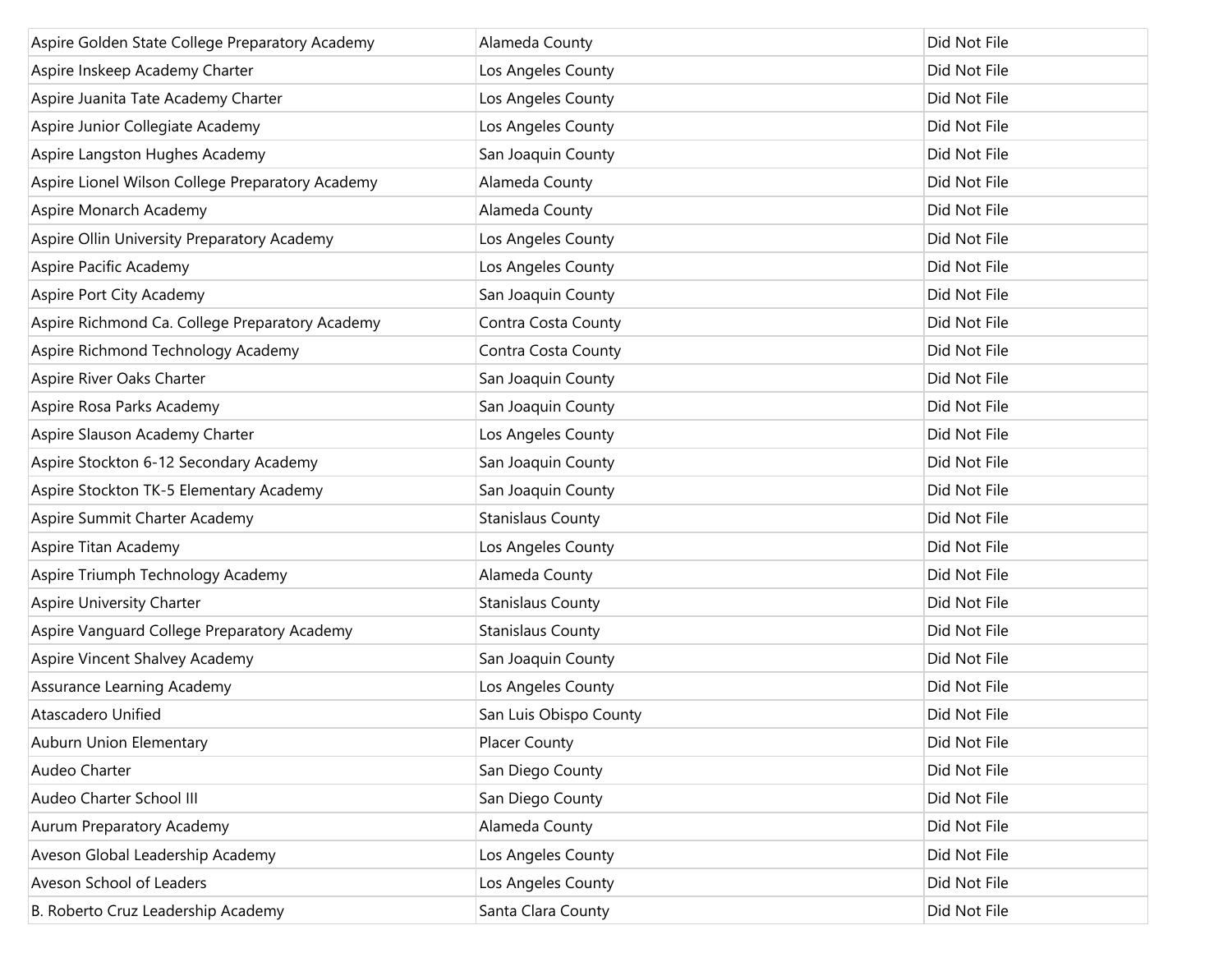| <b>Baker Valley Unified</b>                                   | San Bernardino County  | Did Not File  |
|---------------------------------------------------------------|------------------------|---------------|
| <b>Bakersfield City</b>                                       | Kern County            | Did Not File  |
| <b>Ballard Elementary</b>                                     | Santa Barbara County   | Did Not File  |
| <b>Ballico-Cressey Community Charter</b>                      | Merced County          | Did Not File  |
| Ballington Academy for the Arts and Sciences                  | <b>Imperial County</b> | Did Not File  |
| Ballington Academy for the Arts and Sciences - San Bernardino | San Bernardino County  | Did Not File  |
| <b>Bangor Union Elementary</b>                                | <b>Butte County</b>    | Did Not File  |
| <b>Banning Unified</b>                                        | Riverside County       | Did Not File  |
| <b>Banta Charter</b>                                          | San Joaquin County     | Did Not File  |
| <b>Banta Unified</b>                                          | San Joaquin County     | Did Not File  |
| Barack Obama Charter                                          | Los Angeles County     | Did Not File  |
| Bay Area Technology                                           | Alameda County         | Did Not File  |
| Bay View Academy                                              | Monterey County        | Did Not File  |
| Bayshore Elementary                                           | San Mateo County       | Did Not File  |
| <b>Beardsley Elementary</b>                                   | Kern County            | Did Not File  |
| Bella Mente Montessori Academy                                | San Diego County       | Did Not File  |
| Bella Vista Elementary                                        | Shasta County          | Did Not File  |
| <b>Belleview Elementary</b>                                   | <b>Tuolumne County</b> | Did Not File  |
| <b>Bellevue Union</b>                                         | Sonoma County          | Did Not File  |
| Bellevue-Santa Fe Charter                                     | San Luis Obispo County | Did Not File  |
| Belmont-Redwood Shores Elementary                             | San Mateo County       | Did Not File  |
| Belridge Elementary                                           | Kern County            | Did Not File  |
| Bennett Valley Union Elementary                               | Sonoma County          | Non-Compliant |
| <b>Berkeley Unified</b>                                       | Alameda County         | Did Not File  |
| Berryessa Union Elementary                                    | Santa Clara County     | Did Not File  |
| <b>Beverly Hills Unified</b>                                  | Los Angeles County     | Did Not File  |
| <b>Big Creek Elementary</b>                                   | Fresno County          | Did Not File  |
| Big Lagoon Union Elementary                                   | Humboldt County        | Did Not File  |
| Big Oak Flat-Groveland Unified                                | <b>Tuolumne County</b> | Did Not File  |
| <b>Big Picture Educational Academy</b>                        | Fresno County          | Did Not File  |
| <b>Big Springs Union Elementary</b>                           | Siskiyou County        | Did Not File  |
| <b>Big Sur Charter</b>                                        | Monterey County        | Did Not File  |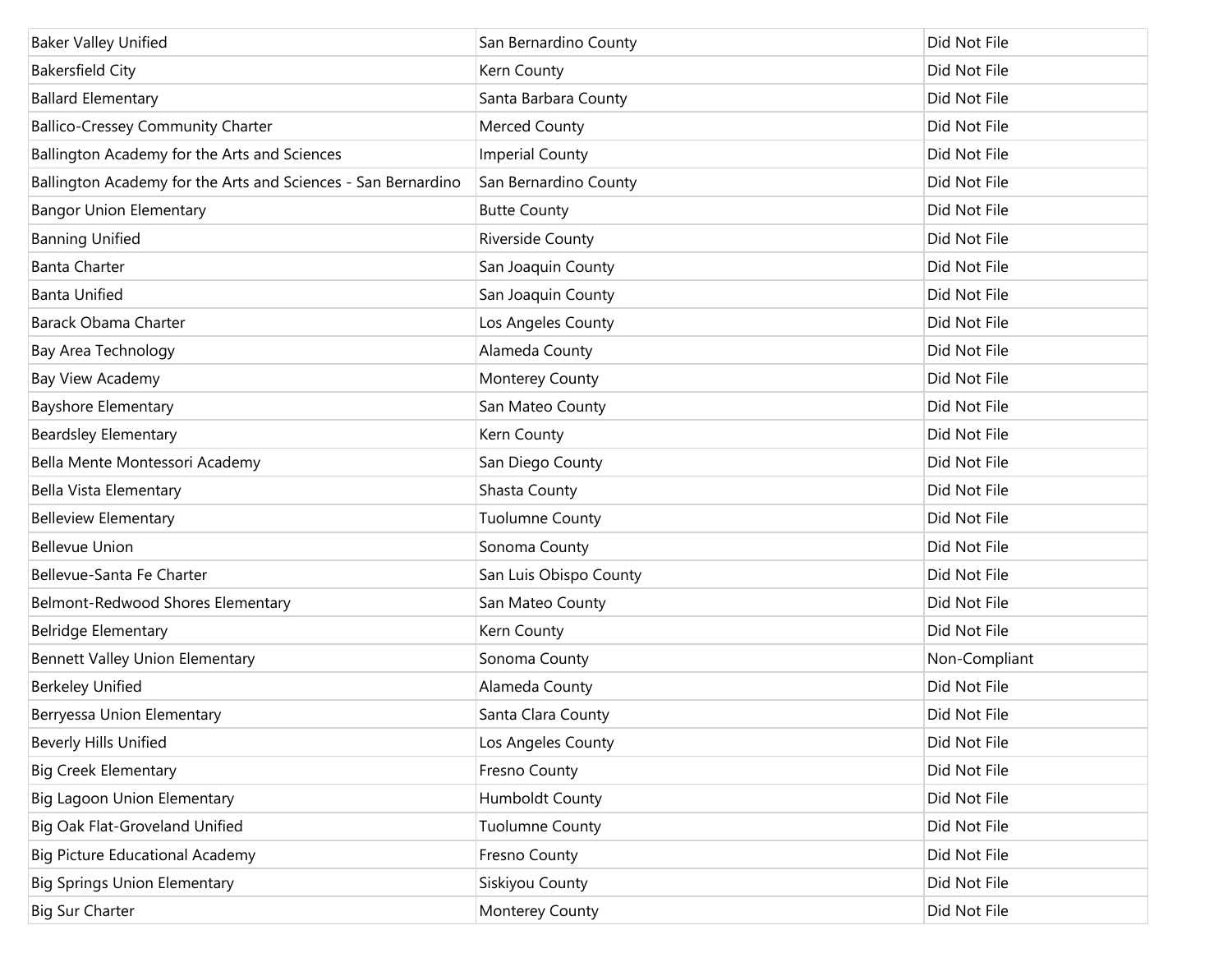| <b>Big Sur Unified</b>                            | Monterey County        | Did Not File  |
|---------------------------------------------------|------------------------|---------------|
| <b>Biggs Unified</b>                              | <b>Butte County</b>    | Did Not File  |
| Birmingham Community Charter High                 | Los Angeles County     | Did Not File  |
| <b>Bishop Unified</b>                             | Inyo County            | Did Not File  |
| <b>Bitterwater-Tully Elementary</b>               | San Benito County      | Did Not File  |
| <b>Black Butte Union Elementary</b>               | Shasta County          | Non-Compliant |
| <b>Black Oak Mine Unified</b>                     | El Dorado County       | Did Not File  |
| <b>Blake Elementary</b>                           | Kern County            | Did Not File  |
| Blue Lake Union Elementary                        | Humboldt County        | Did Not File  |
| Blue Oak Academy                                  | <b>Tulare County</b>   | Did Not File  |
| <b>Blue Oak Charter</b>                           | <b>Butte County</b>    | Did Not File  |
| <b>Blue Ridge Academy</b>                         | Kern County            | Did Not File  |
| <b>Bogus Elementary</b>                           | Siskiyou County        | Did Not File  |
| <b>Bolinas-Stinson Union</b>                      | Marin County           | Did Not File  |
| <b>Bonita Unified</b>                             | Los Angeles County     | Did Not File  |
| Bonny Doon Union Elementary                       | Santa Cruz County      | Non-Compliant |
| <b>Bonsall Unified</b>                            | San Diego County       | Did Not File  |
| <b>Borrego Springs Unified</b>                    | San Diego County       | Did Not File  |
| <b>Bradley Union Elementary</b>                   | Monterey County        | Did Not File  |
| <b>Brawley Elementary</b>                         | <b>Imperial County</b> | Did Not File  |
| Bret Harte Union High                             | Calaveras County       | Did Not File  |
| <b>Bridgeville Elementary</b>                     | Humboldt County        | Did Not File  |
| Bright Star Secondary Charter Academy             | Los Angeles County     | Did Not File  |
| <b>Brisbane Elementary</b>                        | San Mateo County       | Did Not File  |
| <b>Brittan Elementary</b>                         | <b>Sutter County</b>   | Non-Compliant |
| Brookfield Engineering Science Technology Academy | San Diego County       | Did Not File  |
| <b>Browns Elementary</b>                          | <b>Sutter County</b>   | Did Not File  |
| <b>Buckeye Union Elementary</b>                   | El Dorado County       | Did Not File  |
| Buckeye Union Mandarin Immersion Charter          | El Dorado County       | Did Not File  |
| <b>Buellton Union Elementary</b>                  | Santa Barbara County   | Non-Compliant |
| <b>Bullis Charter</b>                             | Santa Clara County     | Did Not File  |
| <b>Burlingame Elementary</b>                      | San Mateo County       | Did Not File  |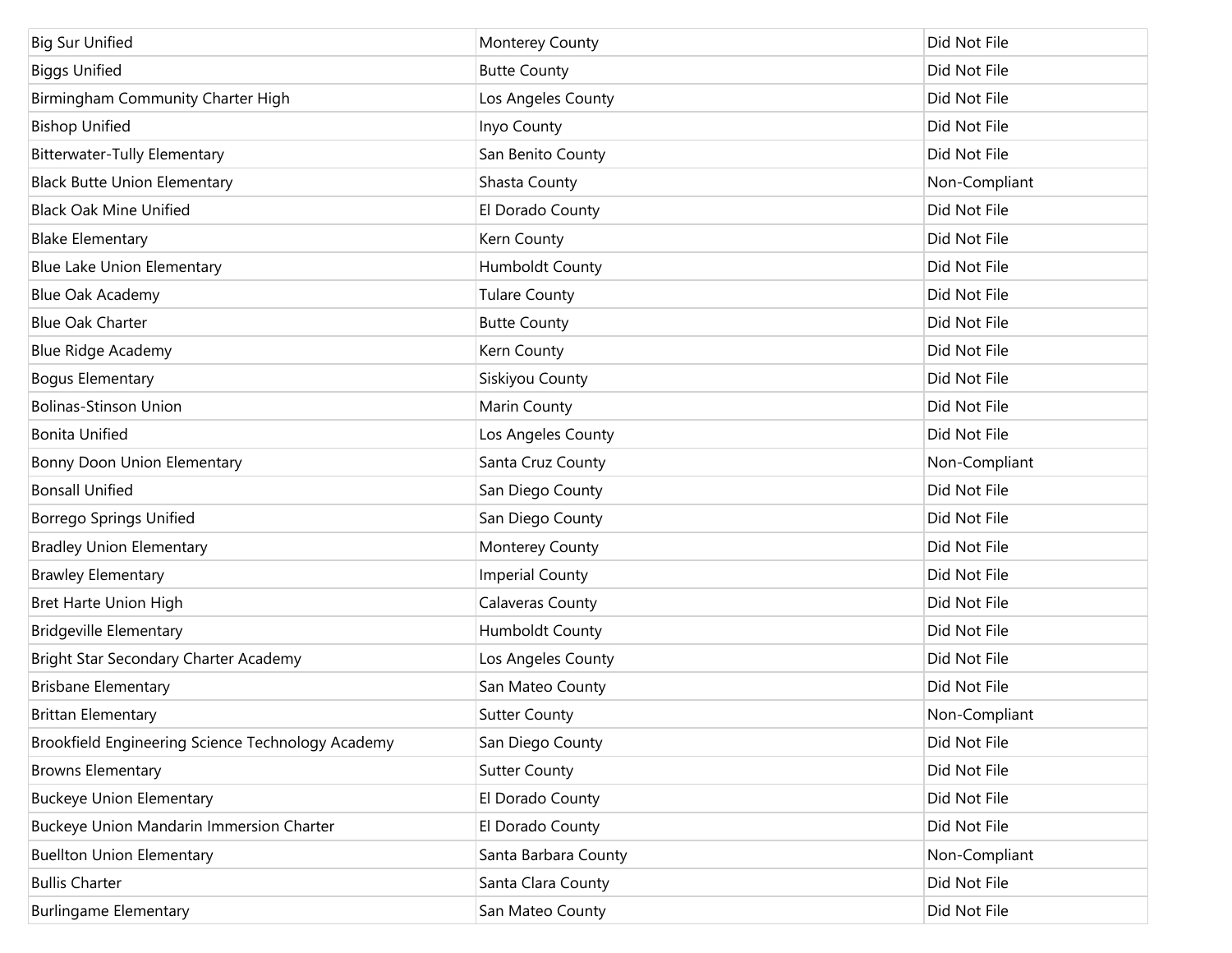| <b>Burnt Ranch Elementary</b>                        | <b>Trinity County</b>  | Did Not File  |
|------------------------------------------------------|------------------------|---------------|
| <b>Burrel Union Elementary</b>                       | Fresno County          | Did Not File  |
| <b>Burton Elementary</b>                             | <b>Tulare County</b>   | Did Not File  |
| <b>Butte Valley Unified</b>                          | Siskiyou County        | Did Not File  |
| <b>Butteville Union Elementary</b>                   | Siskiyou County        | Did Not File  |
| <b>Buttonwillow Union Elementary</b>                 | Kern County            | Did Not File  |
| <b>Byron Union Elementary</b>                        | Contra Costa County    | Non-Compliant |
| Cabrillo Point Academy                               | San Diego County       | Did Not File  |
| Cabrillo Unified                                     | San Mateo County       | Did Not File  |
| Calabash Charter Academy                             | Los Angeles County     | Did Not File  |
| Calexico Unified                                     | <b>Imperial County</b> | Did Not File  |
| Caliber: Beta Academy                                | Contra Costa County    | Did Not File  |
| Caliber: ChangeMakers Academy                        | Solano County          | Did Not File  |
| Caliente Union Elementary                            | Kern County            | Did Not File  |
| California Connections Academy @ Ripon               | San Joaquin County     | Did Not File  |
| California Connections Academy Central Coast         | Santa Barbara County   | Did Not File  |
| California Connections Academy Monterey Bay          | Santa Cruz County      | Did Not File  |
| California Connections Academy North Bay             | Lake County            | Did Not File  |
| California Connections Academy Southern California   | Orange County          | Did Not File  |
| California Connections Academy@Central               | <b>Tulare County</b>   | Did Not File  |
| California Innovative Career Academy                 | Sacramento County      | Did Not File  |
| California Military Institute                        | Riverside County       | Did Not File  |
| California Montessori Project - Capitol Campus       | Sacramento County      | Did Not File  |
| California Montessori Project - Elk Grove Campus     | Sacramento County      | Did Not File  |
| California Montessori Project-San Juan Campuses      | Sacramento County      | Did Not File  |
| California Montessori Project-Shingle Springs Campus | El Dorado County       | Did Not File  |
| California Pacific Charter - San Diego               | San Diego County       | Did Not File  |
| California Pacific Charter - Sonoma                  | Sonoma County          | Did Not File  |
| California Pacific Charter- Los Angeles              | Los Angeles County     | Did Not File  |
| California School of the Arts - San Gabriel Valley   | Los Angeles County     | Did Not File  |
| California Virtual Academy @ Los Angeles             | Los Angeles County     | Did Not File  |
| California Virtual Academy @ San Diego               | San Diego County       | Did Not File  |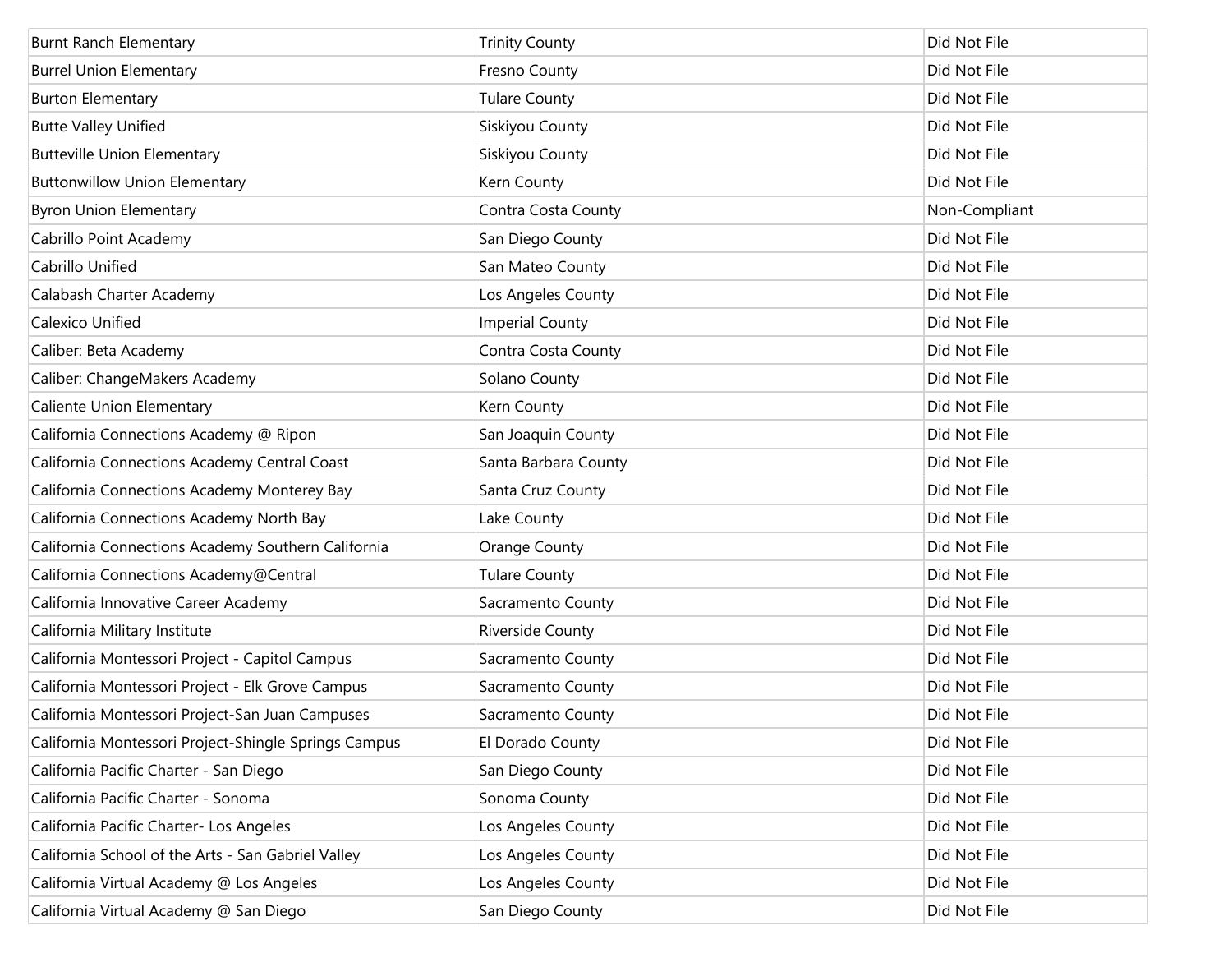| California Virtual Academy @ San Joaquin | San Joaquin County     | Did Not File  |
|------------------------------------------|------------------------|---------------|
| California Virtual Academy @ Sonoma      | Sonoma County          | Did Not File  |
| California Virtual Academy at Fresno     | Fresno County          | Did Not File  |
| California Virtual Academy at Kings      | <b>Kings County</b>    | Did Not File  |
| California Virtual Academy at Maricopa   | Kern County            | Did Not File  |
| California Virtual Academy at Sutter     | <b>Sutter County</b>   | Did Not File  |
| California Virtual Academy San Mateo     | San Mateo County       | Did Not File  |
| Calipatria Unified                       | <b>Imperial County</b> | Did Not File  |
| Calistoga Joint Unified                  | Napa County            | Did Not File  |
| Cambrian                                 | Santa Clara County     | Did Not File  |
| Camino Polytechnic                       | El Dorado County       | Did Not File  |
| Camino Union Elementary                  | El Dorado County       | Did Not File  |
| Capay Joint Union Elementary             | Glenn County           | Did Not File  |
| Capitol Collegiate Academy               | Sacramento County      | Did Not File  |
| Carlsbad Unified                         | San Diego County       | Non-Compliant |
| <b>Carmel Unified</b>                    | Monterey County        | Did Not File  |
| Carpinteria Unified                      | Santa Barbara County   | Non-Compliant |
| Carter G. Woodson Public Charter         | Fresno County          | Did Not File  |
| <b>Caruthers Unified</b>                 | Fresno County          | Did Not File  |
| Castle Rock                              | Del Norte County       | Did Not File  |
| Castle Rock Union Elementary             | Shasta County          | Did Not File  |
| Castro Valley Unified                    | Alameda County         | Did Not File  |
| CATCH Prep Charter High, Inc.            | Los Angeles County     | Did Not File  |
| Cayucos Elementary                       | San Luis Obispo County | Did Not File  |
| Ceiba College Preparatory Academy        | Santa Cruz County      | Did Not File  |
| Center for Advanced Learning             | Los Angeles County     | Did Not File  |
| <b>Center Joint Unified</b>              | Sacramento County      | Did Not File  |
| Central City Value                       | Los Angeles County     | Did Not File  |
| Central Elementary                       | San Bernardino County  | Did Not File  |
| <b>Central Unified</b>                   | Fresno County          | Did Not File  |
| Central Union High                       | <b>Imperial County</b> | Did Not File  |
| Century Academy for Excellence           | Los Angeles County     | Did Not File  |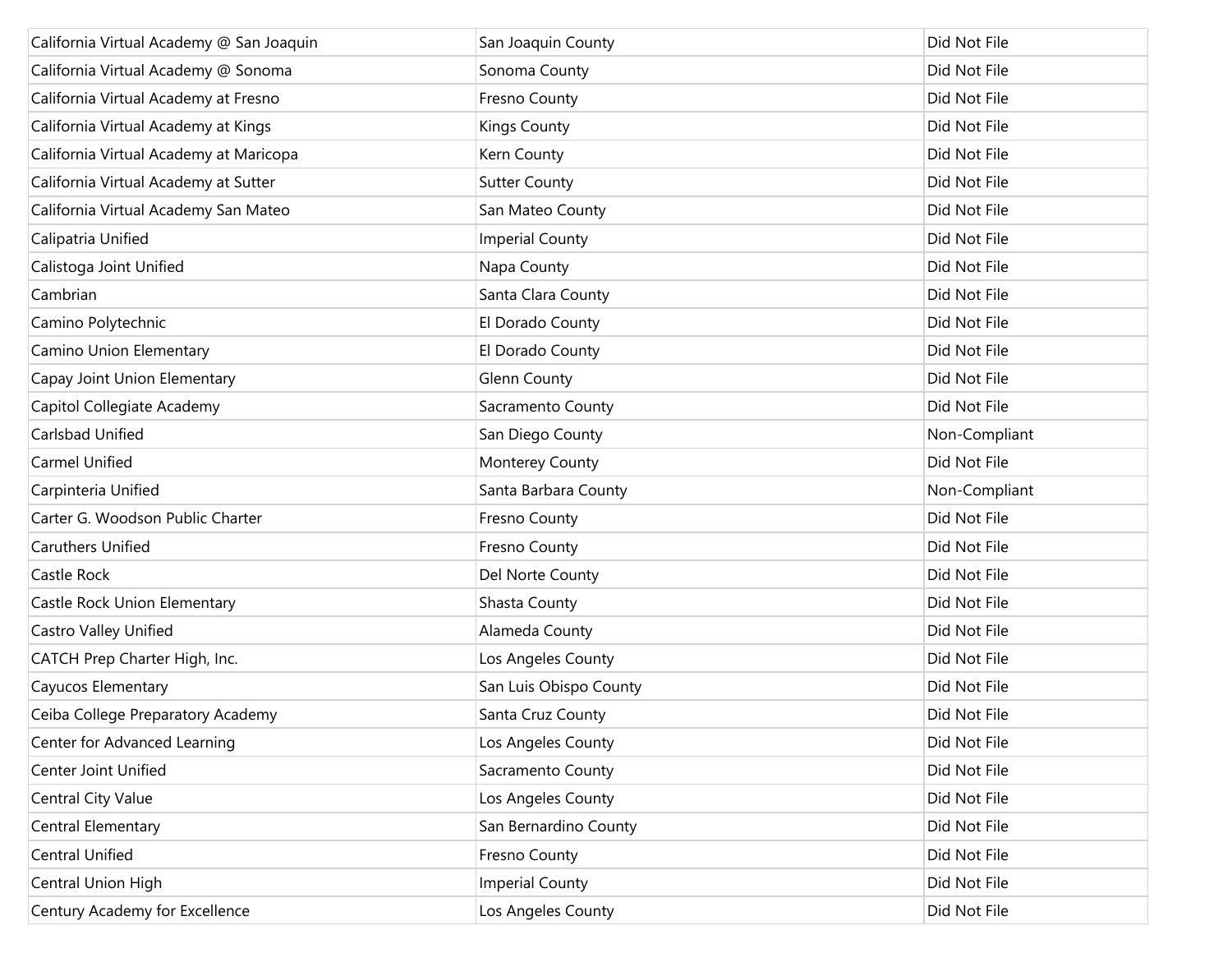| Century Community Charter                  | Los Angeles County       | Did Not File  |
|--------------------------------------------|--------------------------|---------------|
| <b>Ceres Unified</b>                       | <b>Stanislaus County</b> | Did Not File  |
| Charter School of Morgan Hill              | Santa Clara County       | Did Not File  |
| Charter School of San Diego                | San Diego County         | Did Not File  |
| Chatom Union                               | <b>Stanislaus County</b> | Did Not File  |
| Chico Country Day                          | <b>Butte County</b>      | Did Not File  |
| Children's Community Charter               | <b>Butte County</b>      | Did Not File  |
| CHIME Institute's Schwarzenegger Community | Los Angeles County       | Did Not File  |
| Chrysalis Charter                          | Shasta County            | Did Not File  |
| Chualar Union                              | Monterey County          | Did Not File  |
| Chula Vista Learning Community Charter     | San Diego County         | Did Not File  |
| Cienega Union Elementary                   | San Benito County        | Did Not File  |
| Cinnabar Elementary                        | Sonoma County            | Did Not File  |
| Citrus Springs Charter                     | Orange County            | Did Not File  |
| City Arts and Tech High                    | San Francisco County     | Did Not File  |
| City Heights Preparatory Charter           | San Diego County         | Did Not File  |
| City Language Immersion Charter            | Los Angeles County       | Did Not File  |
| Civicorps Corpsmember Academy              | Alameda County           | Did Not File  |
| <b>Claremont Unified</b>                   | Los Angeles County       | Did Not File  |
| Clarksville Charter                        | El Dorado County         | Did Not File  |
| <b>Classical Academy</b>                   | San Diego County         | Did Not File  |
| <b>Classical Academy High</b>              | San Diego County         | Did Not File  |
| <b>Classical Academy Vista</b>             | San Diego County         | Did Not File  |
| Clay Joint Elementary                      | Fresno County            | Did Not File  |
| Clayton Valley Charter High                | Contra Costa County      | Did Not File  |
| Clear Creek Elementary                     | Nevada County            | Did Not File  |
| Clear Passage Educational Center           | Los Angeles County       | Did Not File  |
| Cloverdale Unified                         | Sonoma County            | Did Not File  |
| Clovis Global Academy                      | Fresno County            | Did Not File  |
| Coachella Valley Unified                   | Riverside County         | Non-Compliant |
| Coalinga-Huron Unified                     | Fresno County            | Did Not File  |
| Coast Unified                              | San Luis Obispo County   | Non-Compliant |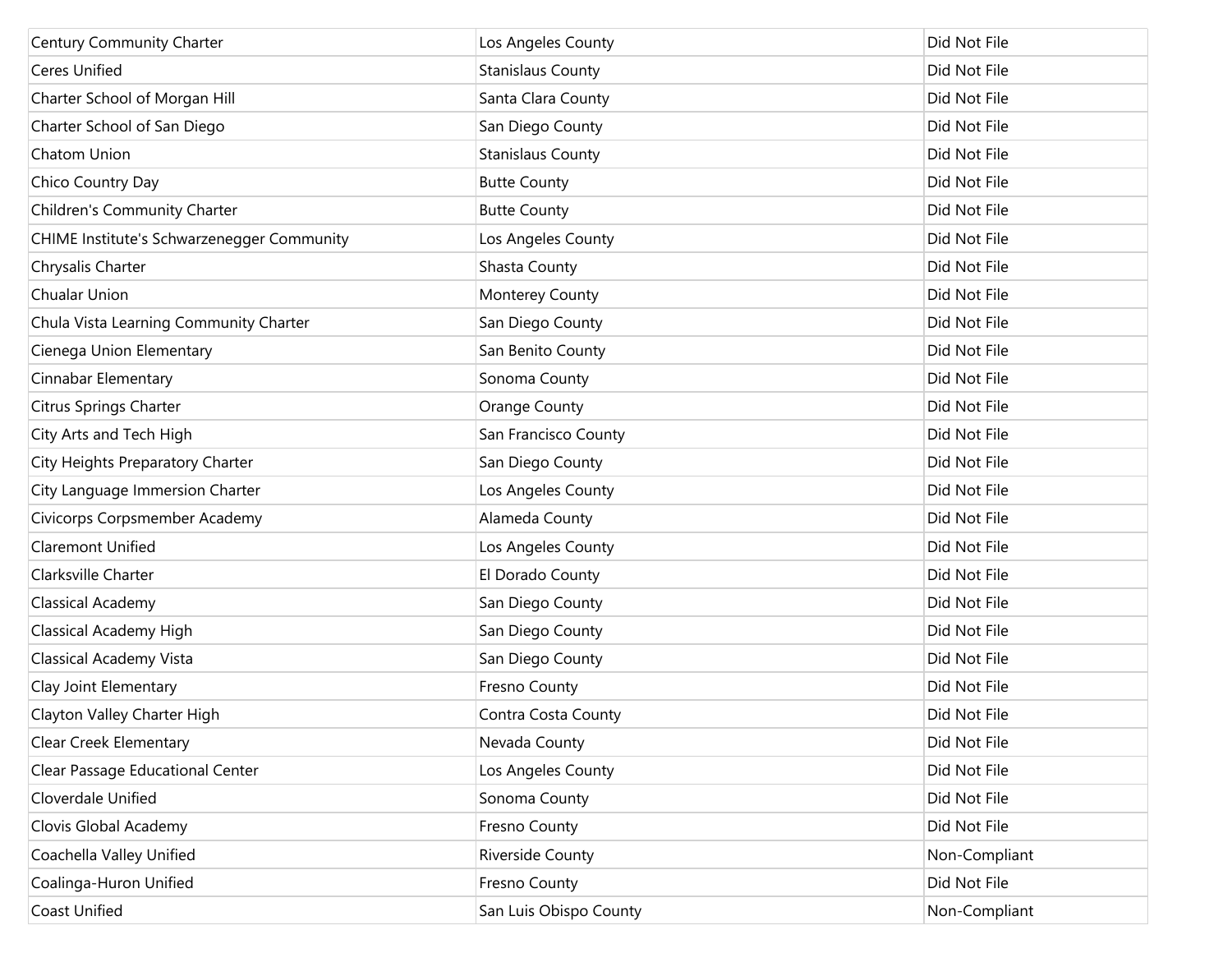| Coastal Academy Charter                           | San Diego County         | Did Not File  |
|---------------------------------------------------|--------------------------|---------------|
| Coastal Grove Charter                             | Humboldt County          | Did Not File  |
| <b>Cold Spring Elementary</b>                     | Santa Barbara County     | Did Not File  |
| College Elementary                                | Santa Barbara County     | Did Not File  |
| Columbia Elementary                               | Shasta County            | Non-Compliant |
| <b>Columbine Elementary</b>                       | Tulare County            | Non-Compliant |
| Colusa County Office of Education                 | Colusa County            | Did Not File  |
| Colusa Unified                                    | Colusa County            | Did Not File  |
| Community Collaborative Charter (Sacramento)      | Sacramento County        | Did Not File  |
| Community Montessori                              | San Diego County         | Did Not File  |
| <b>Community Outreach Academy</b>                 | Sacramento County        | Did Not File  |
| <b>Community Roots Academy</b>                    | Orange County            | Did Not File  |
| Community School for Creative Education           | Alameda County           | Did Not File  |
| Compass Charter School of Yolo                    | <b>Yolo County</b>       | Did Not File  |
| Compass Charter Schools of Los Angeles            | Los Angeles County       | Did Not File  |
| Compass Charter Schools of San Diego              | San Diego County         | Did Not File  |
| Conejo Valley Unified                             | Ventura County           | Did Not File  |
| <b>Connect Community Charter</b>                  | San Mateo County         | Did Not File  |
| <b>Connecting Waters Charter</b>                  | <b>Stanislaus County</b> | Did Not File  |
| Connecting Waters Charter - East Bay              | Alameda County           | Did Not File  |
| Connecting Waters Charter School - Central Valley | <b>Stanislaus County</b> | Did Not File  |
| Conservatory of Vocal/Instrumental Arts High      | Alameda County           | Did Not File  |
| Contra Costa County Office of Education           | Contra Costa County      | Did Not File  |
| Contra Costa School of Performing Arts            | Contra Costa County      | Did Not File  |
| Coronado Unified                                  | San Diego County         | Non-Compliant |
| Corona-Norco Unified                              | Riverside County         | Non-Compliant |
| Cotati-Rohnert Park Unified                       | Sonoma County            | Did Not File  |
| Cottonwood                                        | El Dorado County         | Did Not File  |
| Cottonwood Union Elementary                       | Shasta County            | Did Not File  |
| Cox Academy                                       | Alameda County           | Did Not File  |
| <b>Creative Arts Charter</b>                      | San Francisco County     | Did Not File  |
| Credo High                                        | Sonoma County            | Did Not File  |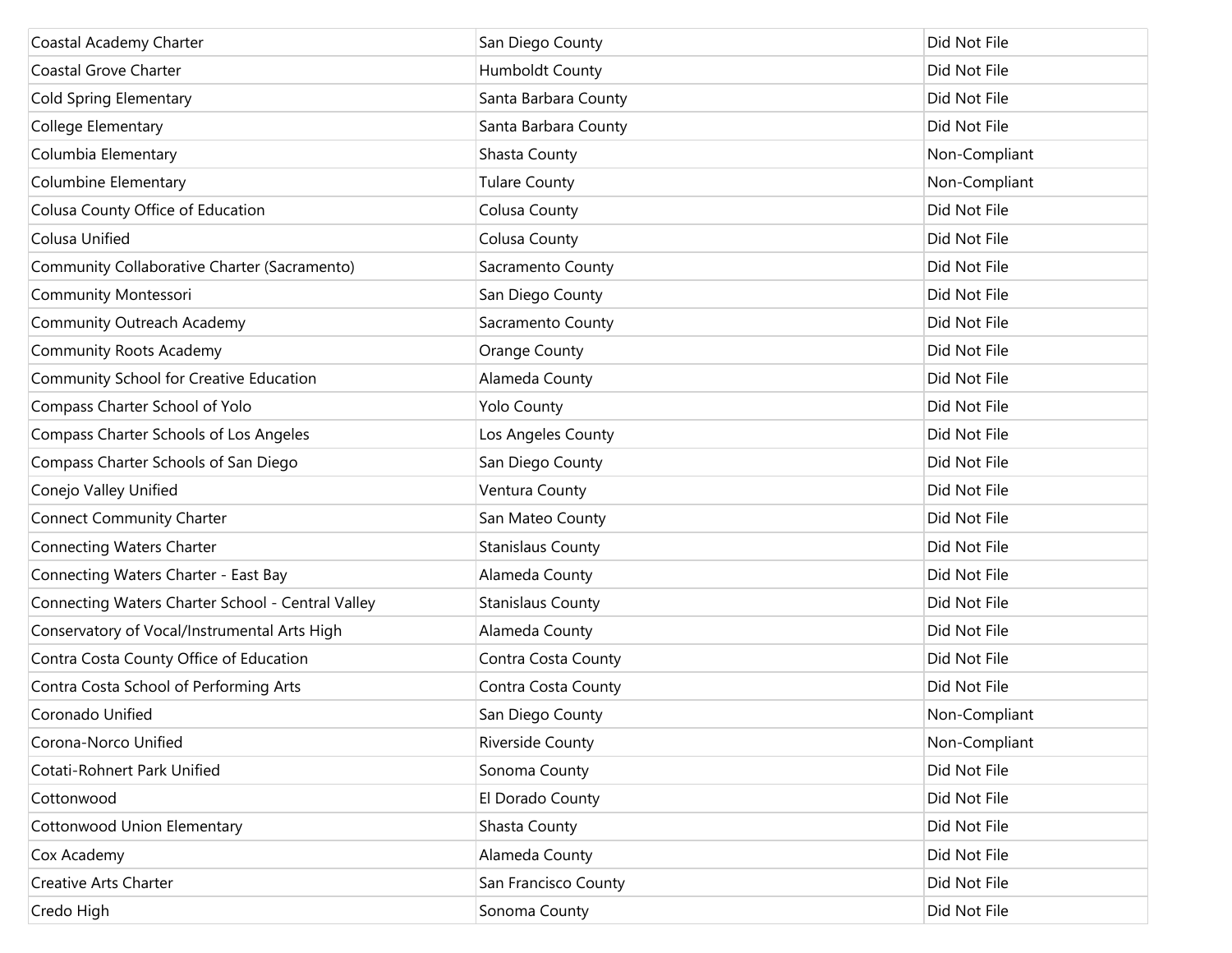| Creekside Charter                    | <b>Placer County</b>   | Did Not File  |
|--------------------------------------|------------------------|---------------|
| Crescent Valley Public Charter II    | <b>Tulare County</b>   | Did Not File  |
| <b>Crescent View South II</b>        | Fresno County          | Did Not File  |
| Crescent View West Public Charter    | Fresno County          | Did Not File  |
| Crete Academy                        | Los Angeles County     | Did Not File  |
| <b>Cuddeback Union Elementary</b>    | <b>Humboldt County</b> | Did Not File  |
| <b>Curtis Creek Elementary</b>       | <b>Tuolumne County</b> | Non-Compliant |
| Cutler-Orosi Joint Unified           | <b>Tulare County</b>   | Did Not File  |
| Cutten Elementary                    | Humboldt County        | Did Not File  |
| Cuyama Joint Unified                 | Santa Barbara County   | Did Not File  |
| Da Vinci RISE High                   | Los Angeles County     | Did Not File  |
| Da Vinci Science                     | Los Angeles County     | Did Not File  |
| Darnall Charter                      | San Diego County       | Did Not File  |
| Davis Joint Unified                  | <b>Yolo County</b>     | Did Not File  |
| Dehesa Elementary                    | San Diego County       | Did Not File  |
| Del Mar Union Elementary             | San Diego County       | Non-Compliant |
| Del Norte County Office of Education | Del Norte County       | Did Not File  |
| Delphic Elementary                   | Siskiyou County        | Did Not File  |
| Delta Charter                        | Santa Cruz County      | Did Not File  |
| Desert Center Unified                | Riverside County       | Did Not File  |
| Desert Sands Charter                 | Los Angeles County     | Did Not File  |
| Desert Trails Preparatory Academy    | San Bernardino County  | Did Not File  |
| Design Tech High                     | San Mateo County       | Did Not File  |
| Di Giorgio Elementary                | Kern County            | Did Not File  |
| Diego Hills Central Public Charter   | San Diego County       | Did Not File  |
| Diego Valley East Public Charter     | San Diego County       | Did Not File  |
| Dimensions Collaborative             | San Diego County       | Did Not File  |
| Discovery Charter (San Joaquin)      | San Joaquin County     | Did Not File  |
| Discovery Charter (Santa Clara)      | Santa Clara County     | Did Not File  |
| Discovery Charter II                 | Santa Clara County     | Did Not File  |
| Discovery Charter Preparatory #2     | Los Angeles County     | Did Not File  |
| Dixon Montessori Charter             | Solano County          | Did Not File  |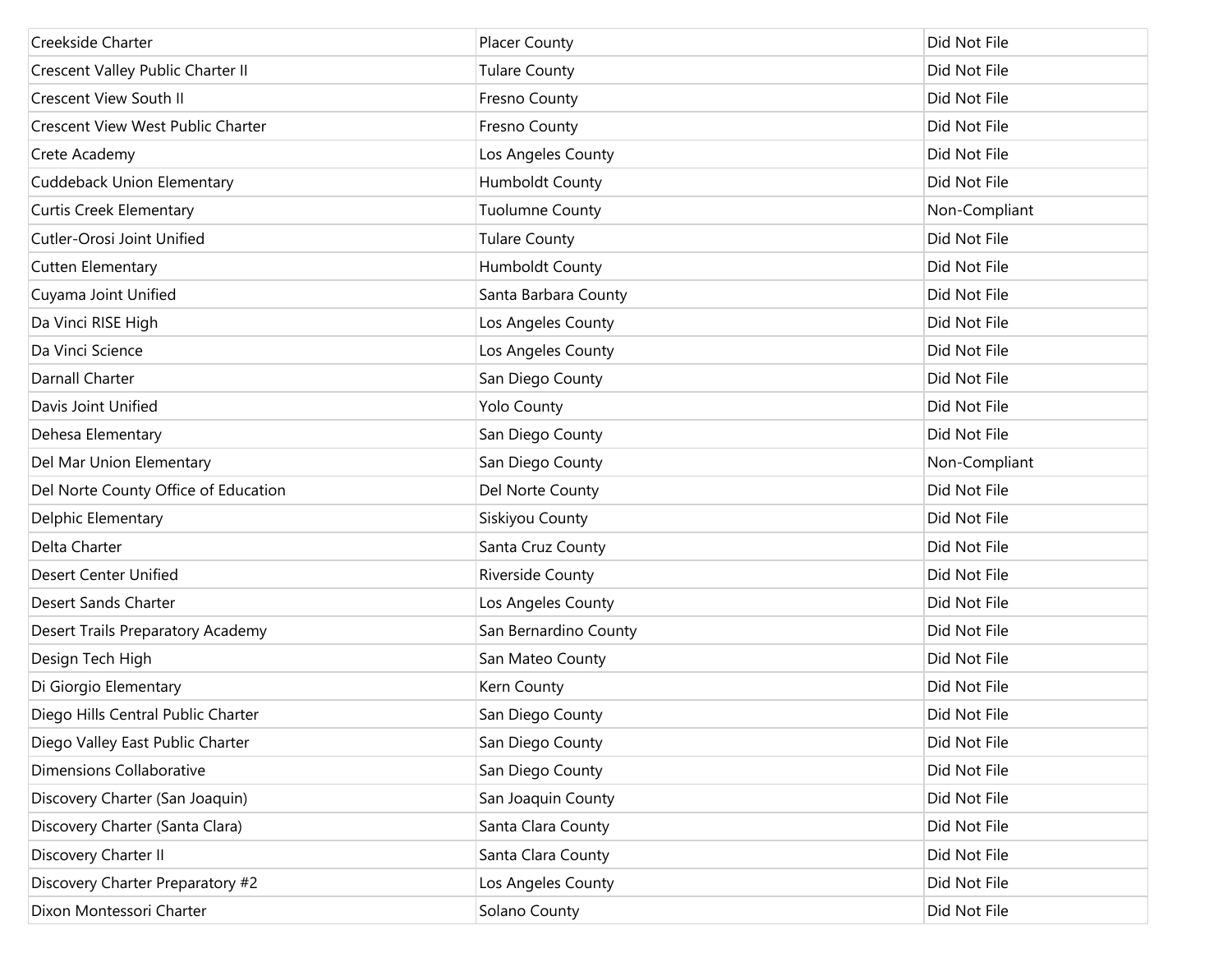| Dixon Unified                            | Solano County            | Did Not File  |
|------------------------------------------|--------------------------|---------------|
| Downtown Charter Academy                 | Alameda County           | Did Not File  |
| Downtown College Prep - Alum Rock        | Santa Clara County       | Did Not File  |
| Downtown College Preparatory             | Santa Clara County       | Did Not File  |
| Downtown College Preparatory Middle      | Santa Clara County       | Did Not File  |
| Downtown Value                           | Los Angeles County       | Did Not File  |
| Dr. Lewis Dolphin Stallworth Sr. Charter | San Joaquin County       | Did Not File  |
| Dual Language Immersion North County     | San Diego County         | Did Not File  |
| <b>Dublin Unified</b>                    | Alameda County           | Did Not File  |
| <b>Ducor Union Elementary</b>            | <b>Tulare County</b>     | Did Not File  |
| Dunham Elementary                        | Sonoma County            | Did Not File  |
| Dunsmuir Elementary                      | Siskiyou County          | Did Not File  |
| e3 Civic High                            | San Diego County         | Did Not File  |
| <b>Earlimart Elementary</b>              | <b>Tulare County</b>     | Did Not File  |
| East Bay Innovation Academy              | Alameda County           | Did Not File  |
| East Side Union High                     | Santa Clara County       | Non-Compliant |
| Eastside Union Elementary                | Los Angeles County       | Did Not File  |
| eCademy Charter at Crane                 | <b>Stanislaus County</b> | Did Not File  |
| <b>Edison Elementary</b>                 | Kern County              | Did Not File  |
| Edison-Bethune Charter Academy           | Fresno County            | Did Not File  |
| Ednovate - Brio College Prep             | Los Angeles County       | Did Not File  |
| Ednovate - East College Prep             | Los Angeles County       | Did Not File  |
| Ednovate - Esperanza College Prep        | Los Angeles County       | Did Not File  |
| Ednovate - Legacy College Prep.          | Orange County            | Did Not File  |
| Ednovate - South LA College Prep         | Los Angeles County       | Did Not File  |
| Ednovate - USC Hybrid High College Prep  | Los Angeles County       | Did Not File  |
| Edward B. Cole Academy                   | Orange County            | Did Not File  |
| Eel River Charter                        | Mendocino County         | Did Not File  |
| EJE Elementary Academy Charter           | San Diego County         | Did Not File  |
| <b>EJE Middle Academy</b>                | San Diego County         | Did Not File  |
| El Camino Real Charter High              | Los Angeles County       | Did Not File  |
| El Dorado Union High                     | El Dorado County         | Did Not File  |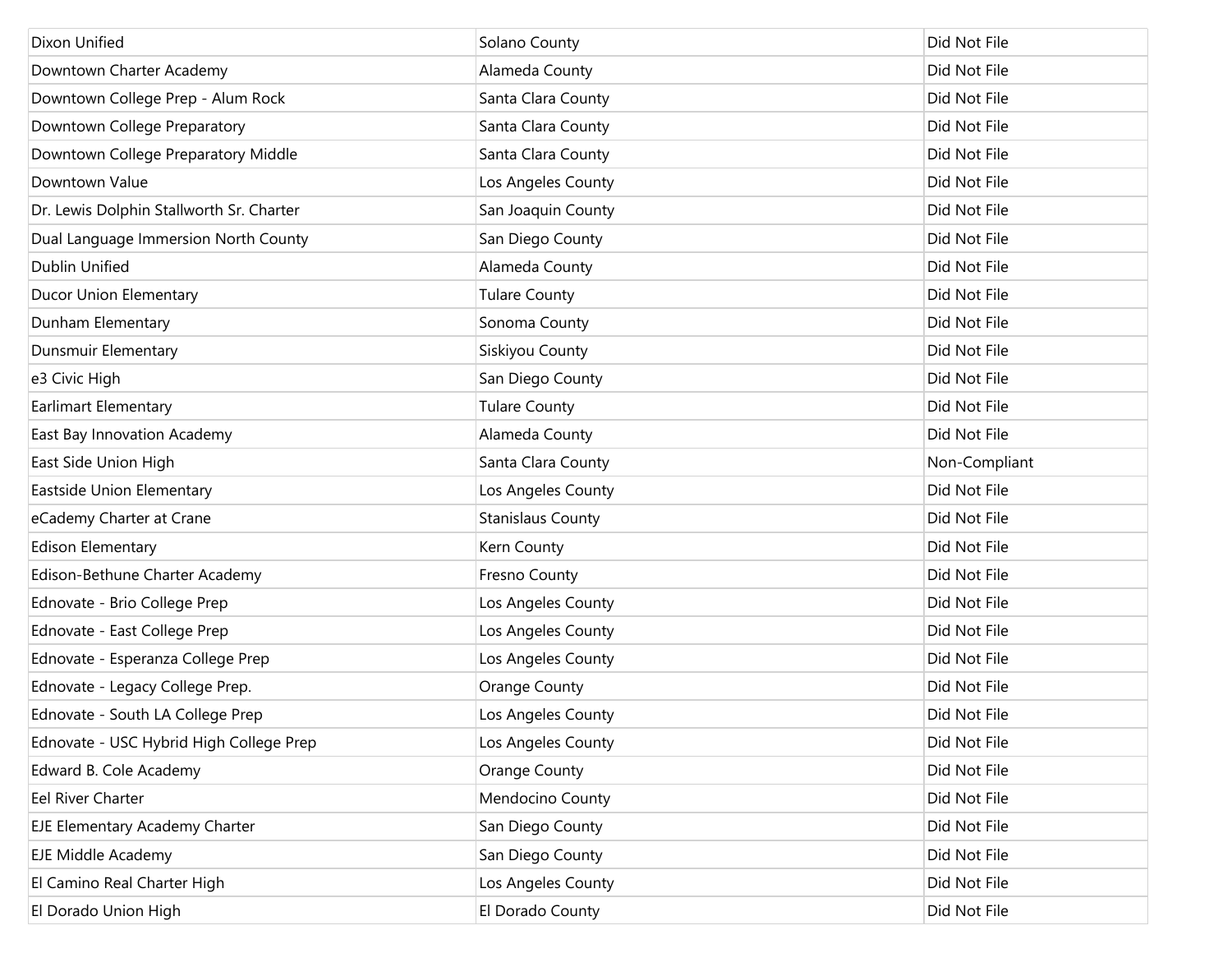| El Monte City                                                 | Los Angeles County       | Did Not File  |
|---------------------------------------------------------------|--------------------------|---------------|
| El Rancho Unified                                             | Los Angeles County       | Did Not File  |
| El Sol Santa Ana Science and Arts Academy                     | <b>Orange County</b>     | Did Not File  |
| Elevate                                                       | San Diego County         | Did Not File  |
| Elite Academic Academy - Lucerne                              | San Bernardino County    | Did Not File  |
| Elite Academic Academy - Mountain Empire                      | San Diego County         | Did Not File  |
| Elite Public                                                  | Solano County            | Did Not File  |
| <b>Elk Grove Unified</b>                                      | Sacramento County        | Did Not File  |
| Elk Hills Elementary                                          | Kern County              | Did Not File  |
| Elverta Joint Elementary                                      | Sacramento County        | Did Not File  |
| <b>Emery Unified</b>                                          | Alameda County           | Did Not File  |
| <b>Empire Springs Charter</b>                                 | San Bernardino County    | Did Not File  |
| <b>Empire Union Elementary</b>                                | <b>Stanislaus County</b> | Did Not File  |
| <b>Empower Generations</b>                                    | Los Angeles County       | Did Not File  |
| Empower Language Academy                                      | San Diego County         | Did Not File  |
| Empowering Possibilities International Charter                | <b>Yolo County</b>       | Did Not File  |
| Encore Jr./Sr. High School for the Performing and Visual Arts | San Bernardino County    | Did Not File  |
| <b>Endeavor Charter</b>                                       | Fresno County            | Did Not File  |
| <b>Enterprise Elementary</b>                                  | Shasta County            | Did Not File  |
| Entrepreneur High                                             | San Bernardino County    | Did Not File  |
| Environmental Charter High - Lawndale                         | Los Angeles County       | Did Not File  |
| <b>Environmental Charter Middle</b>                           | Los Angeles County       | Did Not File  |
| Environmental Charter Middle - Inglewood                      | Los Angeles County       | Did Not File  |
| Envision Academy for Arts & Technology                        | Alameda County           | Did Not File  |
| <b>Epic Charter</b>                                           | Alameda County           | Did Not File  |
| EPIC Charter (Excellence Performance Innovation Citizenship)  | <b>Orange County</b>     | Did Not File  |
| EPIC de Cesar Chavez                                          | Nevada County            | Did Not File  |
| Escondido Charter High                                        | San Diego County         | Did Not File  |
| <b>Escondido Union</b>                                        | San Diego County         | Did Not File  |
| Escondido Union High                                          | San Diego County         | Non-Compliant |
| Escuela Popular Accelerated Family Learning                   | Santa Clara County       | Did Not File  |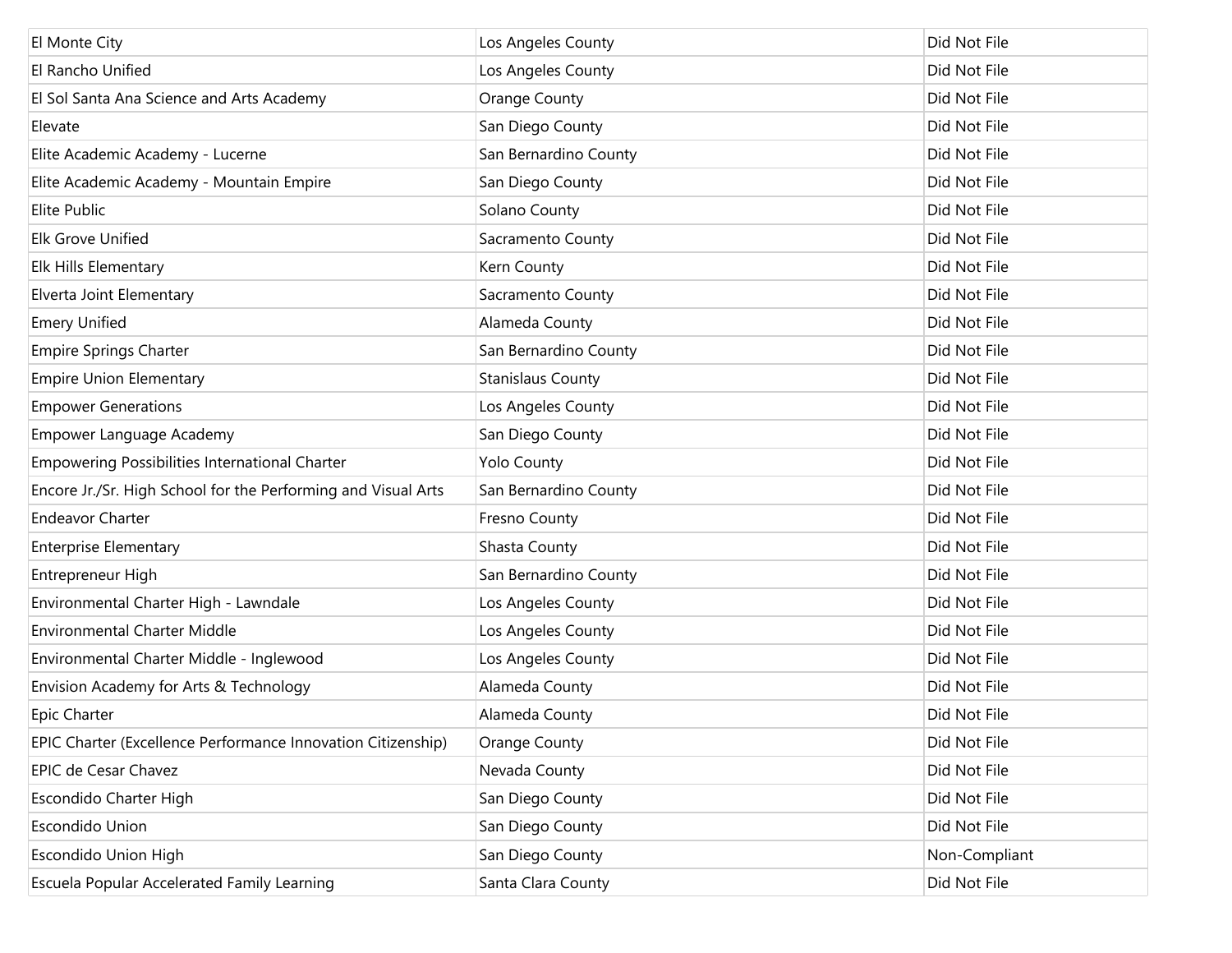| Escuela Popular/Center for Training and Careers, Family<br>Learning | Santa Clara County     | Did Not File  |
|---------------------------------------------------------------------|------------------------|---------------|
| <b>Esparto Unified</b>                                              | <b>Yolo County</b>     | Did Not File  |
| Eureka City Schools                                                 | <b>Humboldt County</b> | Did Not File  |
| Eureka Union                                                        | <b>Placer County</b>   | Did Not File  |
| Everest Public High                                                 | San Mateo County       | Did Not File  |
| Everest Value                                                       | Los Angeles County     | Did Not File  |
| Evergreen Elementary                                                | Santa Clara County     | Did Not File  |
| Evergreen Union                                                     | Tehama County          | Non-Compliant |
| Excel Academy Charter (San Bernardino)                              | San Bernardino County  | Did Not File  |
| Excel Academy Charter (San Diego)                                   | San Diego County       | Did Not File  |
| <b>Exeter Unified</b>                                               | <b>Tulare County</b>   | Did Not File  |
| Fairfax Elementary                                                  | Kern County            | Did Not File  |
| Fairfield-Suisun Unified                                            | Solano County          | Did Not File  |
| Fallbrook Union High                                                | San Diego County       | Did Not File  |
| Family First Charter                                                | Los Angeles County     | Did Not File  |
| Family Partnership Charter                                          | Santa Barbara County   | Did Not File  |
| Feather River Charter                                               | <b>Sutter County</b>   | Did Not File  |
| Ferndale Unified                                                    | <b>Humboldt County</b> | Did Not File  |
| Fieldbrook Elementary                                               | <b>Humboldt County</b> | Did Not File  |
| Firebaugh-Las Deltas Unified                                        | Fresno County          | Did Not File  |
| Five Keys Adult School (SF Sheriff's)                               | San Francisco County   | Did Not File  |
| Five Keys Independence HS (SF Sheriff's)                            | San Francisco County   | Did Not File  |
| Folsom-Cordova Unified                                              | Sacramento County      | Did Not File  |
| Fontana Unified                                                     | San Bernardino County  | Non-Compliant |
| Forest Ranch Charter                                                | <b>Butte County</b>    | Did Not File  |
| Foresthill Union Elementary                                         | <b>Placer County</b>   | Did Not File  |
| Forks of Salmon Elementary                                          | Siskiyou County        | Did Not File  |
| Fort Bragg Unified                                                  | Mendocino County       | Did Not File  |
| Fort Ross Elementary                                                | Sonoma County          | Did Not File  |
| Fort Sage Unified                                                   | Lassen County          | Did Not File  |
| Fortuna Union High                                                  | Humboldt County        | Did Not File  |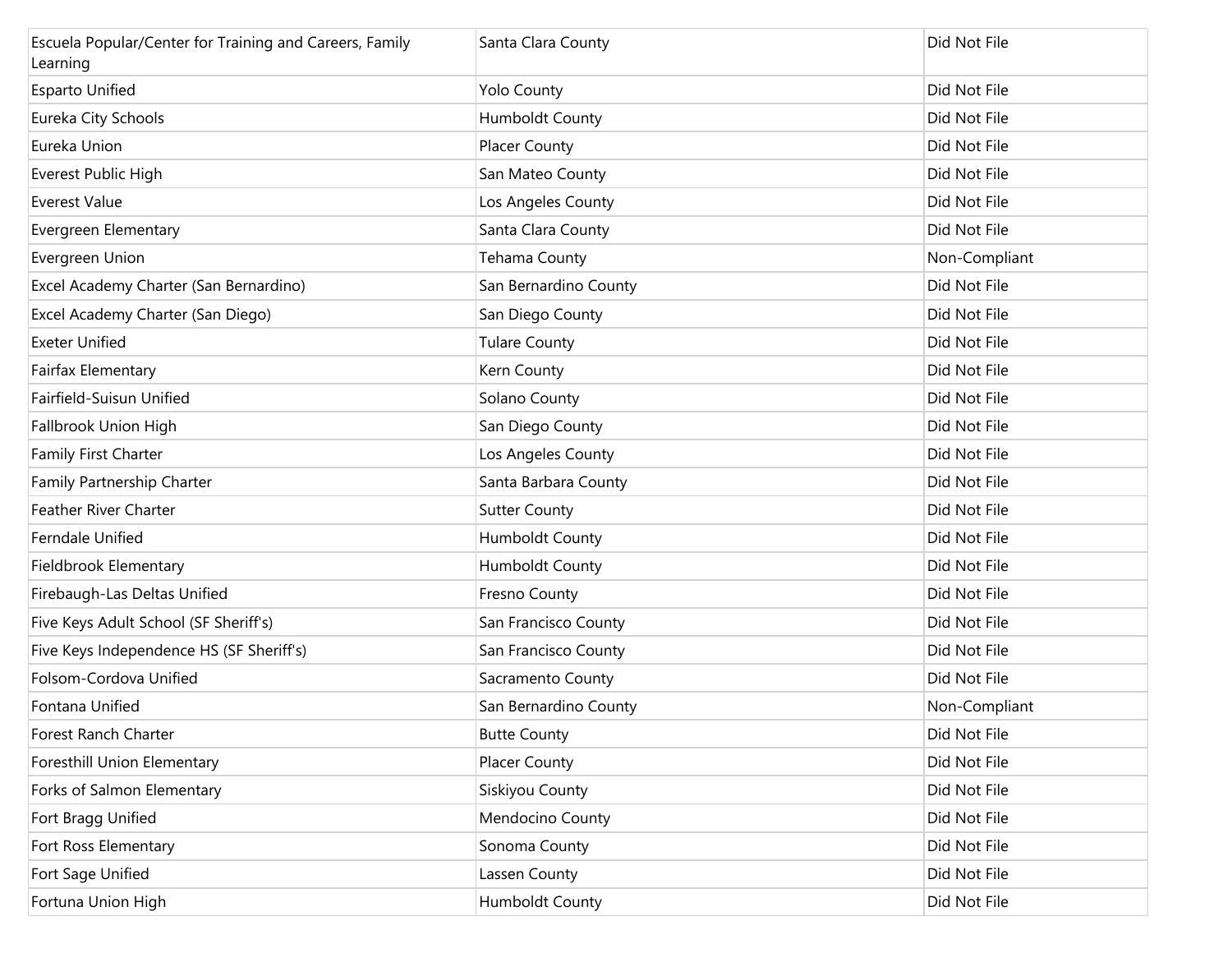| Fortune                                                | Sacramento County        | Did Not File  |
|--------------------------------------------------------|--------------------------|---------------|
| <b>Fowler Unified</b>                                  | Fresno County            | Did Not File  |
| Francophone Charter School of Oakland                  | Alameda County           | Did Not File  |
| <b>Fremont Unified</b>                                 | Alameda County           | Non-Compliant |
| Fremont Union High                                     | Santa Clara County       | Did Not File  |
| French Gulch-Whiskeytown Elementary                    | Shasta County            | Did Not File  |
| Freshwater Elementary                                  | <b>Humboldt County</b>   | Did Not File  |
| Fresno County Office of Education                      | Fresno County            | Did Not File  |
| <b>Fuente Nueva Charter</b>                            | <b>Humboldt County</b>   | Did Not File  |
| <b>Fusion Charter</b>                                  | <b>Stanislaus County</b> | Did Not File  |
| <b>Futures High</b>                                    | Sacramento County        | Did Not File  |
| Gabriella Charter                                      | Los Angeles County       | Non-Compliant |
| Gabriella Charter 2                                    | Los Angeles County       | Non-Compliant |
| Galt Joint Union High                                  | Sacramento County        | Did Not File  |
| Garfield Elementary                                    | <b>Humboldt County</b>   | Did Not File  |
| Garvey/Allen Visual & Performing Arts Academy for STEM | Riverside County         | Did Not File  |
| Gateway College and Career Academy                     | Riverside County         | Did Not File  |
| Gateway High                                           | San Francisco County     | Did Not File  |
| Gateway International                                  | Sacramento County        | Did Not File  |
| Gateway Middle                                         | San Francisco County     | Did Not File  |
| Gateway Unified                                        | Shasta County            | Did Not File  |
| Gazelle Union Elementary                               | Siskiyou County          | Non-Compliant |
| <b>General Shafter Elementary</b>                      | Kern County              | Did Not File  |
| Gerber Union Elementary                                | Tehama County            | Did Not File  |
| Gilroy Prep (a Navigator School)                       | Santa Clara County       | Did Not File  |
| Glendale Unified                                       | Los Angeles County       | Did Not File  |
| Glendora Unified                                       | Los Angeles County       | Did Not File  |
| Glenn County Office of Education                       | <b>Glenn County</b>      | Did Not File  |
| Global Education Academy                               | Los Angeles County       | Did Not File  |
| <b>Global Education Academy 2</b>                      | Los Angeles County       | Did Not File  |
| Goethe International Charter                           | Los Angeles County       | Did Not File  |
| Gold Rush Charter                                      | <b>Tuolumne County</b>   | Did Not File  |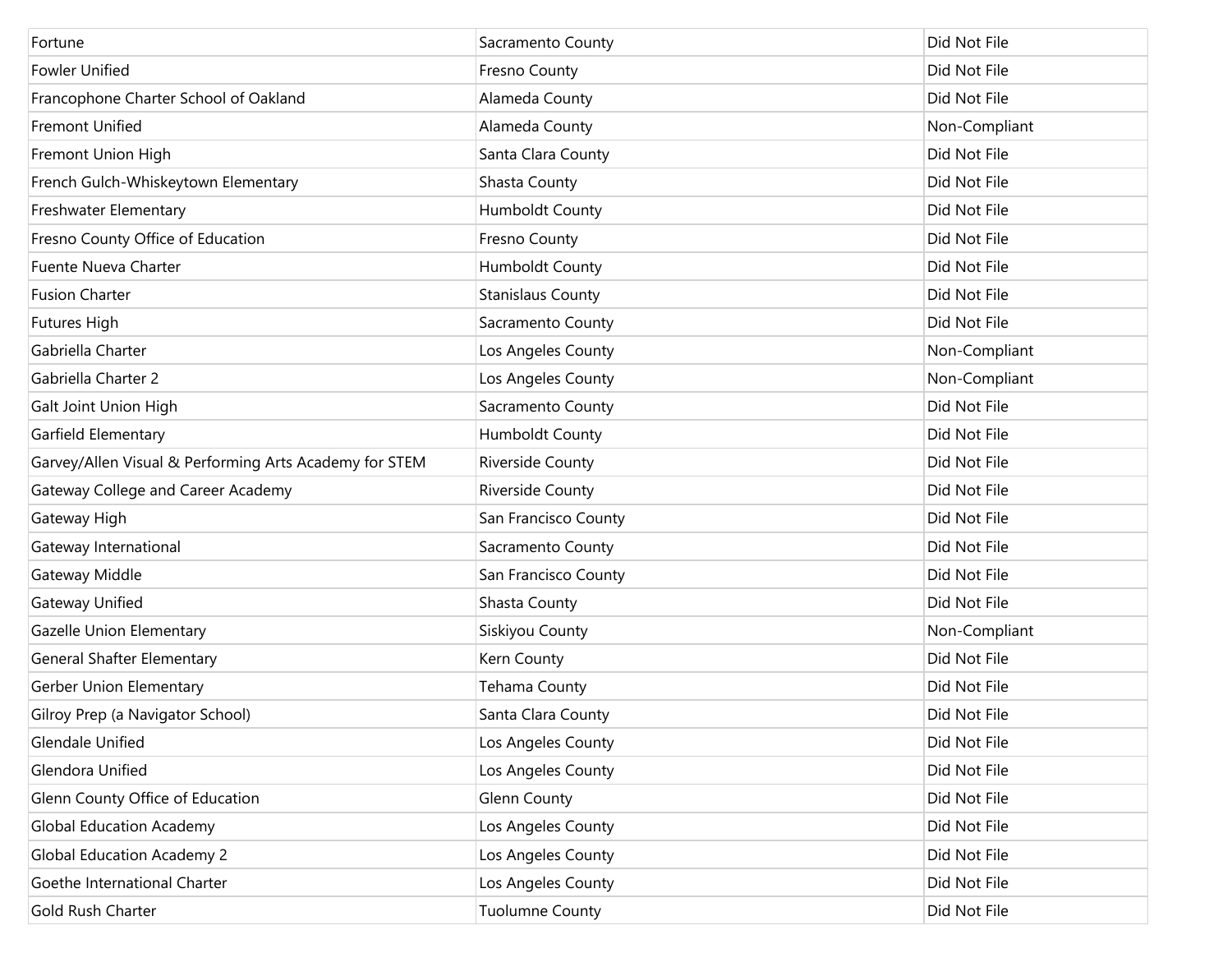| Golden Eagle Charter                                | Siskiyou County          | Did Not File  |
|-----------------------------------------------------|--------------------------|---------------|
| Golden Oak Montessori of Hayward                    | Alameda County           | Did Not File  |
| Golden Valley Charter                               | Ventura County           | Did Not File  |
| Golden Valley Orchard                               | Sacramento County        | Did Not File  |
| Golden Valley River                                 | Sacramento County        | Did Not File  |
| Golden Valley Tahoe                                 | <b>Placer County</b>     | Did Not File  |
| Goleta Union Elementary                             | Santa Barbara County     | Non-Compliant |
| <b>Gompers Preparatory Academy</b>                  | San Diego County         | Did Not File  |
| Gorman Joint                                        | Los Angeles County       | Did Not File  |
| <b>Gorman Learning Center</b>                       | Los Angeles County       | Did Not File  |
| Gorman Learning Center San Bernardino/Santa Clarita | San Bernardino County    | Did Not File  |
| <b>Grace Hopper STEM Academy</b>                    | Los Angeles County       | Did Not File  |
| Granite Mountain Charter                            | San Bernardino County    | Did Not File  |
| <b>Grant Elementary</b>                             | Shasta County            | Did Not File  |
| <b>Gratton Elementary</b>                           | <b>Stanislaus County</b> | Did Not File  |
| <b>Great Valley Academy</b>                         | <b>Stanislaus County</b> | Did Not File  |
| Great Valley Academy - Salida                       | <b>Stanislaus County</b> | Did Not File  |
| <b>Green Point Elementary</b>                       | <b>Humboldt County</b>   | Did Not File  |
| <b>Gridley Unified</b>                              | <b>Butte County</b>      | Did Not File  |
| Griffin Academy High                                | Solano County            | Did Not File  |
| <b>Grossmont Union High</b>                         | San Diego County         | Non-Compliant |
| Grove                                               | San Bernardino County    | Did Not File  |
| <b>Grow Academy Arvin</b>                           | Kern County              | Did Not File  |
| Grow Academy Shafter                                | Kern County              | Did Not File  |
| <b>Growth Public</b>                                | Sacramento County        | Did Not File  |
| <b>Guadalupe Union Elementary</b>                   | Santa Barbara County     | Non-Compliant |
| Guajome Learning Center                             | San Diego County         | Did Not File  |
| Guajome Park Academy Charter                        | San Diego County         | Did Not File  |
| Guerneville Elementary                              | Sonoma County            | Did Not File  |
| Guerneville Elementary                              | Sonoma County            | Did Not File  |
| <b>Gustine Unified</b>                              | Merced County            | Did Not File  |
| Hamilton Unified                                    | <b>Glenn County</b>      | Did Not File  |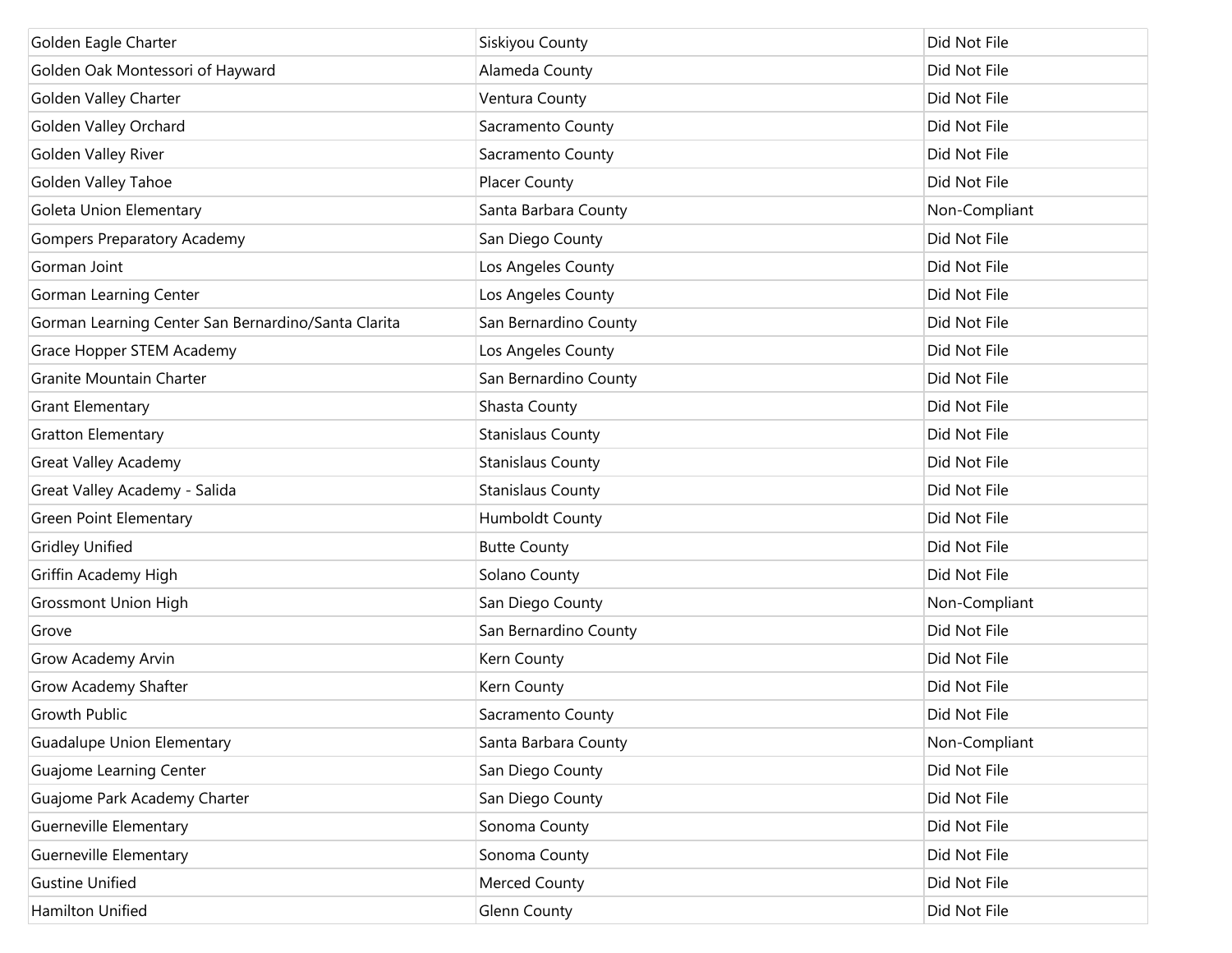| Hanford Joint Union High                | <b>Kings County</b>      | Did Not File  |
|-----------------------------------------|--------------------------|---------------|
| Happy Camp Union Elementary             | Siskiyou County          | Did Not File  |
| Happy Valley Elementary                 | Santa Cruz County        | Non-Compliant |
| Happy Valley Union Elementary           | Shasta County            | Did Not File  |
| Harbor Springs Charter                  | San Diego County         | Did Not File  |
| Hardy Brown College Prep                | San Bernardino County    | Did Not File  |
| Harmony Union Elementary                | Sonoma County            | Non-Compliant |
| Harriet Tubman Village Charter          | San Diego County         | Did Not File  |
| Hart-Ransom Union Elementary            | <b>Stanislaus County</b> | Did Not File  |
| Harvest Ridge Cooperative Charter       | <b>Placer County</b>     | Did Not File  |
| Hawking S.T.E.A.M. Charter              | San Diego County         | Did Not File  |
| Hayward Collegiate Charter              | Alameda County           | Did Not File  |
| Hayward Twin Oaks Montessori            | Alameda County           | Did Not File  |
| Hayward Unified                         | Alameda County           | Did Not File  |
| Health Sciences High and Middle College | San Diego County         | Did Not File  |
| <b>Heartland Charter</b>                | Kern County              | Did Not File  |
| <b>Heartwood Charter</b>                | Sonoma County            | Did Not File  |
| <b>Hemet Unified</b>                    | Riverside County         | Did Not File  |
| Heritage K-8 Charter                    | San Diego County         | Did Not File  |
| Heritage Peak Charter                   | Sacramento County        | Did Not File  |
| Hickman Community Charter               | <b>Stanislaus County</b> | Did Not File  |
| High Tech Elementary                    | San Diego County         | Did Not File  |
| High Tech Elementary Explorer           | San Diego County         | Did Not File  |
| High Tech High                          | San Diego County         | Did Not File  |
| High Tech High International            | San Diego County         | Did Not File  |
| High Tech High Media Arts               | San Diego County         | Did Not File  |
| High Tech LA                            | Los Angeles County       | Did Not File  |
| High Tech LA Middle                     | Los Angeles County       | Did Not File  |
| High Tech Middle                        | San Diego County         | Did Not File  |
| High Tech Middle Media Arts             | San Diego County         | Did Not File  |
| <b>Higher Learning Academy</b>          | Sacramento County        | Did Not File  |
| <b>Highland Academy</b>                 | Riverside County         | Did Not File  |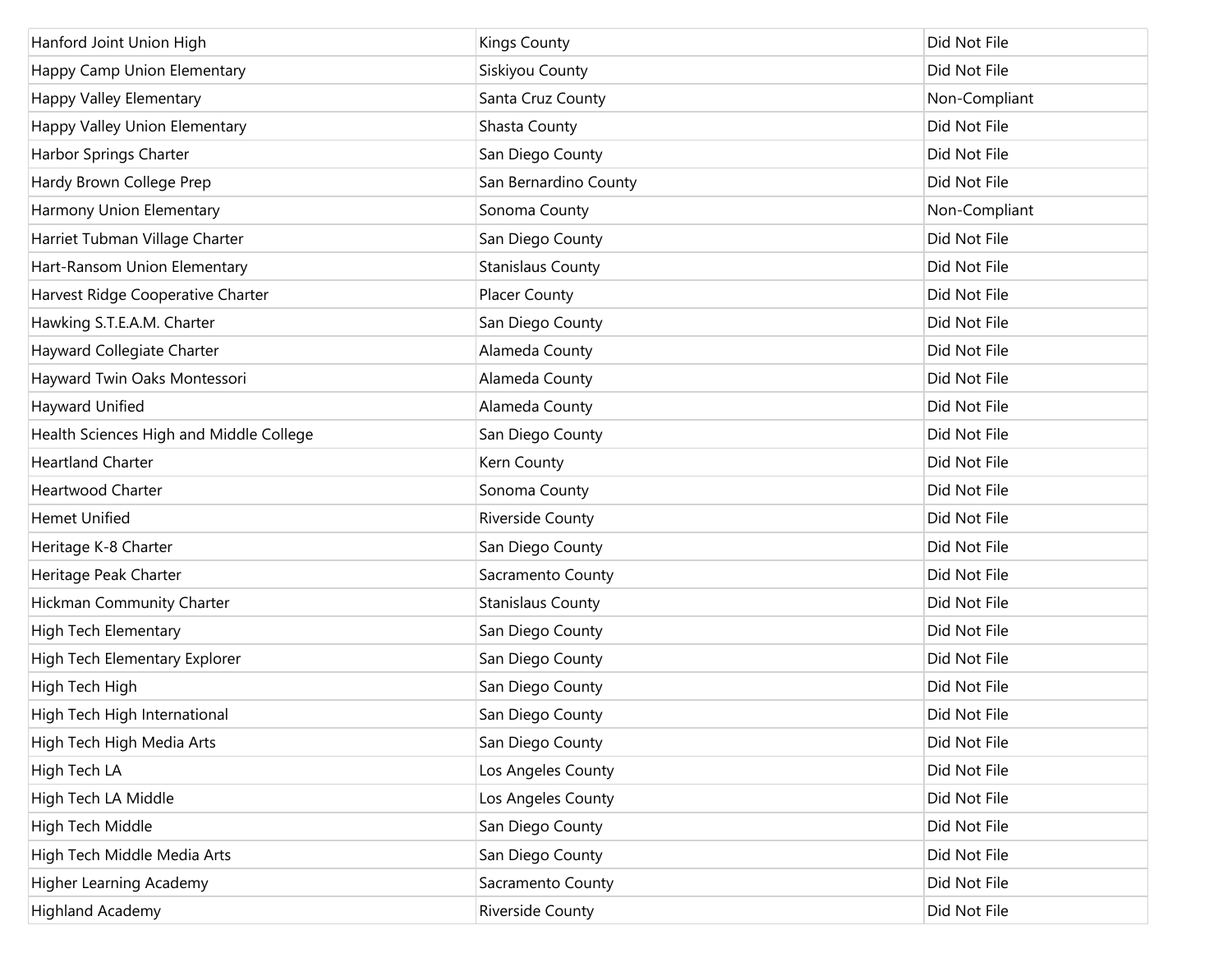| <b>Highlands Community Charter</b>                       | Sacramento County     | Did Not File |
|----------------------------------------------------------|-----------------------|--------------|
| Hillsborough City Elementary                             | San Mateo County      | Did Not File |
| Hollister                                                | San Benito County     | Did Not File |
| Hollister Prep                                           | San Benito County     | Did Not File |
| Holly Drive Leadership Academy                           | San Diego County      | Did Not File |
| HomeTech Charter                                         | <b>Butte County</b>   | Did Not File |
| Hope Elementary (Tulare)                                 | <b>Tulare County</b>  | Did Not File |
| Horizon Charter                                          | Placer County         | Did Not File |
| Hornbrook Elementary                                     | Siskiyou County       | Did Not File |
| Hot Springs Elementary                                   | <b>Tulare County</b>  | Did Not File |
| Howard Gardner Community Charter                         | San Diego County      | Did Not File |
| Howell Mountain Elementary                               | Napa County           | Did Not File |
| Hughes-Elizabeth Lakes Union Elementary                  | Los Angeles County    | Did Not File |
| Humboldt County Office of Education                      | Humboldt County       | Did Not File |
| Hume Lake Charter                                        | Fresno County         | Did Not File |
| Humphreys College Academy of Business, Law and Education | San Joaquin County    | Did Not File |
| Huntington Beach City Elementary                         | <b>Orange County</b>  | Did Not File |
| Hydesville Elementary                                    | Humboldt County       | Did Not File |
| ICEF Inglewood Elementary Charter Academy                | Los Angeles County    | Did Not File |
| ICEF Innovation Los Angeles Charter                      | Los Angeles County    | Did Not File |
| ICEF View Park Preparatory Elementary                    | Los Angeles County    | Did Not File |
| <b>ICEF View Park Preparatory High</b>                   | Los Angeles County    | Did Not File |
| <b>ICEF View Park Preparatory Middle</b>                 | Los Angeles County    | Did Not File |
| <b>ICEF Vista Elementary Academy</b>                     | Los Angeles County    | Did Not File |
| <b>ICEF Vista Middle Academy</b>                         | Los Angeles County    | Did Not File |
| iEmpire Academy                                          | San Bernardino County | Did Not File |
| <b>IFTIN Charter</b>                                     | San Diego County      | Did Not File |
| Igo, Ono, Platina Union Elementary                       | Shasta County         | Did Not File |
| iLead Agua Dulce                                         | Los Angeles County    | Did Not File |
| iLEAD Hybrid                                             | Los Angeles County    | Did Not File |
| iLEAD Lancaster Charter                                  | Los Angeles County    | Did Not File |
| iLEAD Online                                             | Los Angeles County    | Did Not File |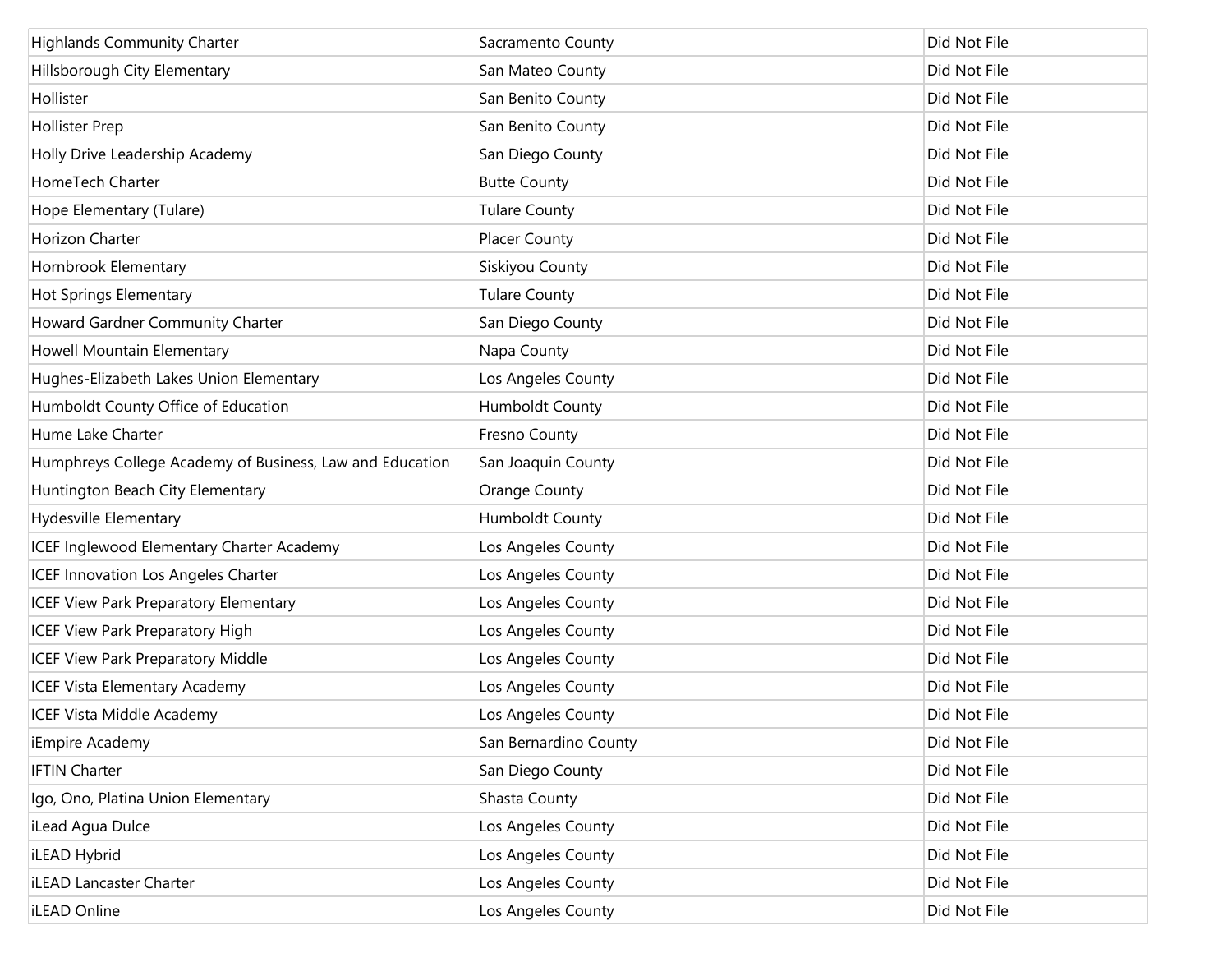| Imagine Schools, Riverside County                                   | <b>Riverside County</b> | Did Not File  |
|---------------------------------------------------------------------|-------------------------|---------------|
| Impact Academy of Arts & Technology                                 | Alameda County          | Did Not File  |
| Imperial Beach Charter                                              | San Diego County        | Did Not File  |
| Imperial County Office of Education                                 | <b>Imperial County</b>  | Did Not File  |
| Indian Springs Elementary                                           | Shasta County           | Did Not File  |
| Ingenium Charter                                                    | Los Angeles County      | Did Not File  |
| Ingenium Charter Middle                                             | Los Angeles County      | Did Not File  |
| Ingenium Clarion Charter Middle                                     | Los Angeles County      | Did Not File  |
| Ingenuity Charter                                                   | San Diego County        | Did Not File  |
| <b>Inland Leaders Charter</b>                                       | San Bernardino County   | Did Not File  |
| <b>Innovations Academy</b>                                          | San Diego County        | Non-Compliant |
| Insight @ San Diego                                                 | San Diego County        | Did Not File  |
| Insight @ San Joaquin                                               | San Joaquin County      | Did Not File  |
| Insight School of California                                        | Kern County             | Did Not File  |
| Intellectual Virtues Academy                                        | Los Angeles County      | Did Not File  |
| Intellectual Virtues Academy of Long Beach                          | Los Angeles County      | Did Not File  |
| International School for Science and Culture                        | <b>Orange County</b>    | Did Not File  |
| International School of Monterey                                    | Monterey County         | Did Not File  |
| Invictus Academy of Richmond                                        | Contra Costa County     | Did Not File  |
| Ipakanni Early College Charter                                      | <b>Butte County</b>     | Did Not File  |
| iQ Academy California-Los Angeles                                   | Los Angeles County      | Did Not File  |
| <b>Irvine Unified</b>                                               | <b>Orange County</b>    | Did Not File  |
| <b>ISANA Achernar Academy</b>                                       | Los Angeles County      | Did Not File  |
| <b>ISANA Cardinal Academy</b>                                       | Los Angeles County      | Did Not File  |
| <b>ISANA Nascent Academy</b>                                        | Los Angeles County      | Did Not File  |
| <b>ISANA Octavia Academy</b>                                        | Los Angeles County      | Did Not File  |
| <b>ISANA Palmati Academy</b>                                        | Los Angeles County      | Did Not File  |
| Island Elementary                                                   | <b>Kings County</b>     | Did Not File  |
| <b>Island Union Elementary</b>                                      | <b>Kings County</b>     | Did Not File  |
| Ivy Bound Academy Math, Science, and Technology Charter<br>Middle 2 | Los Angeles County      | Did Not File  |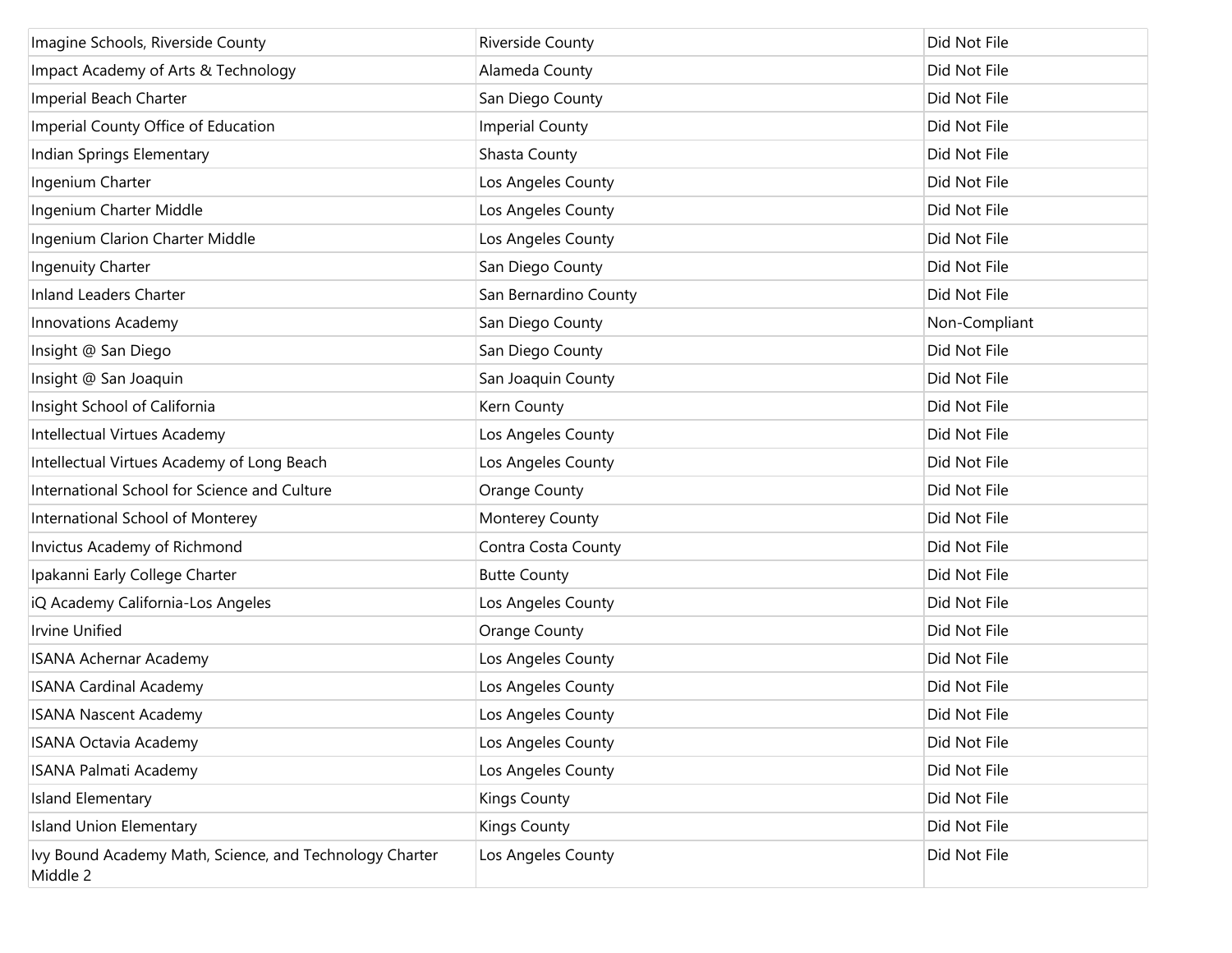| Ivy Bound Academy of Math, Science, and Technology Charter<br>Middle | Los Angeles County     | Did Not File  |
|----------------------------------------------------------------------|------------------------|---------------|
| IvyTech Charter                                                      | Ventura County         | Did Not File  |
| Jacoby Creek Elementary                                              | Humboldt County        | Did Not File  |
| Jamestown Elementary                                                 | <b>Tuolumne County</b> | Did Not File  |
| Jamul-Dulzura Union Elementary                                       | San Diego County       | Non-Compliant |
| Janesville Union Elementary                                          | Lassen County          | Did Not File  |
| Jardin de la Infancia                                                | Los Angeles County     | Did Not File  |
| JCS - Cedar Cove                                                     | San Diego County       | Did Not File  |
| JCS - Manzanita                                                      | San Diego County       | Did Not File  |
| JCS - Mountain Oaks                                                  | San Diego County       | Did Not File  |
| JCS - Pine Hills                                                     | Riverside County       | Did Not File  |
| JCS - Pine Valley                                                    | San Diego County       | Did Not File  |
| Jefferson Elementary (San Benito)                                    | San Benito County      | Did Not File  |
| Jefferson Elementary (San Joaquin)                                   | San Joaquin County     | Did Not File  |
| Jefferson Elementary (San Mateo)                                     | San Mateo County       | Did Not File  |
| Jefferson Union High                                                 | San Mateo County       | Did Not File  |
| John Muir Charter                                                    | Nevada County          | Did Not File  |
| Johnstonville Elementary                                             | Lassen County          | Did Not File  |
| Journey (Orange)                                                     | Orange County          | Did Not File  |
| Journey (Riverside)                                                  | Riverside County       | Did Not File  |
| Julia Lee Performing Arts Academy                                    | Riverside County       | Non-Compliant |
| Julian Union Elementary                                              | San Diego County       | Did Not File  |
| Julian Union High                                                    | San Diego County       | Did Not File  |
| Junction City Elementary                                             | <b>Trinity County</b>  | Did Not File  |
| Junction Elementary (Shasta)                                         | Shasta County          | Non-Compliant |
| Junction Elementary (Siskiyou)                                       | Siskiyou County        | Did Not File  |
| Kairos Public School Vacaville Academy                               | Solano County          | Non-Compliant |
| Kavod Charter                                                        | San Diego County       | Did Not File  |
| Keiller Leadership Academy                                           | San Diego County       | Did Not File  |
| Kentfield Elementary                                                 | Marin County           | Did Not File  |
| Kepler Neighborhood                                                  | Fresno County          | Did Not File  |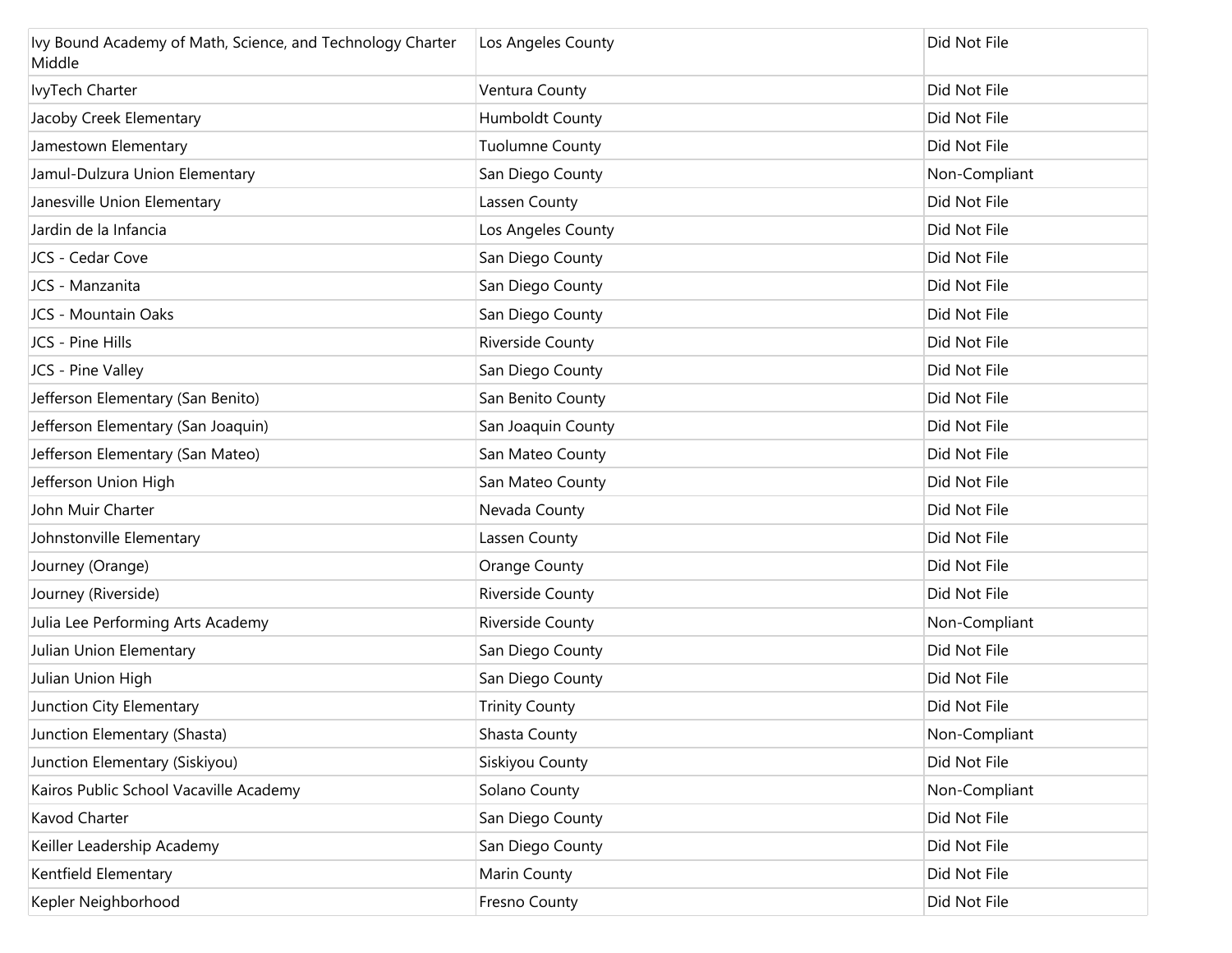| Keppel Union Elementary                | Los Angeles County       | Did Not File  |
|----------------------------------------|--------------------------|---------------|
| Kerman Unified                         | Fresno County            | Did Not File  |
| Keyes Union                            | <b>Stanislaus County</b> | Did Not File  |
| Kid Street Learning Center Charter     | Sonoma County            | Did Not File  |
| Kidinnu Academy                        | San Diego County         | Did Not File  |
| Kinetic Academy                        | <b>Orange County</b>     | Did Not File  |
| King City Union                        | Monterey County          | Did Not File  |
| King-Chavez Academy of Excellence      | San Diego County         | Did Not File  |
| King-Chavez Arts and Athletics Academy | San Diego County         | Did Not File  |
| King-Chavez Community High             | San Diego County         | Did Not File  |
| King-Chavez Preparatory Academy        | San Diego County         | Did Not File  |
| King-Chavez Primary Academy            | San Diego County         | Did Not File  |
| Kings River Union Elementary           | <b>Tulare County</b>     | Did Not File  |
| Kings River-Hardwick Elementary        | <b>Kings County</b>      | Did Not File  |
| Kings River-Hardwick Union Elementary  | <b>Kings County</b>      | Did Not File  |
| Kings Valley Academy II                | <b>Kings County</b>      | Did Not File  |
| Kingsburg Elementary Charter           | Fresno County            | Non-Compliant |
| KIPP Academy of Innovation             | Los Angeles County       | Did Not File  |
| KIPP Academy of Opportunity            | Los Angeles County       | Did Not File  |
| KIPP Adelante Preparatory Academy      | San Diego County         | Did Not File  |
| KIPP Bayview Academy                   | San Francisco County     | Did Not File  |
| KIPP Bridge Academy                    | Alameda County           | Did Not File  |
| KIPP Comienza Community Prep           | Los Angeles County       | Did Not File  |
| <b>KIPP Compton Community</b>          | Los Angeles County       | Did Not File  |
| KIPP Corazon Academy                   | Los Angeles County       | Did Not File  |
| KIPP Empower Academy                   | Los Angeles County       | Did Not File  |
| KIPP Esperanza High                    | San Mateo County         | Did Not File  |
| KIPP Excelencia Community Preparatory  | San Mateo County         | Did Not File  |
| KIPP Heartwood Academy                 | Santa Clara County       | Did Not File  |
| KIPP Heritage Academy                  | Santa Clara County       | Did Not File  |
| KIPP Ignite Academy                    | Los Angeles County       | Did Not File  |
| <b>KIPP Iluminar Academy</b>           | Los Angeles County       | Did Not File  |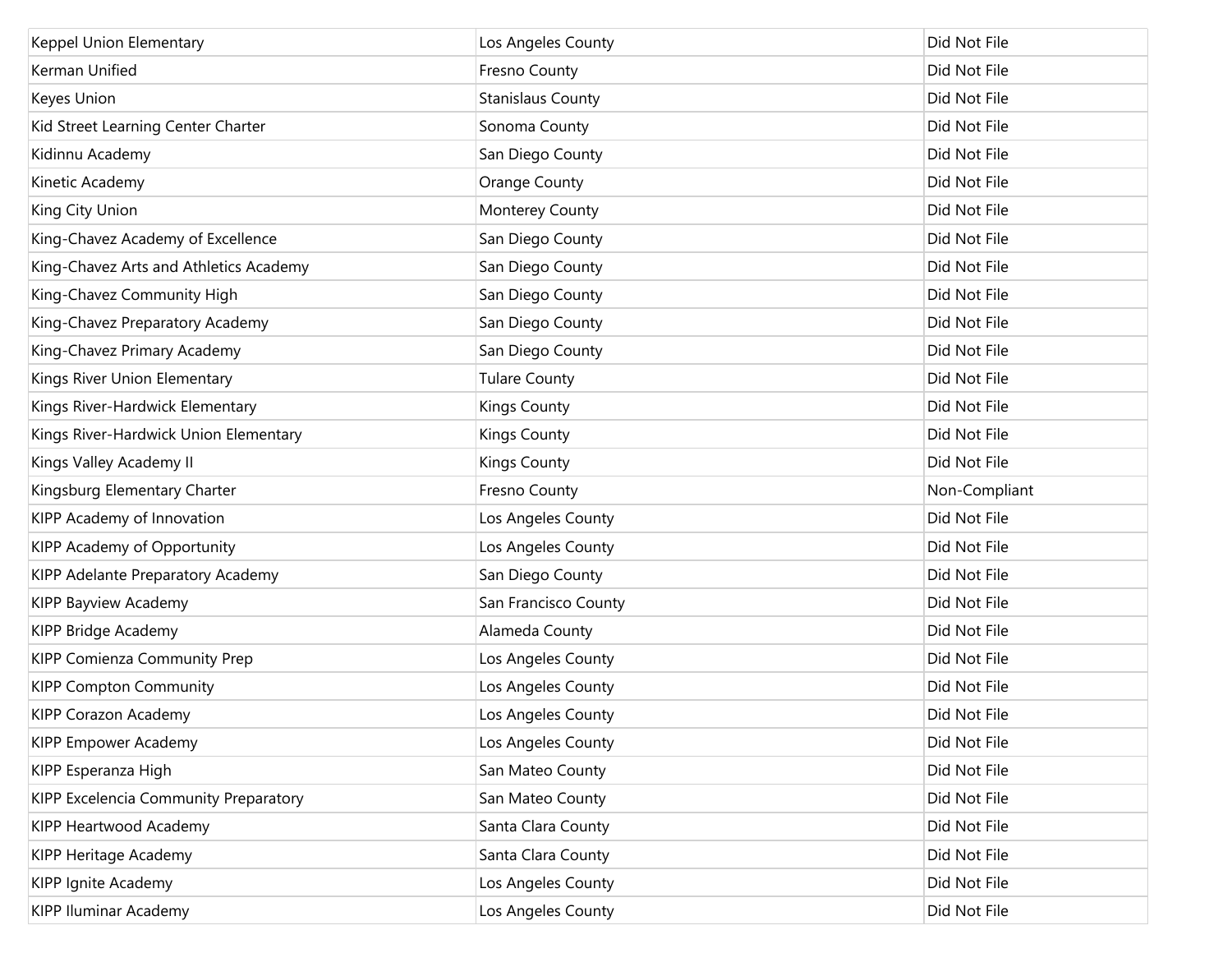| KIPP King Collegiate High              | Alameda County           | Did Not File  |
|----------------------------------------|--------------------------|---------------|
| KIPP Los Angeles College Preparatory   | Los Angeles County       | Did Not File  |
| KIPP Philosophers Academy              | Los Angeles County       | Did Not File  |
| KIPP Prize Preparatory Academy         | Santa Clara County       | Did Not File  |
| <b>KIPP Promesa Prep</b>               | Los Angeles County       | Did Not File  |
| KIPP Pueblo Unido                      | Los Angeles County       | Did Not File  |
| <b>KIPP Raices Academy</b>             | Los Angeles County       | Did Not File  |
| KIPP San Francisco Bay Academy         | San Francisco County     | Did Not File  |
| KIPP San Francisco College Preparatory | San Francisco County     | Did Not File  |
| KIPP San Jose Collegiate               | Santa Clara County       | Did Not File  |
| KIPP Scholar Academy                   | Los Angeles County       | Did Not File  |
| KIPP Sol Academy                       | Los Angeles County       | Did Not File  |
| <b>KIPP Summit Academy</b>             | Alameda County           | Did Not File  |
| <b>KIPP Valiant Community Prep</b>     | San Mateo County         | Did Not File  |
| KIPP Vida Preparatory Academy          | Los Angeles County       | Did Not File  |
| Kirkwood Elementary                    | Tehama County            | Did Not File  |
| Klamath River Union Elementary         | Siskiyou County          | Did Not File  |
| Klamath-Trinity Joint Unified          | Humboldt County          | Did Not File  |
| Kneeland Elementary                    | Humboldt County          | Did Not File  |
| Knights Ferry Elementary               | <b>Stanislaus County</b> | Did Not File  |
| Knowledge Enlightens You (KEY) Academy | Alameda County           | Did Not File  |
| Konocti Unified                        | Lake County              | Did Not File  |
| La Canada Unified                      | Los Angeles County       | Did Not File  |
| La Habra City Elementary               | Orange County            | Did Not File  |
| La Honda-Pescadero Unified             | San Mateo County         | Did Not File  |
| La Mesa-Spring Valley                  | San Diego County         | Non-Compliant |
| La Vida Charter                        | Mendocino County         | Did Not File  |
| Laguna Joint Elementary                | Marin County             | Did Not File  |
| Lagunitas Elementary                   | Marin County             | Did Not File  |
| Lake County International Charter      | Lake County              | Did Not File  |
| Lake Elementary                        | <b>Glenn County</b>      | Did Not File  |
| Lake Elsinore Unified                  | Riverside County         | Did Not File  |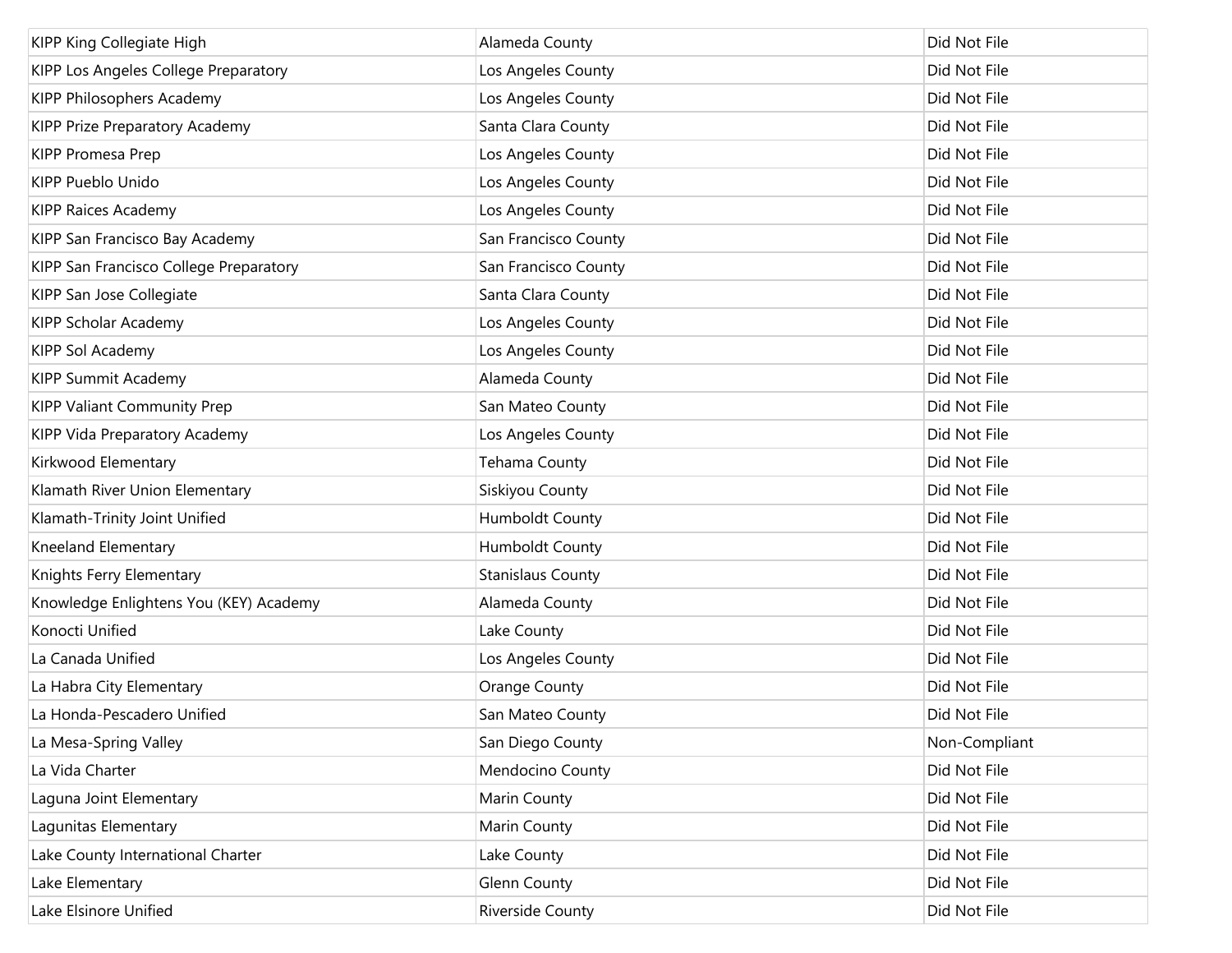| Lake View Charter                      | <b>Glenn County</b>    | Did Not File  |
|----------------------------------------|------------------------|---------------|
| Lakeport Unified                       | Lake County            | Did Not File  |
| Lakeside Joint                         | Santa Clara County     | Did Not File  |
| Lakeside Union                         | Kern County            | Did Not File  |
| Lamont Elementary                      | Kern County            | Did Not File  |
| Las Lomitas Elementary                 | San Mateo County       | Did Not File  |
| Lashon Academy                         | Los Angeles County     | Did Not File  |
| Lashon Academy City                    | Los Angeles County     | Did Not File  |
| Lassen Union High                      | Lassen County          | Did Not File  |
| Lassen View Union Elementary           | Tehama County          | Did Not File  |
| Latino College Preparatory Academy     | Santa Clara County     | Did Not File  |
| Laton Joint Unified                    | Fresno County          | Did Not File  |
| Latrobe                                | El Dorado County       | Did Not File  |
| Laurel Tree Charter                    | <b>Humboldt County</b> | Did Not File  |
| LaVerne Elementary Preparatory Academy | San Bernardino County  | Did Not File  |
| Laytonville Unified                    | Mendocino County       | Did Not File  |
| Lazear Charter Academy                 | Alameda County         | Did Not File  |
| Leadership High                        | San Francisco County   | Did Not File  |
| Leadership Public Schools - Hayward    | Alameda County         | Did Not File  |
| Leadership Public Schools: Richmond    | Contra Costa County    | Did Not File  |
| Learning by Design Charter             | Los Angeles County     | Did Not File  |
| Learning Choice Academy                | San Diego County       | Did Not File  |
| Learning Choice Academy - Chula Vista  | San Diego County       | Did Not File  |
| Learning for Life Charter              | Monterey County        | Did Not File  |
| Learning Without Limits                | Alameda County         | Did Not File  |
| Learning Works                         | Los Angeles County     | Did Not File  |
| Leggett Valley Unified                 | Mendocino County       | Did Not File  |
| Lemon Grove                            | San Diego County       | Non-Compliant |
| Lemoore Middle College High            | <b>Kings County</b>    | Did Not File  |
| Lemoore Union Elementary               | <b>Kings County</b>    | Did Not File  |
| Lemoore Union High                     | <b>Kings County</b>    | Did Not File  |
| Lennox                                 | Los Angeles County     | Did Not File  |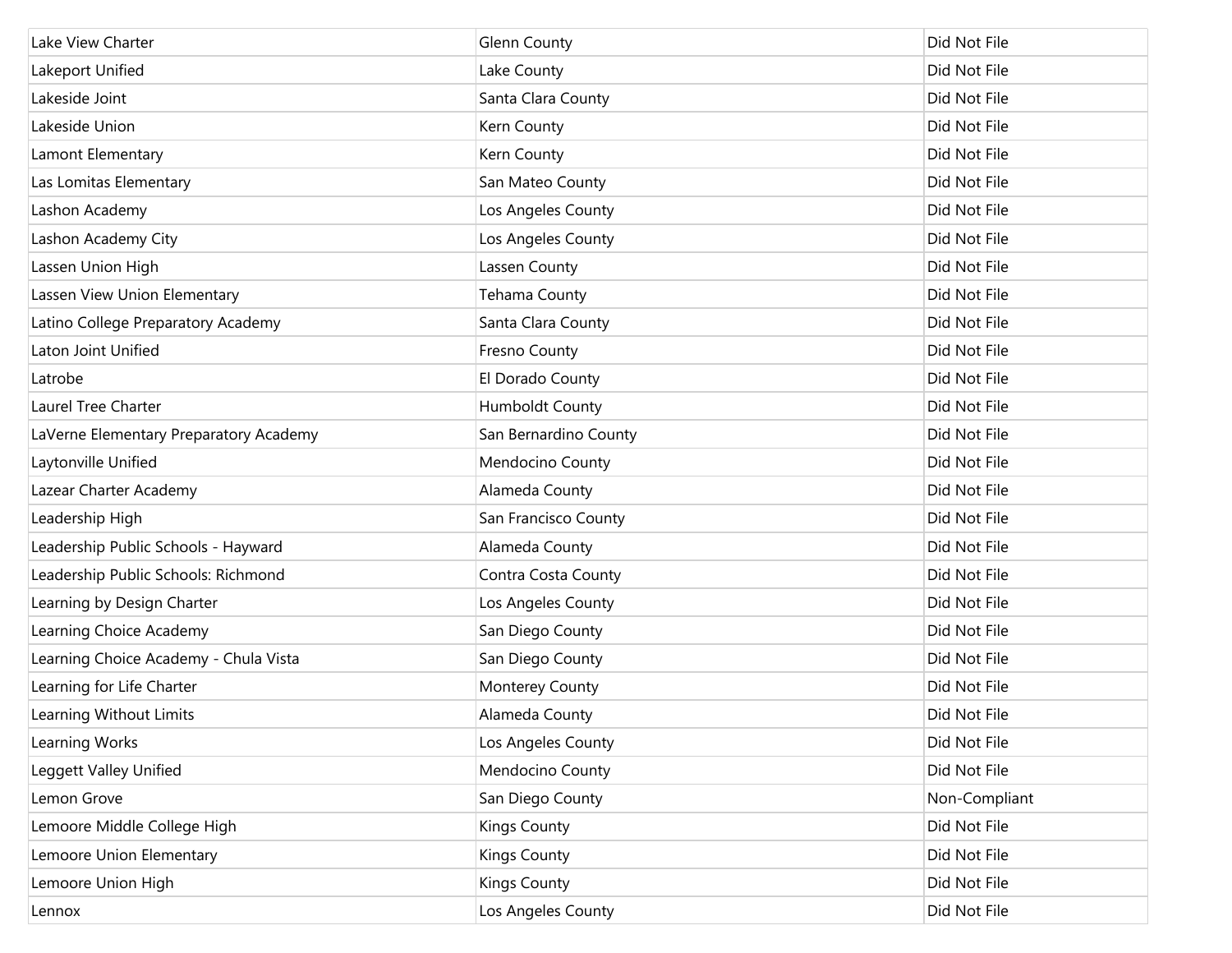| Lennox Mathematics, Science and Technology Academy | Los Angeles County     | Did Not File  |
|----------------------------------------------------|------------------------|---------------|
| Leonardo da Vinci Health Sciences Charter          | San Diego County       | Did Not File  |
| Lewiston Elementary                                | <b>Trinity County</b>  | Did Not File  |
| Liberty Elementary (Tulare)                        | <b>Tulare County</b>   | Did Not File  |
| Life Source International Charter                  | Los Angeles County     | Did Not File  |
| Lifeline Education Charter                         | Los Angeles County     | Did Not File  |
| Lighthouse Community Charter                       | Alameda County         | Did Not File  |
| Lighthouse Community Charter High                  | Alameda County         | Did Not File  |
| Lincoln Elementary                                 | Marin County           | Did Not File  |
| Lincoln Unified                                    | San Joaquin County     | Non-Compliant |
| Linden Unified                                     | San Joaquin County     | Did Not File  |
| Linns Valley-Poso Flat Union                       | Kern County            | Did Not File  |
| Literacy First Charter                             | San Diego County       | Did Not File  |
| Little Shasta Elementary                           | Siskiyou County        | Did Not File  |
| Live Oak Charter                                   | Sonoma County          | Did Not File  |
| Live Oak Elementary                                | Santa Cruz County      | Non-Compliant |
| Livermore Valley Joint Unified                     | Alameda County         | Did Not File  |
| Livingston Union                                   | Merced County          | Non-Compliant |
| Lodestar: A Lighthouse Community Charter Public    | Alameda County         | Did Not File  |
| Lodi Unified                                       | San Joaquin County     | Non-Compliant |
| Loleta Union Elementary                            | <b>Humboldt County</b> | Did Not File  |
| Lone Pine Unified                                  | Inyo County            | Did Not File  |
| Los Angeles Academy of Arts and Enterprise         | Los Angeles County     | Did Not File  |
| Los Feliz Charter Middle School for the Arts       | Los Angeles County     | Non-Compliant |
| Los Feliz Charter School for the Arts              | Los Angeles County     | Non-Compliant |
| Los Gatos Union Elementary                         | Santa Clara County     | Non-Compliant |
| Los Gatos-Saratoga Union High                      | Santa Clara County     | Did Not File  |
| Los Molinos Unified                                | Tehama County          | Did Not File  |
| Los Nietos                                         | Los Angeles County     | Did Not File  |
| Lost Hills Union Elementary                        | Kern County            | Did Not File  |
| Lowell Joint                                       | Orange County          | Did Not File  |
| LPS Oakland R & D Campus                           | Alameda County         | Did Not File  |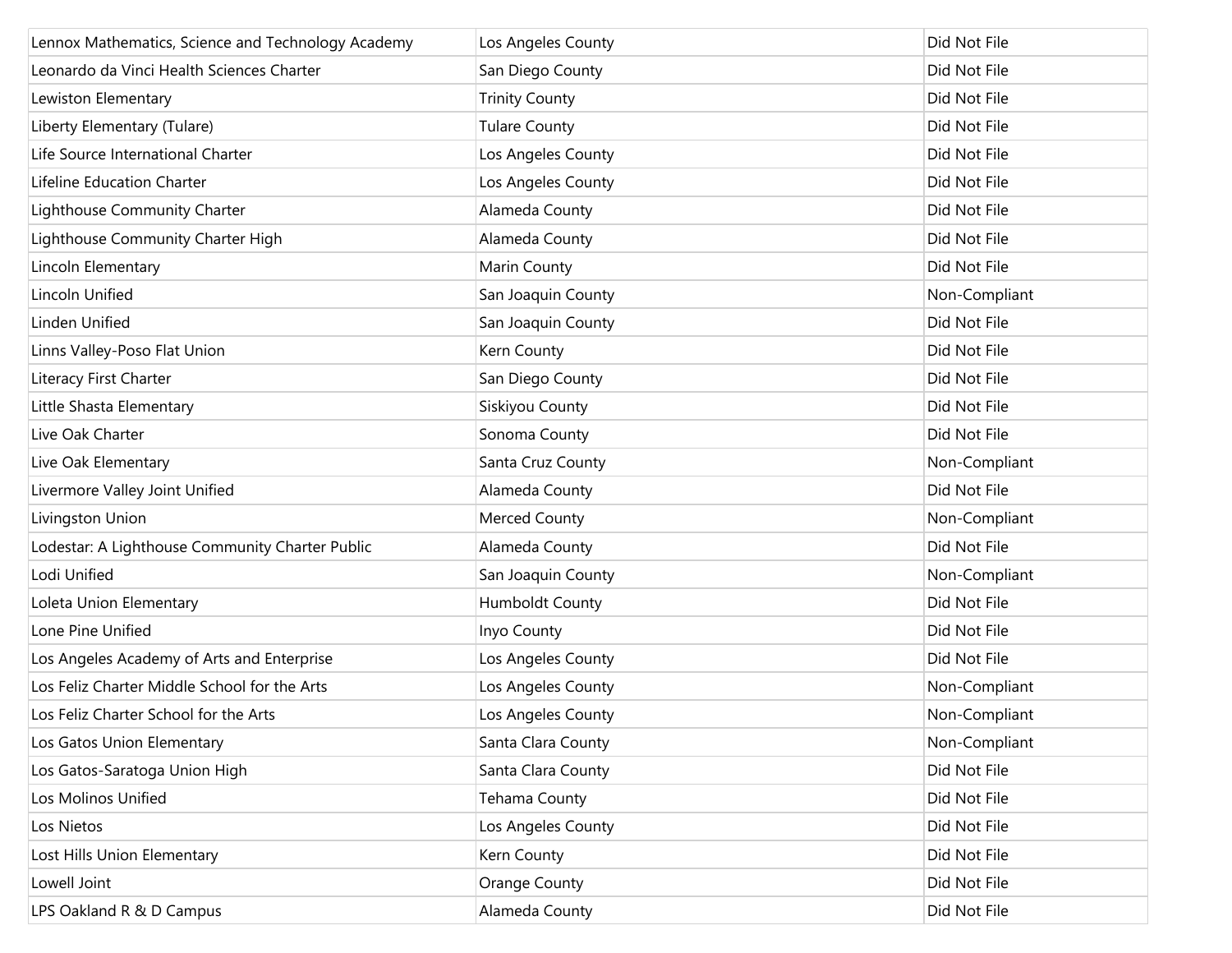| Lucerne Elementary                           | Lake County            | Non-Compliant |
|----------------------------------------------|------------------------|---------------|
| Lucia Mar Unified                            | San Luis Obispo County | Did Not File  |
| Luis Valdez Leadership Academy               | Santa Clara County     | Did Not File  |
| Luther Burbank                               | Santa Clara County     | Did Not File  |
| Lynwood Unified                              | Los Angeles County     | Did Not File  |
| <b>MAAC Community Charter</b>                | San Diego County       | Did Not File  |
| Magnolia Science Academy                     | Los Angeles County     | Did Not File  |
| Magnolia Science Academy 2                   | Los Angeles County     | Did Not File  |
| Magnolia Science Academy 3                   | Los Angeles County     | Did Not File  |
| Magnolia Science Academy 4                   | Los Angeles County     | Did Not File  |
| Magnolia Science Academy 5                   | Los Angeles County     | Did Not File  |
| Magnolia Science Academy 6                   | Los Angeles County     | Did Not File  |
| Magnolia Science Academy 7                   | Los Angeles County     | Did Not File  |
| Magnolia Science Academy Bell                | Los Angeles County     | Did Not File  |
| Magnolia Science Academy San Diego           | San Diego County       | Did Not File  |
| Magnolia Union Elementary                    | <b>Imperial County</b> | Did Not File  |
| Mammoth Unified                              | Mono County            | Did Not File  |
| Manchester Union Elementary                  | Mendocino County       | Did Not File  |
| Manhattan Beach Unified                      | Los Angeles County     | Did Not File  |
| Manteca Unified                              | San Joaquin County     | Non-Compliant |
| Manzanita Elementary                         | <b>Butte County</b>    | Did Not File  |
| Manzanita Middle                             | Contra Costa County    | Did Not File  |
| Manzanita Public Charter                     | Santa Barbara County   | Did Not File  |
| Maple Creek Elementary                       | Humboldt County        | Did Not File  |
| Maple Elementary                             | Kern County            | Did Not File  |
| Marconi Learning Academy                     | Sacramento County      | Did Not File  |
| Marcum-Illinois Union Elementary             | <b>Sutter County</b>   | Did Not File  |
| Mare Island Technology Academy               | Solano County          | Did Not File  |
| Maria Montessori Charter Academy             | Placer County          | Did Not File  |
| Maricopa Unified                             | Kern County            | Did Not File  |
| Mariposa County Office of Education          | Mariposa County        | Did Not File  |
| Mary Collins Charter School at Cherry Valley | Sonoma County          | Did Not File  |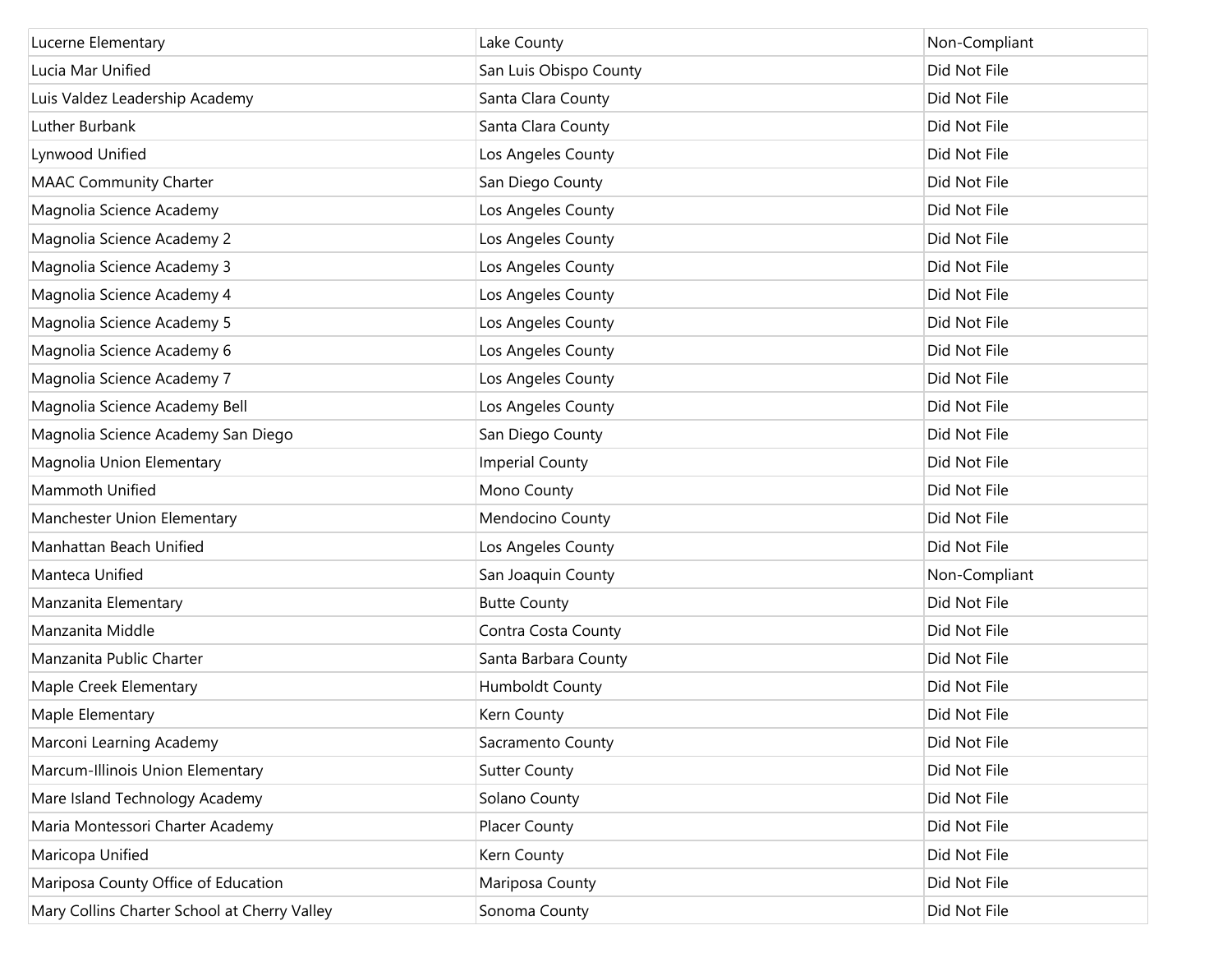| Mattole Unified                      | Humboldt County        | Did Not File  |
|--------------------------------------|------------------------|---------------|
| Maxwell Unified                      | Colusa County          | Did Not File  |
| McCabe Union Elementary              | <b>Imperial County</b> | Did Not File  |
| <b>McCloud Union Elementary</b>      | Siskiyou County        | Did Not File  |
| McGill School of Success             | San Diego County       | Did Not File  |
| McKinleyville Union Elementary       | Humboldt County        | Did Not File  |
| <b>McKittrick Elementary</b>         | Kern County            | Did Not File  |
| McSwain Union Elementary             | Merced County          | Did Not File  |
| Mendocino County Office of Education | Mendocino County       | Did Not File  |
| Mendocino Unified                    | Mendocino County       | Did Not File  |
| Mendota Unified                      | Fresno County          | Did Not File  |
| Menifee Union Elementary             | Riverside County       | Non-Compliant |
| Menlo Park City Elementary           | San Mateo County       | Did Not File  |
| Merced River Union Elementary        | Merced County          | Did Not File  |
| Meridian Elementary                  | <b>Sutter County</b>   | Non-Compliant |
| Method Schools, LA                   | Los Angeles County     | Did Not File  |
| MethodSchools                        | San Diego County       | Did Not File  |
| Middletown Unified                   | Lake County            | Did Not File  |
| Midway Elementary                    | Kern County            | Did Not File  |
| Mill Valley Elementary               | Marin County           | Did Not File  |
| Millbrae Elementary                  | San Mateo County       | Did Not File  |
| Milpitas Unified                     | Santa Clara County     | Did Not File  |
| Minarets Charter High                | Madera County          | Did Not File  |
| Mirus Secondary                      | San Bernardino County  | Did Not File  |
| <b>Mission Academy</b>               | Los Angeles County     | Did Not File  |
| <b>Mission Preparatory</b>           | San Francisco County   | Did Not File  |
| <b>Mission View Public</b>           | Los Angeles County     | Did Not File  |
| <b>Mission Vista Academy</b>         | Riverside County       | Did Not File  |
| MIT Academy                          | Solano County          | Did Not File  |
| MIT Griffin Academy Middle           | Solano County          | Did Not File  |
| Modoc County Office of Education     | Modoc County           | Did Not File  |
| Modoc Joint Unified                  | Modoc County           | Did Not File  |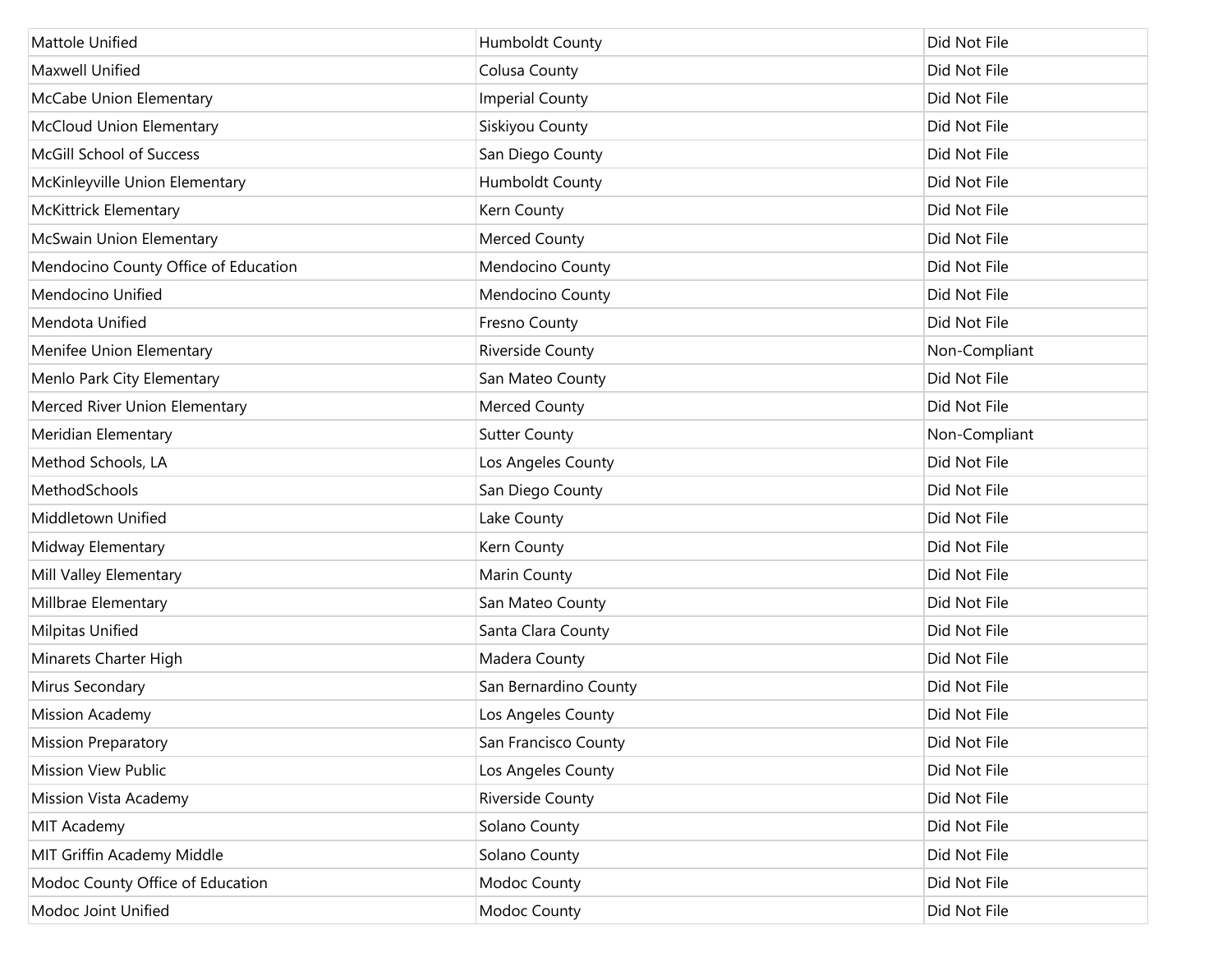| Monarch Learning Center                | Shasta County         | Did Not File  |
|----------------------------------------|-----------------------|---------------|
| Monarch River Academy                  | <b>Tulare County</b>  | Did Not File  |
| Monroe Elementary                      | Fresno County         | Did Not File  |
| Monrovia Unified                       | Los Angeles County    | Non-Compliant |
| Montague Charter Academy               | Los Angeles County    | Did Not File  |
| Montague Elementary                    | Siskiyou County       | Did Not File  |
| Monte Rio Union Elementary             | Sonoma County         | Did Not File  |
| Montebello Unified                     | Los Angeles County    | Did Not File  |
| Montecito Union Elementary             | Santa Barbara County  | Did Not File  |
| Monterey Bay Charter                   | Monterey County       | Did Not File  |
| Montgomery Elementary                  | Sonoma County         | Did Not File  |
| Moreland                               | Santa Clara County    | Did Not File  |
| Moreno Valley Unified                  | Riverside County      | Non-Compliant |
| Mother Lode Union Elementary           | El Dorado County      | Did Not File  |
| Motivated Youth Academy                | San Diego County      | Did Not File  |
| Mount Pleasant Elementary              | Santa Clara County    | Did Not File  |
| Mountain Empire Unified                | San Diego County      | Non-Compliant |
| Mountain House Elementary              | Alameda County        | Did Not File  |
| Mountain Union Elementary              | Shasta County         | Did Not File  |
| Mountain Valley Unified                | <b>Trinity County</b> | Did Not File  |
| Mountain View Elementary (Los Angeles) | Los Angeles County    | Did Not File  |
| Mountain View-Los Altos Union High     | Santa Clara County    | Did Not File  |
| Mt. Baldy Joint Elementary             | San Bernardino County | Did Not File  |
| Mt. Shasta Union Elementary            | Siskiyou County       | Did Not File  |
| Multicultural Learning Center          | Los Angeles County    | Did Not File  |
| Muroc Joint Unified                    | Kern County           | Non-Compliant |
| Museum                                 | San Diego County      | Did Not File  |
| N.E.W. Academy Canoga Park             | Los Angeles County    | Did Not File  |
| N.E.W. Academy of Science and Arts     | Los Angeles County    | Did Not File  |
| Napa County Office of Education        | Napa County           | Did Not File  |
| Napa Valley Unified                    | Napa County           | Did Not File  |
| Natomas Pacific Pathways Prep          | Sacramento County     | Did Not File  |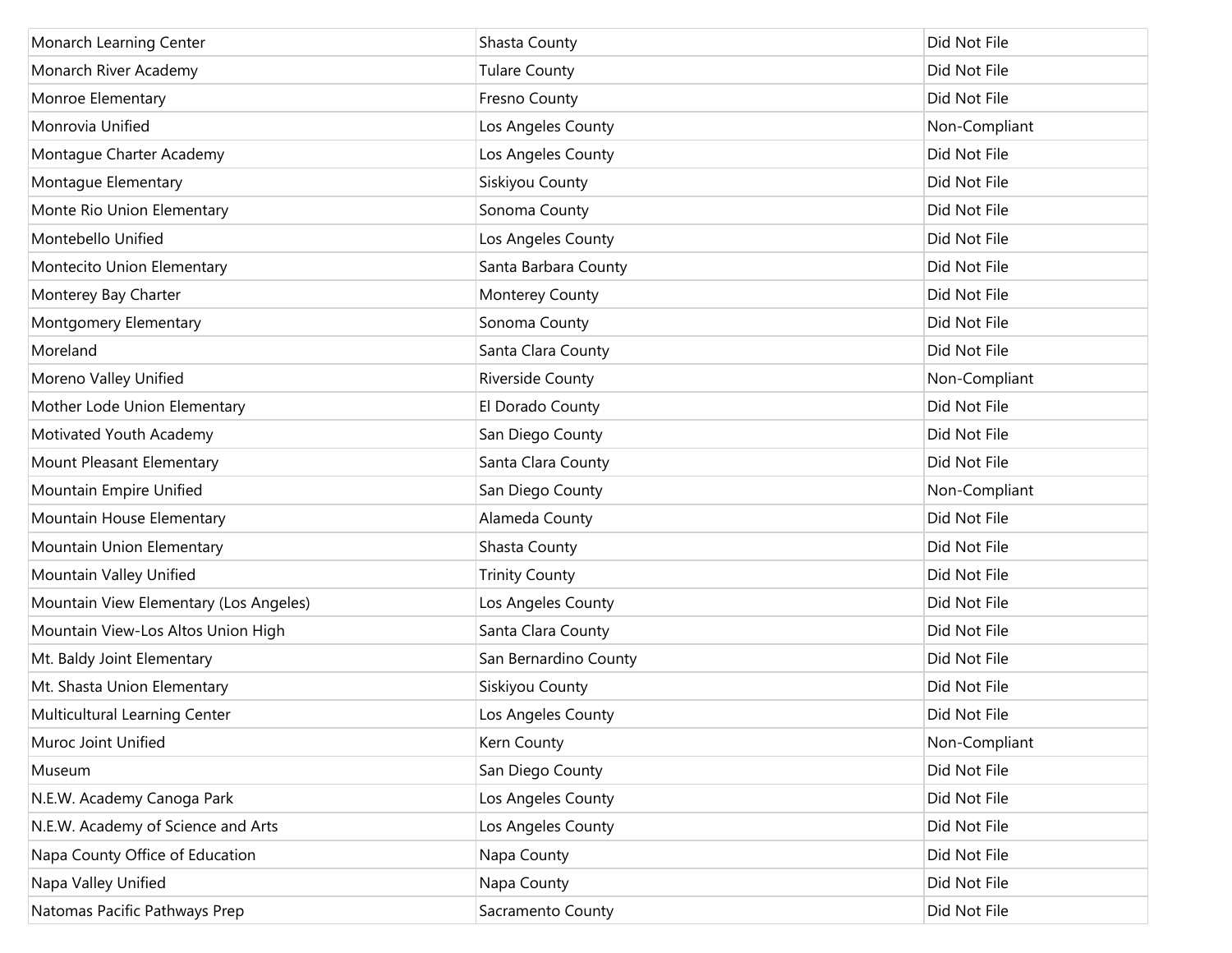| Natomas Pacific Pathways Prep Middle                        | Sacramento County        | Did Not File  |
|-------------------------------------------------------------|--------------------------|---------------|
| Natomas Unified                                             | Sacramento County        | Did Not File  |
| Nea Community Learning Center                               | Alameda County           | Did Not File  |
| Nevada City School of the Arts                              | Nevada County            | Did Not File  |
| New Day Academy                                             | Shasta County            | Did Not File  |
| New Designs Charter                                         | Los Angeles County       | Did Not File  |
| New Designs Charter School-Watts                            | Los Angeles County       | Did Not File  |
| New Haven Unified                                           | Alameda County           | Non-Compliant |
| New Horizons Charter Academy                                | Los Angeles County       | Did Not File  |
| New Jerusalem Elementary                                    | San Joaquin County       | Did Not File  |
| New Los Angeles Charter                                     | Los Angeles County       | Did Not File  |
| New Los Angeles Charter Elementary                          | Los Angeles County       | Did Not File  |
| New Millennium Secondary                                    | Los Angeles County       | Did Not File  |
| New Opportunities Charter                                   | Los Angeles County       | Did Not File  |
| <b>New Vision Middle</b>                                    | San Bernardino County    | Did Not File  |
| Newman-Crows Landing Unified                                | <b>Stanislaus County</b> | Non-Compliant |
| NextGeneration STEAM Academy                                | San Joaquin County       | Did Not File  |
| Nicasio                                                     | Marin County             | Did Not File  |
| Nord Country                                                | <b>Butte County</b>      | Did Not File  |
| Norris Elementary                                           | Kern County              | Did Not File  |
| North County Joint Union Elementary                         | San Benito County        | Did Not File  |
| North Monterey County Unified                               | Monterey County          | Did Not File  |
| North Oakland Community Charter                             | Alameda County           | Did Not File  |
| North Valley Military Institute College Preparatory Academy | Los Angeles County       | Did Not File  |
| Northcoast Preparatory and Performing Arts Academy          | <b>Humboldt County</b>   | Did Not File  |
| Northern Humboldt Union High                                | Humboldt County          | Did Not File  |
| Northern Summit Academy Shasta                              | Shasta County            | Did Not File  |
| NOVA Academy - Coachella                                    | <b>Riverside County</b>  | Did Not File  |
| Nova Academy Early College High                             | Orange County            | Did Not File  |
| Novato Charter                                              | Marin County             | Did Not File  |
| Novato Unified                                              | Marin County             | Non-Compliant |
| Nuview Union                                                | Riverside County         | Did Not File  |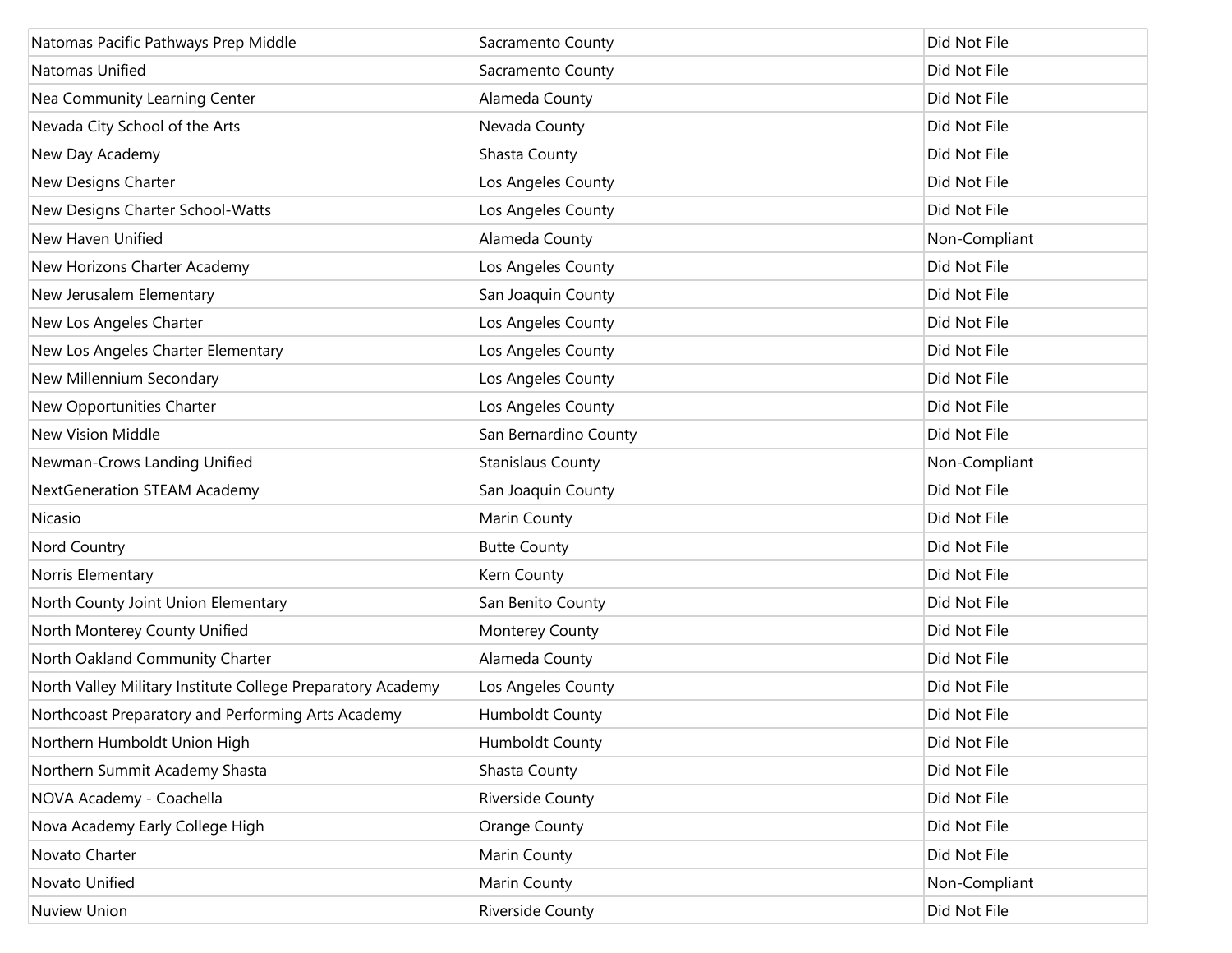| Oak Grove Elementary                                    | Santa Clara County       | Non-Compliant |
|---------------------------------------------------------|--------------------------|---------------|
| Oak Grove Union Elementary                              | Sonoma County            | Did Not File  |
| Oak Park Unified                                        | Ventura County           | Did Not File  |
| Oak Run Elementary                                      | Shasta County            | Did Not File  |
| Oak Valley Union Elementary                             | <b>Tulare County</b>     | Did Not File  |
| Oak View Union Elementary                               | San Joaquin County       | Non-Compliant |
| Oakdale Joint Unified                                   | <b>Stanislaus County</b> | Did Not File  |
| Oakland Charter Academy                                 | Alameda County           | Did Not File  |
| Oakland Charter High                                    | Alameda County           | Did Not File  |
| Oakland Military Institute, College Preparatory Academy | Alameda County           | Non-Compliant |
| Oakland School for the Arts                             | Alameda County           | Did Not File  |
| Oakland Unified                                         | Alameda County           | Did Not File  |
| Oakland Unity High                                      | Alameda County           | Did Not File  |
| Oakland Unity Middle                                    | Alameda County           | Did Not File  |
| Oakley Union Elementary                                 | Contra Costa County      | Did Not File  |
| <b>OCASA College Prep</b>                               | Orange County            | Did Not File  |
| Ocean Grove Charter                                     | Santa Cruz County        | Did Not File  |
| Ocean View (Ventura)                                    | Ventura County           | Did Not File  |
| Oceanside Unified                                       | San Diego County         | Did Not File  |
| <b>OCSA</b>                                             | Orange County            | Did Not File  |
| Ojai Unified                                            | Ventura County           | Non-Compliant |
| Old Town Academy K-8 Charter                            | San Diego County         | Did Not File  |
| Opportunities for Learning - Baldwin Park               | Los Angeles County       | Did Not File  |
| Opportunities for Learning - Capistrano                 | Orange County            | Did Not File  |
| Opportunities for Learning - Duarte                     | Los Angeles County       | Did Not File  |
| Opportunities for Learning - Santa Clarita              | Los Angeles County       | Did Not File  |
| Options For Youth - Duarte, Inc                         | Los Angeles County       | Did Not File  |
| Options for Youth San Gabriel                           | Los Angeles County       | Did Not File  |
| Options for Youth-Acton                                 | Los Angeles County       | Did Not File  |
| Options for Youth-San Bernardino                        | San Bernardino County    | Did Not File  |
| Options for Youth-San Juan                              | Sacramento County        | Did Not File  |
| Options for Youth-Victorville Charter                   | San Bernardino County    | Did Not File  |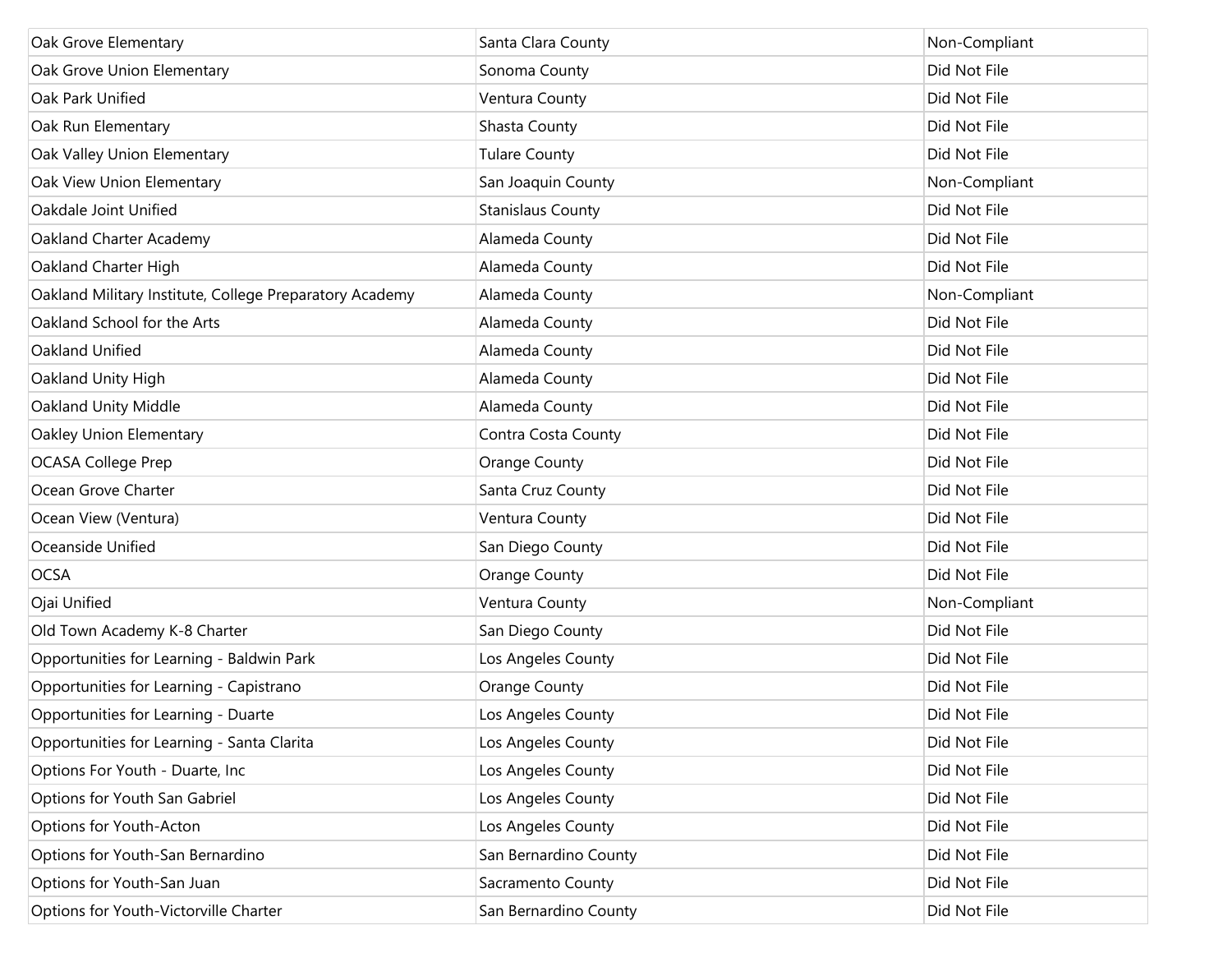| Orange Center                                    | <b>Fresno County</b>   | Did Not File  |
|--------------------------------------------------|------------------------|---------------|
| Orange County Academy of Sciences and Arts       | <b>Orange County</b>   | Did Not File  |
| Orange County Classical Academy                  | <b>Orange County</b>   | Did Not File  |
| Orange County Educational Arts Academy           | <b>Orange County</b>   | Did Not File  |
| Orange County Workforce Innovation High          | <b>Orange County</b>   | Did Not File  |
| Orange Unified                                   | <b>Orange County</b>   | Non-Compliant |
| Orchard Elementary                               | Santa Clara County     | Did Not File  |
| <b>Orcutt Union Elementary</b>                   | Santa Barbara County   | Did Not File  |
| <b>Orick Elementary</b>                          | <b>Humboldt County</b> | Did Not File  |
| Orland Joint Unified                             | <b>Glenn County</b>    | Did Not File  |
| Oscar De La Hoya Animo Charter High              | Los Angeles County     | Did Not File  |
| Our Community Charter                            | Los Angeles County     | Did Not File  |
| <b>Outside Creek Elementary</b>                  | <b>Tulare County</b>   | Did Not File  |
| Owens Valley Unified                             | Inyo County            | Did Not File  |
| Oxford Day Academy                               | San Mateo County       | Did Not File  |
| Oxford Preparatory Academy - Saddleback Valley   | <b>Orange County</b>   | Did Not File  |
| Oxford Preparatory Academy - South Orange County | <b>Orange County</b>   | Did Not File  |
| Oxnard                                           | Ventura County         | Non-Compliant |
| Pacheco Union Elementary                         | Shasta County          | Did Not File  |
| Pacific Coast Academy                            | San Diego County       | Did Not File  |
| Pacific Community Charter                        | Mendocino County       | Did Not File  |
| Pacific Elementary                               | Santa Cruz County      | Did Not File  |
| Pacific Grove Unified                            | Monterey County        | Non-Compliant |
| Pacific Springs Charter                          | San Diego County       | Did Not File  |
| Pacific Union Elementary (Fresno)                | <b>Fresno County</b>   | Did Not File  |
| Pacifica                                         | San Mateo County       | Did Not File  |
| Pacoima Charter Elementary                       | Los Angeles County     | Did Not File  |
| Pajaro Valley Unified                            | Santa Cruz County      | Did Not File  |
| Palermo Union Elementary                         | <b>Butte County</b>    | Did Not File  |
| Palisades Charter High                           | Los Angeles County     | Did Not File  |
| Palm Lane Elementary Charter                     | <b>Orange County</b>   | Did Not File  |
| Palmdale Aerospace Academy                       | Los Angeles County     | Did Not File  |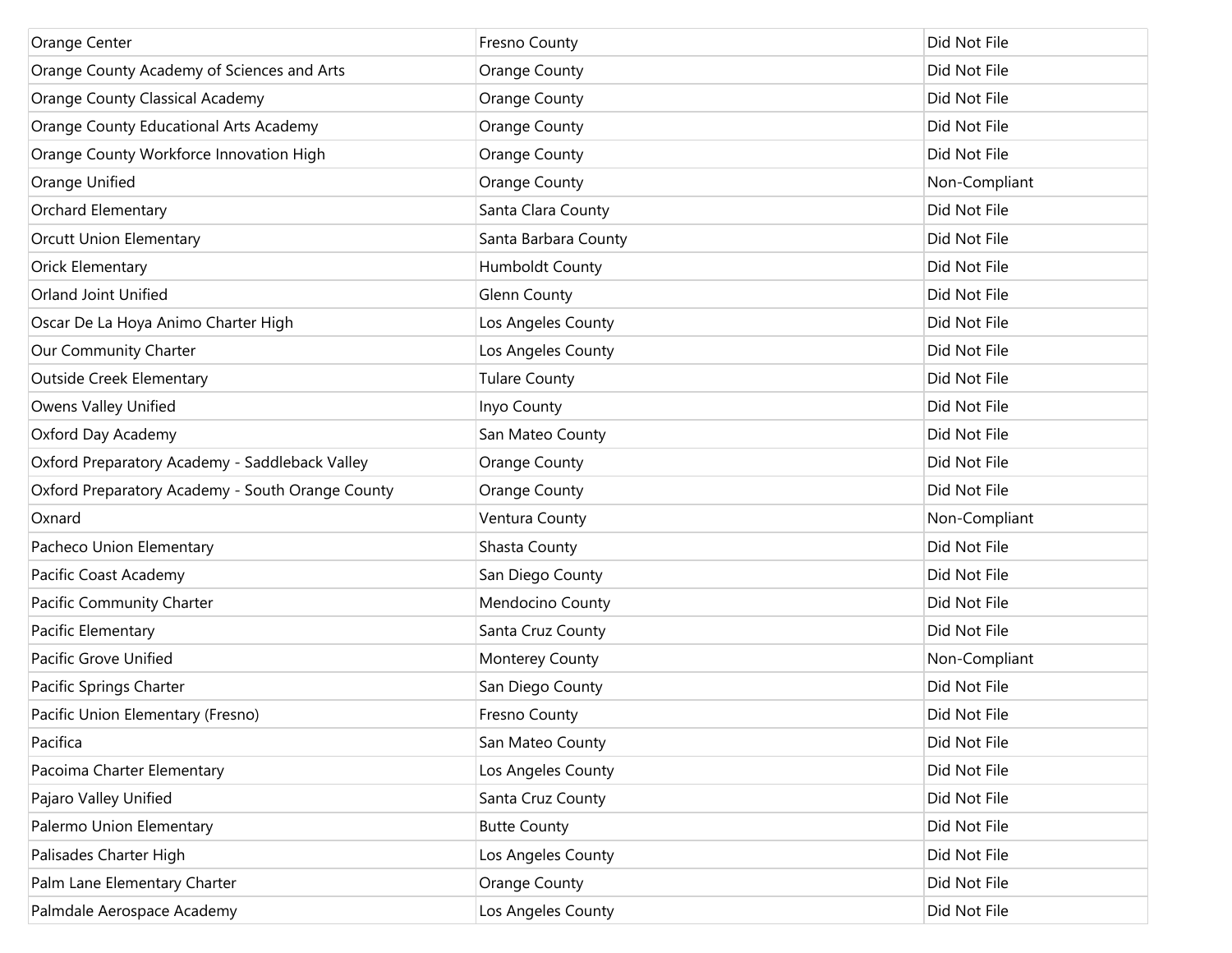| Palo Alto Unified                              | Santa Clara County       | Did Not File  |
|------------------------------------------------|--------------------------|---------------|
| Palo Verde Unified                             | Riverside County         | Non-Compliant |
| Palo Verde Union Elementary                    | <b>Tulare County</b>     | Did Not File  |
| Panoche Elementary                             | San Benito County        | Did Not File  |
| Para Los Niños - Evelyn Thurman Gratts Primary | Los Angeles County       | Did Not File  |
| Para Los Niños Charter                         | Los Angeles County       | Did Not File  |
| Para Los Niños Middle                          | Los Angeles County       | Did Not File  |
| Paradise Charter Middle                        | <b>Butte County</b>      | Did Not File  |
| Paradise Elementary                            | <b>Stanislaus County</b> | Did Not File  |
| Paradise Unified                               | <b>Butte County</b>      | Non-Compliant |
| Paragon Collegiate Academy                     | <b>Yuba County</b>       | Did Not File  |
| Pasadena Rosebud Academy                       | Los Angeles County       | Did Not File  |
| Pasadena Unified                               | Los Angeles County       | Did Not File  |
| Paseo Grande Charter                           | Sacramento County        | Did Not File  |
| Paso Robles Joint Unified                      | San Luis Obispo County   | Did Not File  |
| Pathways Academy Charter - Adult Education     | San Diego County         | Did Not File  |
| Pathways Academy Charter Adult Education       | Los Angeles County       | Did Not File  |
| Pathways Charter                               | Sonoma County            | Did Not File  |
| Pathways to College K8                         | San Bernardino County    | Did Not File  |
| Patterson Joint Unified                        | <b>Stanislaus County</b> | Did Not File  |
| Peabody Charter                                | Santa Barbara County     | Did Not File  |
| Peak to Peak Mountain Charter                  | Kern County              | Did Not File  |
| Penn Valley Union Elementary                   | Nevada County            | Did Not File  |
| Perris Elementary                              | Riverside County         | Did Not File  |
| Petaluma Accelerated Charter                   | Sonoma County            | Did Not File  |
| Petaluma City Schools                          | Sonoma County            | Did Not File  |
| Phoenix Charter Academy                        | Shasta County            | Non-Compliant |
| Pierce Joint Unified                           | Colusa County            | Non-Compliant |
| Pine Ridge Elementary                          | Fresno County            | Did Not File  |
| Piner-Olivet Charter                           | Sonoma County            | Did Not File  |
| Piner-Olivet Union Elementary                  | Sonoma County            | Did Not File  |
| Pioneer Union Elementary (Butte)               | <b>Butte County</b>      | Did Not File  |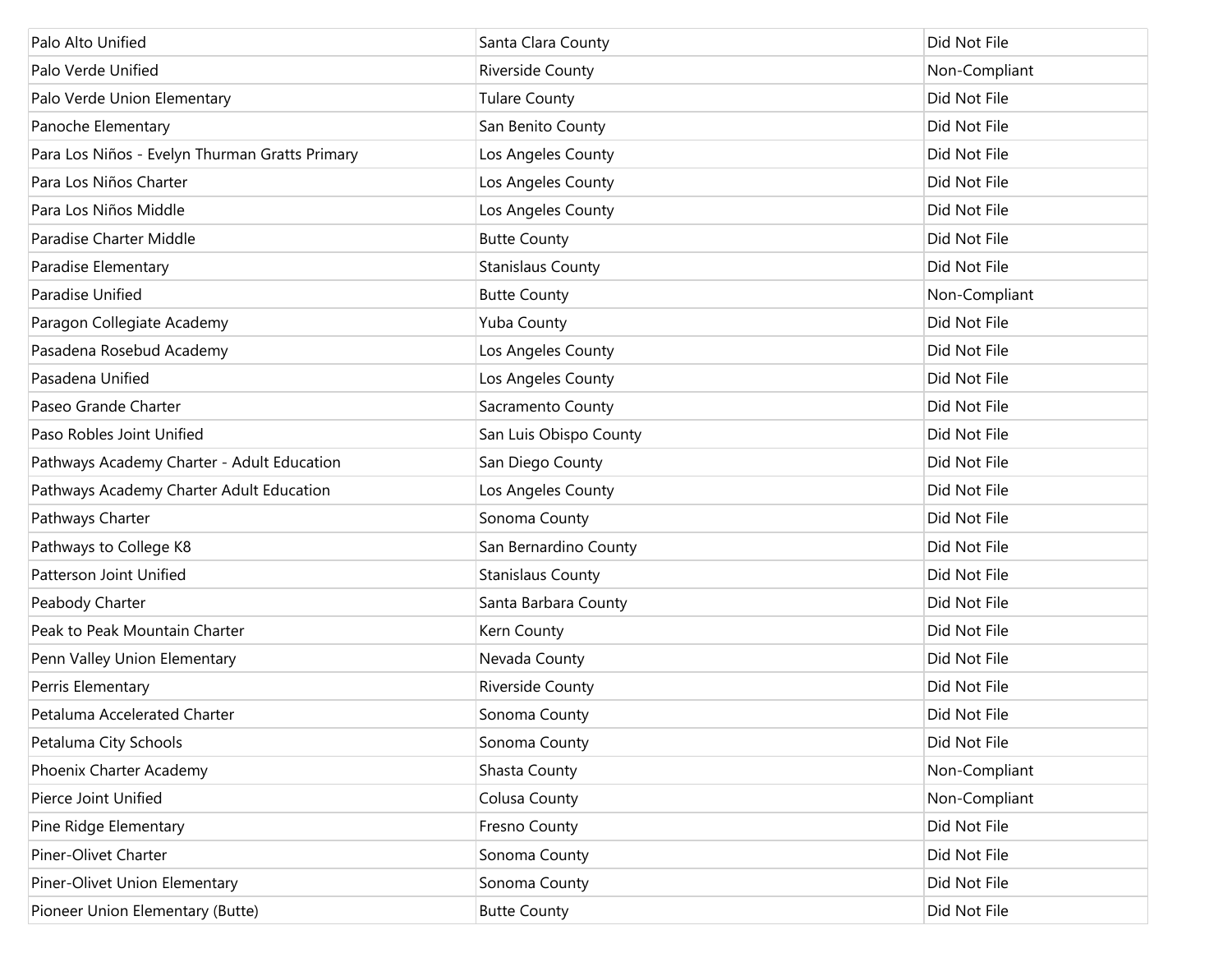| Pioneer Union Elementary (El Dorado)          | El Dorado County      | Did Not File |
|-----------------------------------------------|-----------------------|--------------|
| Pivot Charter School - North Bay              | Sonoma County         | Did Not File |
| Pivot Charter School - San Diego II           | San Diego County      | Did Not File |
| Pivot Charter School North Valley II          | <b>Butte County</b>   | Did Not File |
| Pivot Charter School Riverside                | Riverside County      | Did Not File |
| Pixley Union Elementary                       | <b>Tulare County</b>  | Did Not File |
| Placer Hills Union Elementary                 | <b>Placer County</b>  | Did Not File |
| Placerville Union Elementary                  | El Dorado County      | Did Not File |
| Plaza Elementary                              | <b>Glenn County</b>   | Did Not File |
| Pleasant Grove Joint Union                    | <b>Sutter County</b>  | Did Not File |
| Pleasant View Elementary                      | <b>Tulare County</b>  | Did Not File |
| <b>Pleasanton Unified</b>                     | Alameda County        | Did Not File |
| Plumas Charter                                | <b>Plumas County</b>  | Did Not File |
| Plumas County Office of Education             | Plumas County         | Did Not File |
| Plumas Unified                                | <b>Plumas County</b>  | Did Not File |
| Pollock Pines Elementary                      | El Dorado County      | Did Not File |
| Pomona Unified                                | Los Angeles County    | Did Not File |
| Pond Union Elementary                         | Kern County           | Did Not File |
| Pope Valley Union Elementary                  | Napa County           | Did Not File |
| Port of Los Angeles High                      | Los Angeles County    | Did Not File |
| Porterville Unified                           | <b>Tulare County</b>  | Did Not File |
| Portola Valley Elementary                     | San Mateo County      | Did Not File |
| Potter Valley Community Unified               | Mendocino County      | Did Not File |
| PREPA TEC - Los Angeles                       | Los Angeles County    | Did Not File |
| Preuss School UCSD                            | San Diego County      | Did Not File |
| Princeton Joint Unified                       | <b>Glenn County</b>   | Did Not File |
| Provisional Accelerated Learning Academy      | San Bernardino County | Did Not File |
| Public Policy Charter                         | Los Angeles County    | Did Not File |
| Public Safety Academy                         | San Bernardino County | Did Not File |
| PUC CALS Middle School and Early College High | Los Angeles County    | Did Not File |
| PUC Community Charter Elementary              | Los Angeles County    | Did Not File |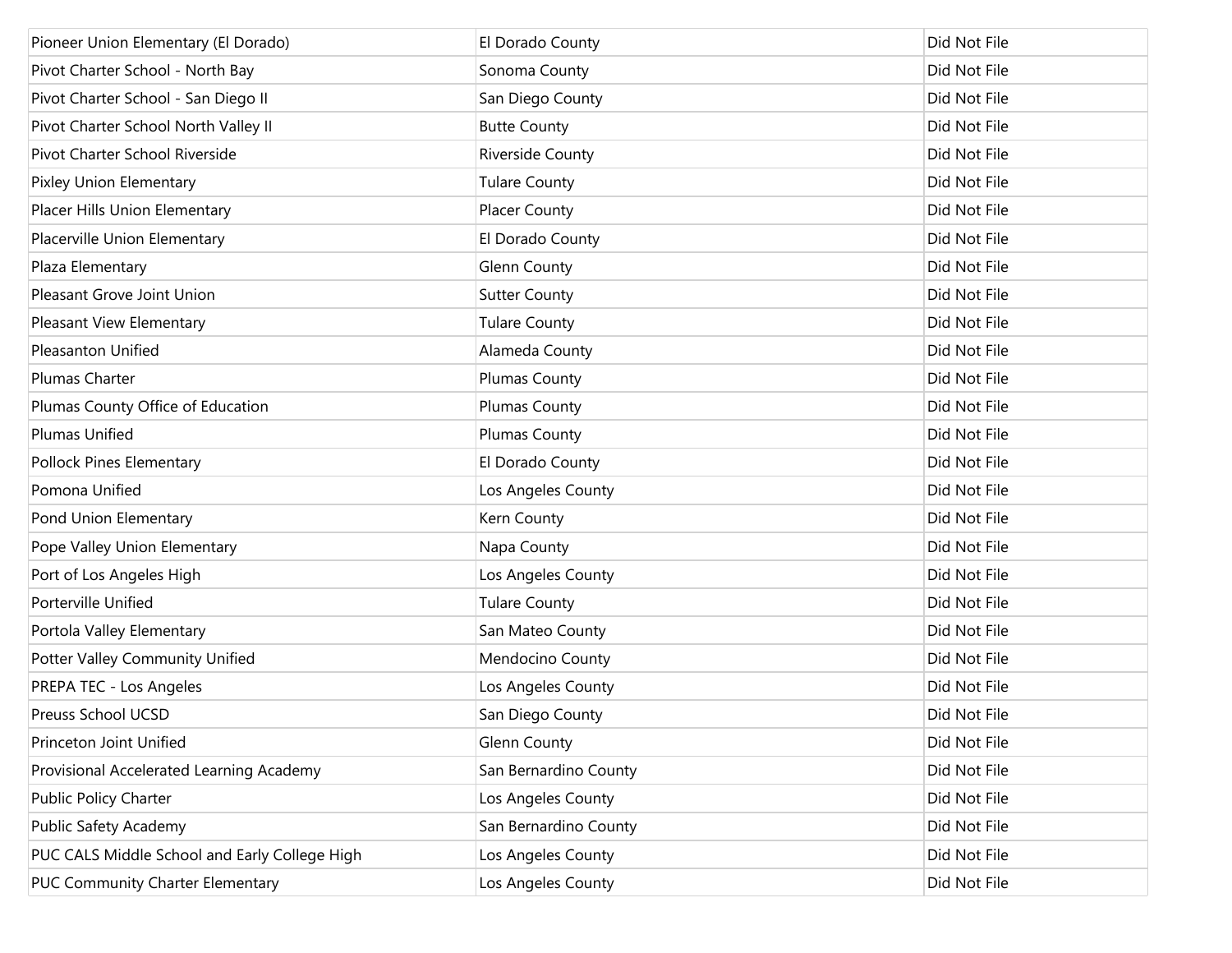| PUC Community Charter Middle and PUC Community Charter<br>Early College High | Los Angeles County    | Did Not File  |
|------------------------------------------------------------------------------|-----------------------|---------------|
| PUC Early College Academy for Leaders and Scholars (ECALS)                   | Los Angeles County    | Did Not File  |
| PUC Excel Charter Academy                                                    | Los Angeles County    | Did Not File  |
| PUC Inspire Charter Academy                                                  | Los Angeles County    | Did Not File  |
| PUC Lakeview Charter Academy                                                 | Los Angeles County    | Did Not File  |
| PUC Lakeview Charter High                                                    | Los Angeles County    | Did Not File  |
| PUC Milagro Charter                                                          | Los Angeles County    | Did Not File  |
| PUC Nueva Esperanza Charter Academy                                          | Los Angeles County    | Did Not File  |
| PUC Triumph Charter Academy and PUC Triumph Charter High                     | Los Angeles County    | Did Not File  |
| <b>Puente Charter</b>                                                        | Los Angeles County    | Did Not File  |
| Raisin City Elementary                                                       | Fresno County         | Did Not File  |
| Rancho Santa Fe Elementary                                                   | San Diego County      | Did Not File  |
| Ravendale-Termo Elementary                                                   | Lassen County         | Did Not File  |
| Ravenswood City Elementary                                                   | San Mateo County      | Did Not File  |
| <b>REACH</b>                                                                 | Sonoma County         | Did Not File  |
| REACH Leadership STEAM Academy                                               | Riverside County      | Did Not File  |
| Red Bluff Union Elementary                                                   | Tehama County         | Did Not File  |
| Redding Elementary                                                           | Shasta County         | Did Not File  |
| Redding School of the Arts                                                   | Shasta County         | Did Not File  |
| Redding STEM Academy                                                         | Shasta County         | Did Not File  |
| Redondo Beach Unified                                                        | Los Angeles County    | Did Not File  |
| Redwood City Elementary                                                      | San Mateo County      | Did Not File  |
| Redwood Coast Montessori                                                     | Humboldt County       | Did Not File  |
| Redwood Preparatory Charter                                                  | Humboldt County       | Did Not File  |
| Reef-Sunset Unified                                                          | <b>Kings County</b>   | Did Not File  |
| Renaissance Arts Academy                                                     | Los Angeles County    | Did Not File  |
| Rescue Union Elementary                                                      | El Dorado County      | Did Not File  |
| Reseda Charter High                                                          | Los Angeles County    | Did Not File  |
| Rialto Unified                                                               | San Bernardino County | Non-Compliant |
| <b>Richfield Elementary</b>                                                  | Tehama County         | Did Not File  |
| Richgrove Elementary                                                         | <b>Tulare County</b>  | Did Not File  |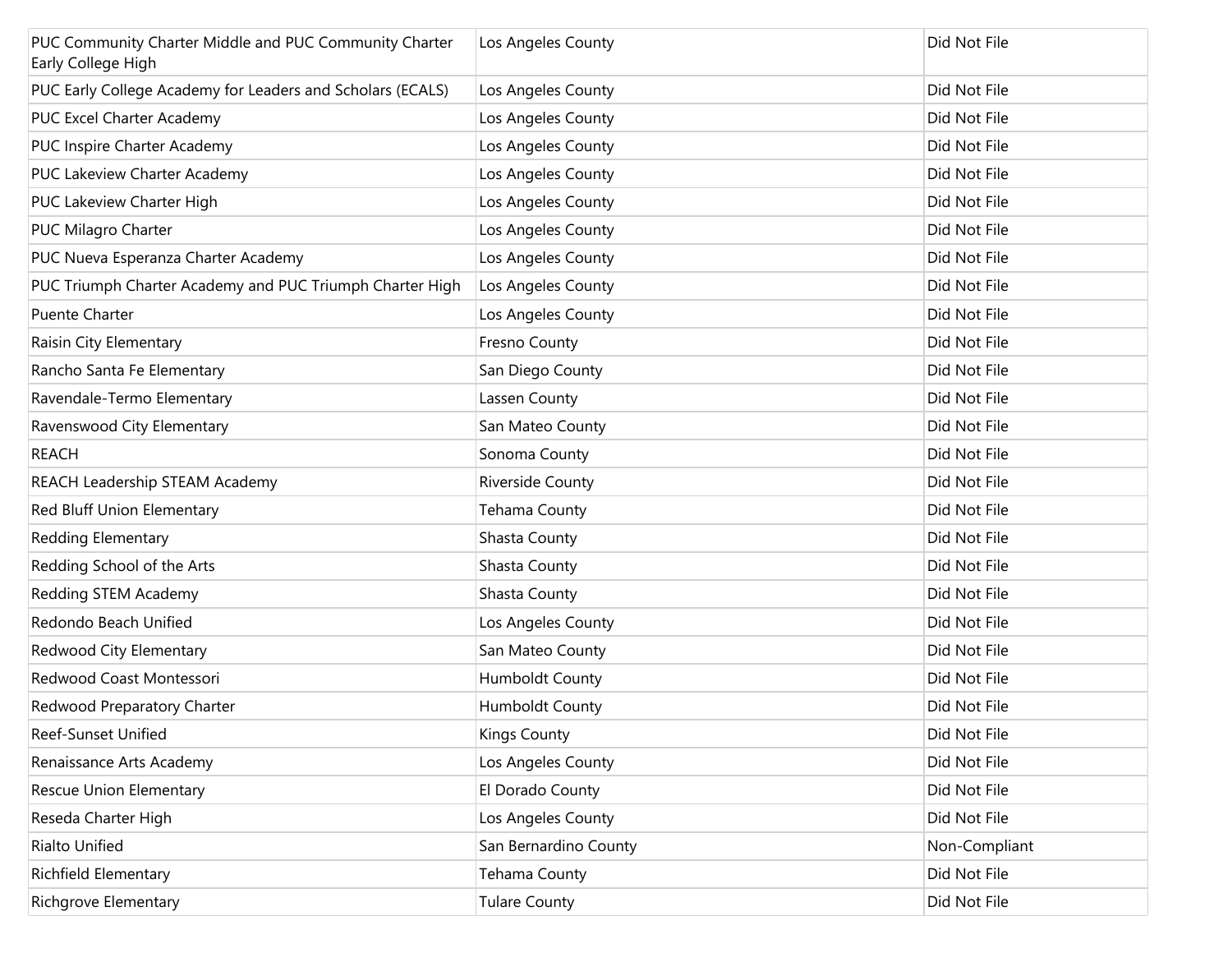| Richmond Charter Academy                                          | Contra Costa County      | Did Not File  |
|-------------------------------------------------------------------|--------------------------|---------------|
| Richmond Charter Elementary-Benito Juarez                         | Contra Costa County      | Did Not File  |
| Richmond College Preparatory                                      | Contra Costa County      | Did Not File  |
| <b>Richmond Elementary</b>                                        | Lassen County            | Did Not File  |
| Ridgecrest Elementary Academy for Language, Music, and<br>Science | Kern County              | Did Not File  |
| Rincon Valley Union Elementary                                    | Sonoma County            | Did Not File  |
| Rio Bravo-Greeley Union Elementary                                | Kern County              | Did Not File  |
| Rio Dell Elementary                                               | Humboldt County          | Did Not File  |
| Rio Elementary                                                    | Ventura County           | Non-Compliant |
| Rio Valley Charter                                                | San Joaquin County       | Did Not File  |
| <b>Ripon Unified</b>                                              | San Joaquin County       | Did Not File  |
| Rise Kohyang Elementary                                           | Los Angeles County       | Did Not File  |
| Rise Kohyang High                                                 | Los Angeles County       | Did Not File  |
| Rise Kohyang Middle                                               | Los Angeles County       | Did Not File  |
| Rising Sun Montessori                                             | El Dorado County         | Did Not File  |
| River Delta Joint Unified                                         | Sacramento County        | Non-Compliant |
| River Islands Technology Academy                                  | San Joaquin County       | Did Not File  |
| River Montessori Elementary Charter                               | Sonoma County            | Did Not File  |
| River Springs Charter                                             | Riverside County         | Did Not File  |
| Riverbank Unified                                                 | <b>Stanislaus County</b> | Did Not File  |
| Riverdale Joint Unified                                           | Fresno County            | Did Not File  |
| Roberts Ferry Union Elementary                                    | <b>Stanislaus County</b> | Did Not File  |
| Robla Elementary                                                  | Sacramento County        | Did Not File  |
| Rocketship Academy Brilliant Minds                                | Santa Clara County       | Did Not File  |
| Rocketship Alma Academy                                           | Santa Clara County       | Did Not File  |
| Rocketship Delta Prep                                             | Contra Costa County      | Did Not File  |
| Rocketship Discovery Prep                                         | Santa Clara County       | Did Not File  |
| Rocketship Fuerza Community Prep                                  | Santa Clara County       | Did Not File  |
| Rocketship Los Suenos Academy                                     | Santa Clara County       | Did Not File  |
| Rocketship Mateo Sheedy Elementary                                | Santa Clara County       | Did Not File  |
| Rocketship Mosaic Elementary                                      | Santa Clara County       | Did Not File  |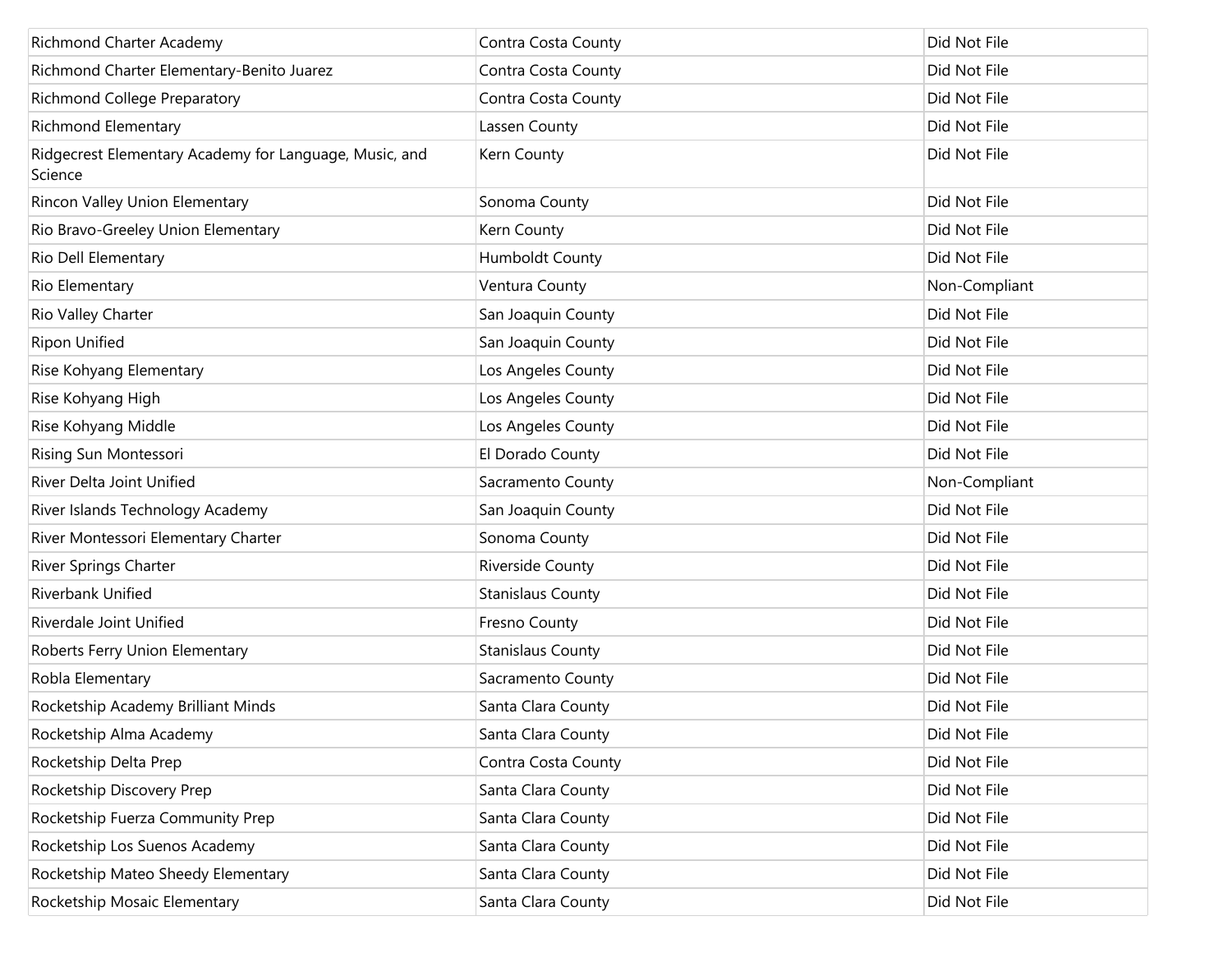| Rocketship Redwood City               | San Mateo County         | Did Not File  |
|---------------------------------------|--------------------------|---------------|
| Rocketship Rising Stars               | Santa Clara County       | Did Not File  |
| Rocketship Si Se Puede Academy        | Santa Clara County       | Did Not File  |
| Rocketship Spark Academy              | Santa Clara County       | Did Not File  |
| Rockford Elementary                   | <b>Tulare County</b>     | Did Not File  |
| Rocky Point Charter                   | Shasta County            | Did Not File  |
| Romoland Elementary                   | Riverside County         | Non-Compliant |
| Rosedale Union Elementary             | Kern County              | Did Not File  |
| Roseville City Elementary             | <b>Placer County</b>     | Non-Compliant |
| Ross Elementary                       | Marin County             | Did Not File  |
| Ross Valley Elementary                | Marin County             | Did Not File  |
| Round Valley Unified                  | Mendocino County         | Did Not File  |
| Sacramento Charter High               | Sacramento County        | Did Not File  |
| Sacramento City Unified               | Sacramento County        | Non-Compliant |
| Sacramento Valley Charter             | <b>Yolo County</b>       | Did Not File  |
| Saddleback Valley Unified             | Orange County            | Non-Compliant |
| Sage Oak Charter                      | San Bernardino County    | Did Not File  |
| Sage Oak Charter School - South       | San Diego County         | Did Not File  |
| Sage Oak Charter School- Keppel       | Los Angeles County       | Did Not File  |
| Saint Helena Unified                  | Napa County              | Did Not File  |
| Salida Union Elementary               | <b>Stanislaus County</b> | Did Not File  |
| Salinas City Elementary               | Monterey County          | Did Not File  |
| Salinas Union High                    | Monterey County          | Did Not File  |
| Samueli Academy                       | Orange County            | Did Not File  |
| San Antonio Union Elementary          | Monterey County          | Did Not File  |
| San Benito County Office of Education | San Benito County        | Did Not File  |
| San Benito High                       | San Benito County        | Did Not File  |
| San Bruno Park Elementary             | San Mateo County         | Did Not File  |
| San Carlos Charter Learning Center    | San Mateo County         | Did Not File  |
| San Carlos Elementary                 | San Mateo County         | Did Not File  |
| San Diego Cooperative Charter         | San Diego County         | Did Not File  |
| San Diego Global Vision Academy       | San Diego County         | Did Not File  |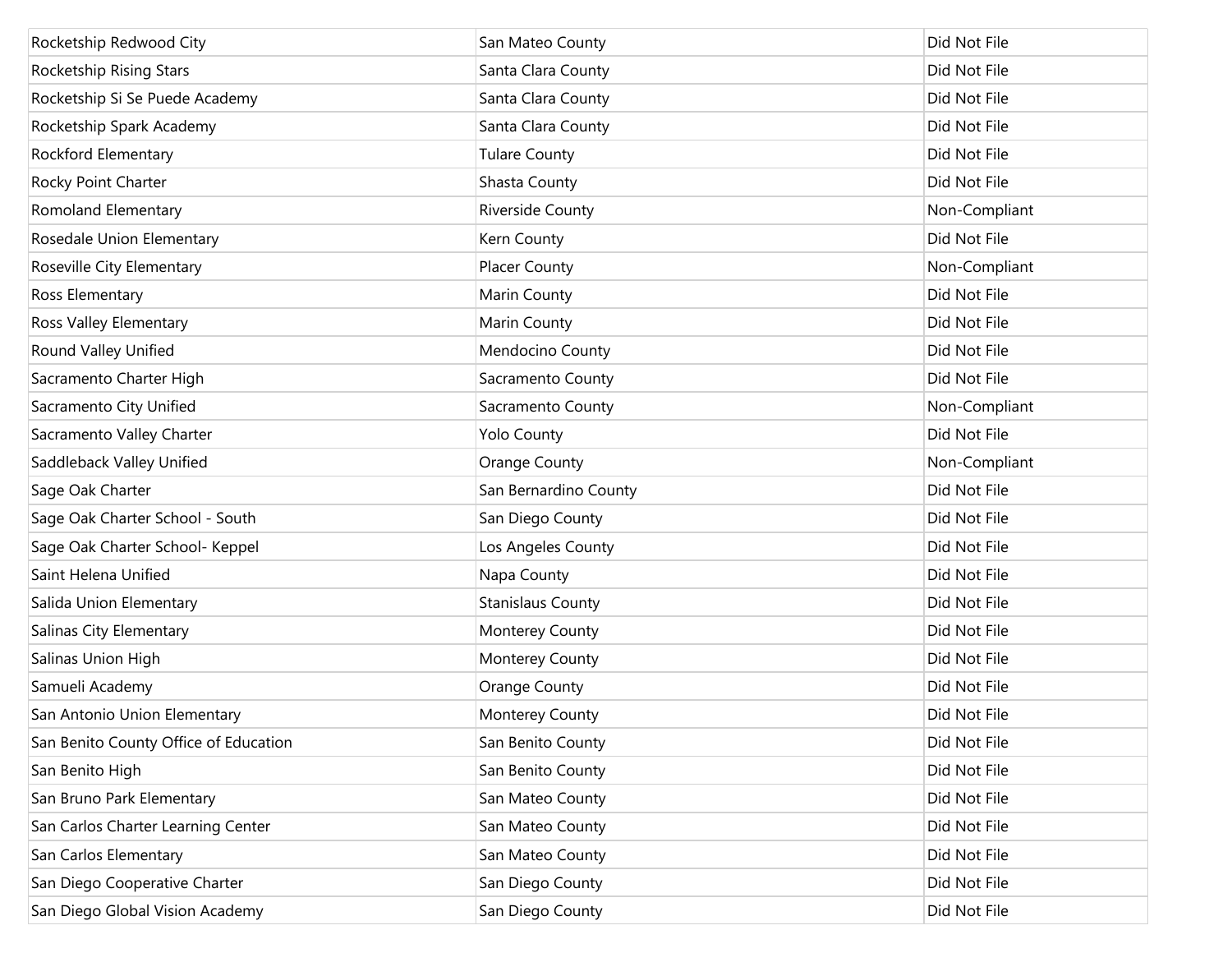| San Diego Mission Academy                  | San Diego County        | Did Not File  |
|--------------------------------------------|-------------------------|---------------|
| San Diego Workforce Innovation High        | San Diego County        | Did Not File  |
| San Dieguito Union High                    | San Diego County        | Non-Compliant |
| San Francisco County Office of Education   | San Francisco County    | Did Not File  |
| San Francisco Unified                      | San Francisco County    | Did Not File  |
| San Gabriel Unified                        | Los Angeles County      | Did Not File  |
| San Jacinto Unified                        | <b>Riverside County</b> | Did Not File  |
| San Jacinto Valley Academy                 | <b>Riverside County</b> | Did Not File  |
| San Jose Charter Academy                   | Los Angeles County      | Did Not File  |
| San Jose Conservation Corps Charter        | Santa Clara County      | Non-Compliant |
| San Jose Unified                           | Santa Clara County      | Non-Compliant |
| San Juan Unified                           | Sacramento County       | Did Not File  |
| San Leandro Unified                        | Alameda County          | Did Not File  |
| San Lorenzo Unified                        | Alameda County          | Did Not File  |
| San Lorenzo Valley Unified                 | Santa Cruz County       | Did Not File  |
| San Luis Coastal Unified                   | San Luis Obispo County  | Did Not File  |
| San Luis Obispo County Office of Education | San Luis Obispo County  | Did Not File  |
| San Marcos Unified                         | San Diego County        | Non-Compliant |
| San Marino Unified                         | Los Angeles County      | Did Not File  |
| San Mateo County Office of Education       | San Mateo County        | Did Not File  |
| San Mateo Union High                       | San Mateo County        | Did Not File  |
| San Mateo-Foster City                      | San Mateo County        | Did Not File  |
| San Miguel Joint Union                     | San Luis Obispo County  | Did Not File  |
| San Rafael City Elementary                 | Marin County            | Did Not File  |
| San Rafael City High                       | Marin County            | Did Not File  |
| San Ramon Valley Unified                   | Contra Costa County     | Did Not File  |
| San Ysidro Elementary                      | San Diego County        | Did Not File  |
| Sanger Unified                             | Fresno County           | Did Not File  |
| Santa Clara County Office of Education     | Santa Clara County      | Did Not File  |
| Santa Clara Unified                        | Santa Clara County      | Did Not File  |
| Santa Clarita Valley International         | Los Angeles County      | Did Not File  |
| Santa Cruz County Office of Education      | Santa Cruz County       | Non-Compliant |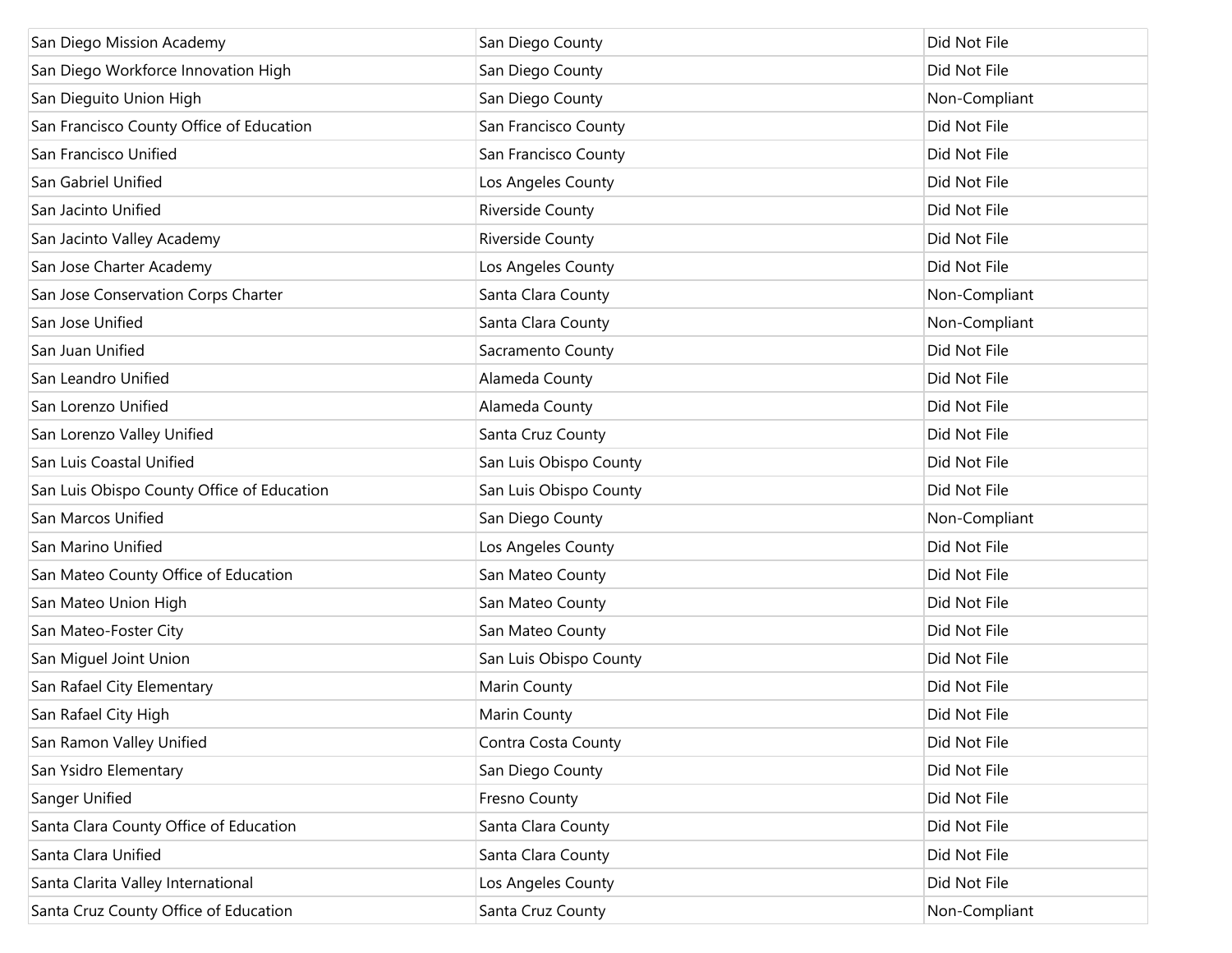| Santa Maria Joint Union High                      | Santa Barbara County   | Did Not File  |
|---------------------------------------------------|------------------------|---------------|
| Santa Maria-Bonita                                | Santa Barbara County   | Did Not File  |
| Santa Rita Union Elementary                       | Monterey County        | Did Not File  |
| Santa Rosa Academy                                | Riverside County       | Non-Compliant |
| Santa Rosa City Schools                           | Sonoma County          | Did Not File  |
| Santa Ynez Valley Charter                         | Santa Barbara County   | Did Not File  |
| Santee                                            | San Diego County       | Non-Compliant |
| Santiago Middle                                   | Orange County          | Did Not File  |
| Saucelito Elementary                              | <b>Tulare County</b>   | Did Not File  |
| Saugus Union                                      | Los Angeles County     | Did Not File  |
| Sausalito Marin City                              | Marin County           | Non-Compliant |
| SAVA - Sacramento Academic and Vocational Academy | Sacramento County      | Did Not File  |
| Savant Preparatory Academy of Business            | San Bernardino County  | Did Not File  |
| Scholarship Prep - Oceanside                      | San Diego County       | Did Not File  |
| Scholarship Prep - Orange County                  | <b>Orange County</b>   | Did Not File  |
| Scholarship Prep - South Bay                      | Los Angeles County     | Did Not File  |
| School for Entrepreneurship and Technology        | San Diego County       | Did Not File  |
| School of Unlimited Learning                      | Fresno County          | Did Not File  |
| Scotia Union Elementary                           | Humboldt County        | Did Not File  |
| <b>Scott Valley Unified</b>                       | Siskiyou County        | Did Not File  |
| Sebastopol Independent Charter                    | Sonoma County          | Did Not File  |
| Seeley Union Elementary                           | <b>Imperial County</b> | Did Not File  |
| Seiad Elementary                                  | Siskiyou County        | Did Not File  |
| Selma Unified                                     | Fresno County          | Did Not File  |
| Sequoia Union Elementary                          | <b>Tulare County</b>   | Did Not File  |
| Sequoia Union High                                | San Mateo County       | Did Not File  |
| Shandon Joint Unified                             | San Luis Obispo County | Did Not File  |
| Shasta Charter Academy                            | Shasta County          | Did Not File  |
| Shasta County Office of Education                 | Shasta County          | Did Not File  |
| Shasta Union Elementary                           | Shasta County          | Did Not File  |
| Shasta Union High                                 | Shasta County          | Non-Compliant |
| Shasta View Academy                               | Shasta County          | Did Not File  |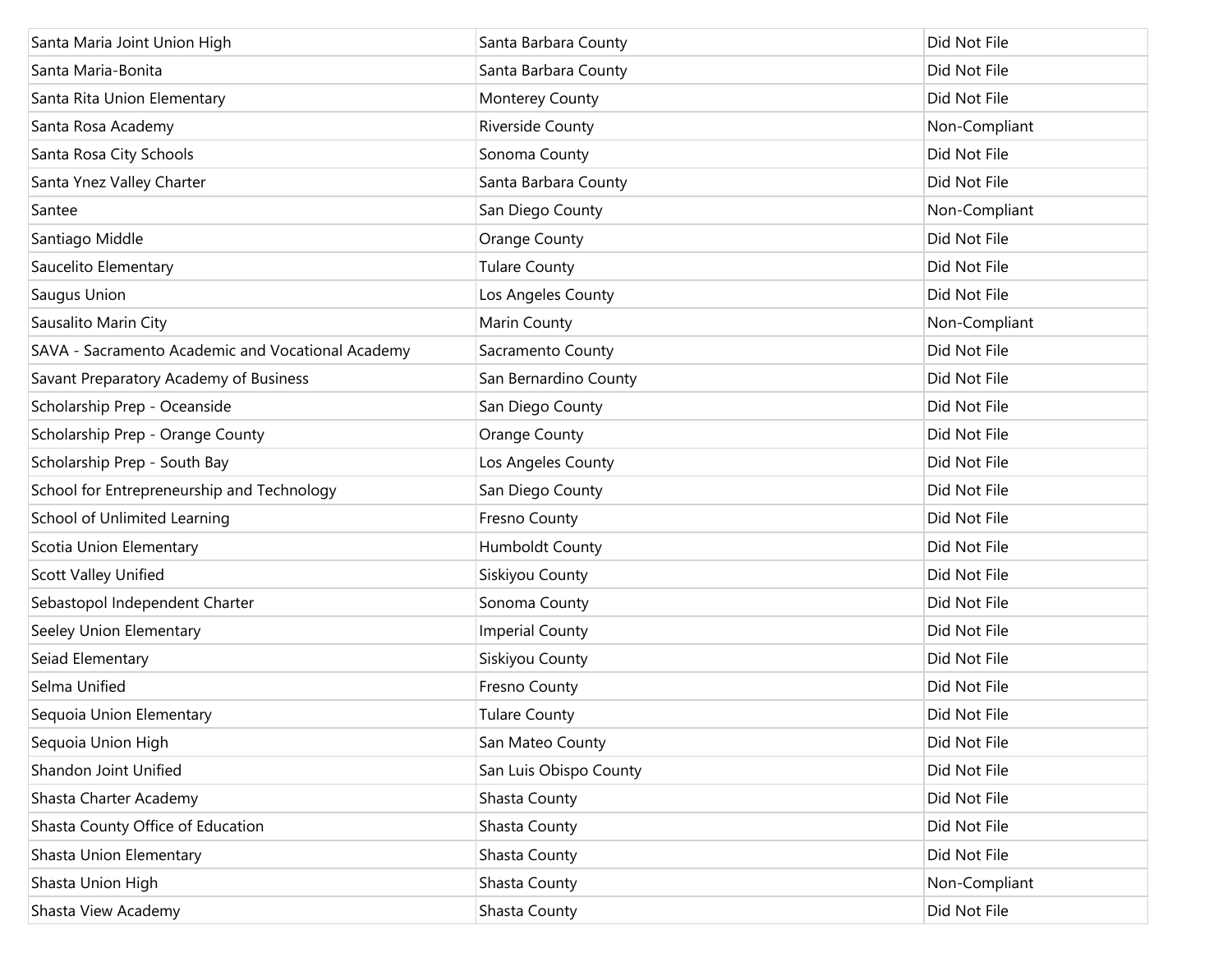| Sherman Thomas Charter High              | Madera County            | Did Not File  |
|------------------------------------------|--------------------------|---------------|
| Sherwood Montessori                      | <b>Butte County</b>      | Did Not File  |
| Shiloh Elementary                        | <b>Stanislaus County</b> | Did Not File  |
| Shoreline Unified                        | Marin County             | Did Not File  |
| SIATech Academy South                    | Los Angeles County       | Did Not File  |
| Sierra Academy of Expeditionary Learning | Nevada County            | Did Not File  |
| Sierra Charter                           | Fresno County            | Did Not File  |
| Sierra County Office of Education        | Sierra County            | Did Not File  |
| Sierra Expeditionary Learning            | <b>Placer County</b>     | Did Not File  |
| Sierra Sands Unified                     | Kern County              | Did Not File  |
| Sierra Unified                           | Fresno County            | Did Not File  |
| Sierra-Plumas Joint Unified              | Sierra County            | Did Not File  |
| <b>Silver Fork Elementary</b>            | El Dorado County         | Did Not File  |
| <b>Silver Valley Unified</b>             | San Bernardino County    | Did Not File  |
| Simi Valley Unified                      | Ventura County           | Did Not File  |
| Siskiyou County Office of Education      | Siskiyou County          | Did Not File  |
| Siskiyou Union High                      | Siskiyou County          | Did Not File  |
| Sixth Street Prep                        | San Bernardino County    | Did Not File  |
| <b>Sky Mountain Charter</b>              | San Bernardino County    | Did Not File  |
| Snelling-Merced Falls Union Elementary   | <b>Merced County</b>     | Did Not File  |
| Snowline Joint Unified                   | San Bernardino County    | Non-Compliant |
| <b>SOAR Charter Academy</b>              | San Bernardino County    | Did Not File  |
| Sol Aureus College Preparatory           | Sacramento County        | Did Not File  |
| Solana Beach Elementary                  | San Diego County         | Non-Compliant |
| Solano County Office of Education        | Solano County            | Did Not File  |
| Solvang Elementary                       | Santa Barbara County     | Did Not File  |
| Sonoma Charter                           | Sonoma County            | Did Not File  |
| Sonoma Valley Unified                    | Sonoma County            | Did Not File  |
| Sonora Elementary                        | <b>Tuolumne County</b>   | Did Not File  |
| Sonora Union High                        | <b>Tuolumne County</b>   | Did Not File  |
| Soquel Union Elementary                  | Santa Cruz County        | Did Not File  |
| Soulsbyville Elementary                  | <b>Tuolumne County</b>   | Did Not File  |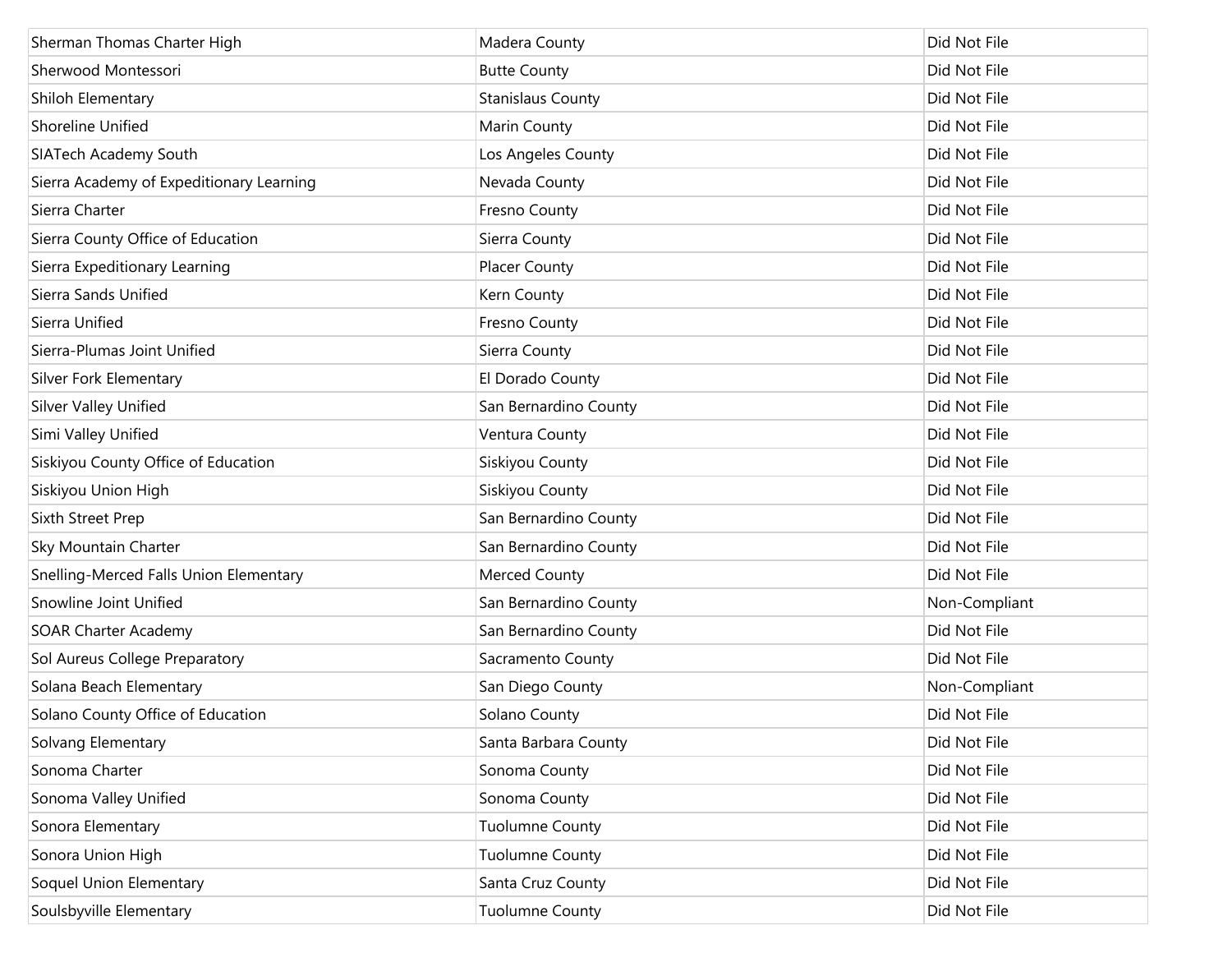| South Bay Union Elementary                   | Humboldt County          | Did Not File  |
|----------------------------------------------|--------------------------|---------------|
| South Monterey County Joint Union High       | Monterey County          | Did Not File  |
| South San Francisco Unified                  | San Mateo County         | Did Not File  |
| South Sutter Charter                         | <b>Sutter County</b>     | Did Not File  |
| Southern Humboldt Joint Unified              | Humboldt County          | Did Not File  |
| Southern Trinity Joint Unified               | <b>Trinity County</b>    | Did Not File  |
| Southside Elementary                         | San Benito County        | Did Not File  |
| Sparrow Academy                              | San Diego County         | Did Not File  |
| <b>Spencer Valley Elementary</b>             | San Diego County         | Did Not File  |
| <b>Spreckels Union Elementary</b>            | Monterey County          | Did Not File  |
| Springville Union Elementary                 | <b>Tulare County</b>     | Did Not File  |
| St. HOPE Public School 7                     | Sacramento County        | Did Not File  |
| <b>Standard Elementary</b>                   | Kern County              | Did Not File  |
| <b>Stanislaus Union Elementary</b>           | <b>Stanislaus County</b> | Did Not File  |
| Steele Canyon High                           | San Diego County         | Did Not File  |
| Stella Elementary Charter Academy            | Los Angeles County       | Did Not File  |
| Stella Middle Charter Academy                | Los Angeles County       | Did Not File  |
| Stockton Collegiate International Elementary | San Joaquin County       | Did Not File  |
| Stockton Collegiate International Secondary  | San Joaquin County       | Did Not File  |
| Stockton Unified                             | San Joaquin County       | Non-Compliant |
| Stone Bridge                                 | Napa County              | Did Not File  |
| <b>Stone Corral Elementary</b>               | <b>Tulare County</b>     | Did Not File  |
| <b>Stony Creek Joint Unified</b>             | <b>Glenn County</b>      | Did Not File  |
| <b>STREAM Charter</b>                        | <b>Butte County</b>      | Did Not File  |
| Summerville Elementary                       | <b>Tuolumne County</b>   | Did Not File  |
| Summerville Union High                       | <b>Tuolumne County</b>   | Did Not File  |
| Summit Leadership Academy-High Desert        | San Bernardino County    | Did Not File  |
| Summit Preparatory Charter High              | San Mateo County         | Did Not File  |
| Summit Public School K2                      | Contra Costa County      | Did Not File  |
| Summit Public School: Denali                 | Santa Clara County       | Did Not File  |
| Summit Public School: Shasta                 | San Mateo County         | Did Not File  |
| Summit Public School: Tahoma                 | Santa Clara County       | Did Not File  |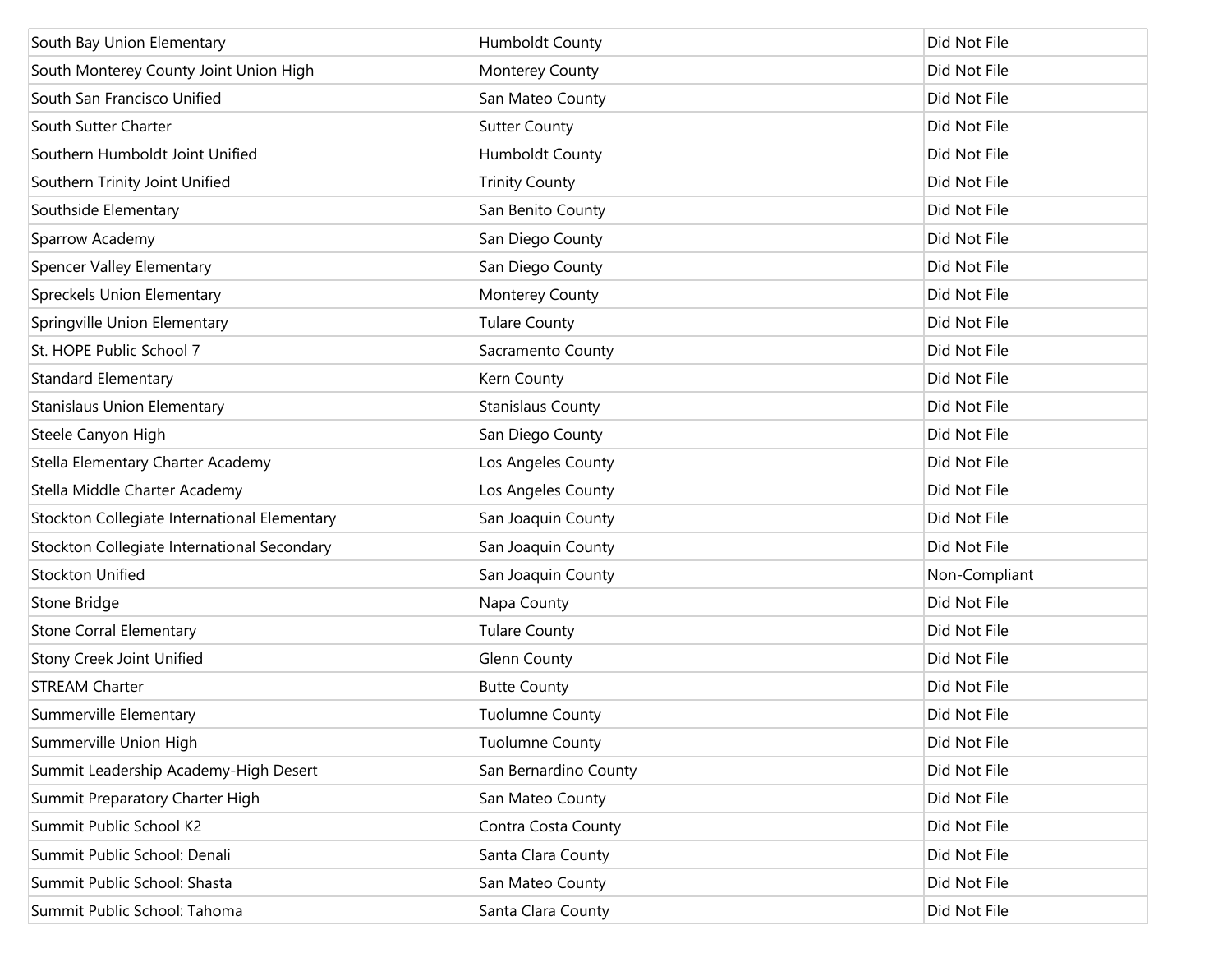| Summit Public School: Tamalpais                              | Contra Costa County      | Did Not File  |
|--------------------------------------------------------------|--------------------------|---------------|
| <b>Suncoast Preparatory Academy</b>                          | <b>Orange County</b>     | Did Not File  |
| Suncoast STEAM Academy                                       | San Diego County         | Did Not File  |
| Sunrise Middle                                               | Santa Clara County       | Did Not File  |
| Surprise Valley Joint Unified                                | Modoc County             | Did Not File  |
| Susanville Elementary                                        | Lassen County            | Did Not File  |
| Sutter Peak Charter Academy                                  | <b>Sutter County</b>     | Did Not File  |
| Sweetwater Union High                                        | San Diego County         | Did Not File  |
| Sycamore Academy of Science and Cultural Arts                | Riverside County         | Did Not File  |
| Sycamore Academy of Science and Cultural Arts - Chino Valley | San Bernardino County    | Did Not File  |
| Sycamore Creek Community Charter                             | <b>Orange County</b>     | Did Not File  |
| Sycamore Valley Academy                                      | <b>Tulare County</b>     | Did Not File  |
| Sylvan Union Elementary                                      | <b>Stanislaus County</b> | Non-Compliant |
| Synergy Charter Academy                                      | Los Angeles County       | Did Not File  |
| Synergy Kinetic Academy                                      | Los Angeles County       | Did Not File  |
| Synergy Quantum Academy                                      | Los Angeles County       | Did Not File  |
| <b>Taft City</b>                                             | Kern County              | Did Not File  |
| Taft Union High                                              | Kern County              | Did Not File  |
| Tahoe-Truckee Unified                                        | <b>Placer County</b>     | Did Not File  |
| Tamalpais Union High                                         | Marin County             | Did Not File  |
| Taylion High Desert Academy/Adelanto                         | San Bernardino County    | Did Not File  |
| <b>TEACH Academy of Technologies</b>                         | Los Angeles County       | Did Not File  |
| <b>TEACH Tech Charter High</b>                               | Los Angeles County       | Did Not File  |
| <b>TEAM Charter</b>                                          | San Joaquin County       | Did Not File  |
| Team Charter Academy                                         | San Joaquin County       | Did Not File  |
| <b>Temecula Preparatory</b>                                  | <b>Riverside County</b>  | Did Not File  |
| Temecula Valley Charter                                      | Riverside County         | Did Not File  |
| <b>Templeton Unified</b>                                     | San Luis Obispo County   | Did Not File  |
| Terra Bella Union Elementary                                 | Tulare County            | Did Not File  |
| The Academy of Alameda                                       | Alameda County           | Did Not File  |
| The Academy of Alameda Elementary                            | Alameda County           | Did Not File  |
| The City                                                     | Los Angeles County       | Did Not File  |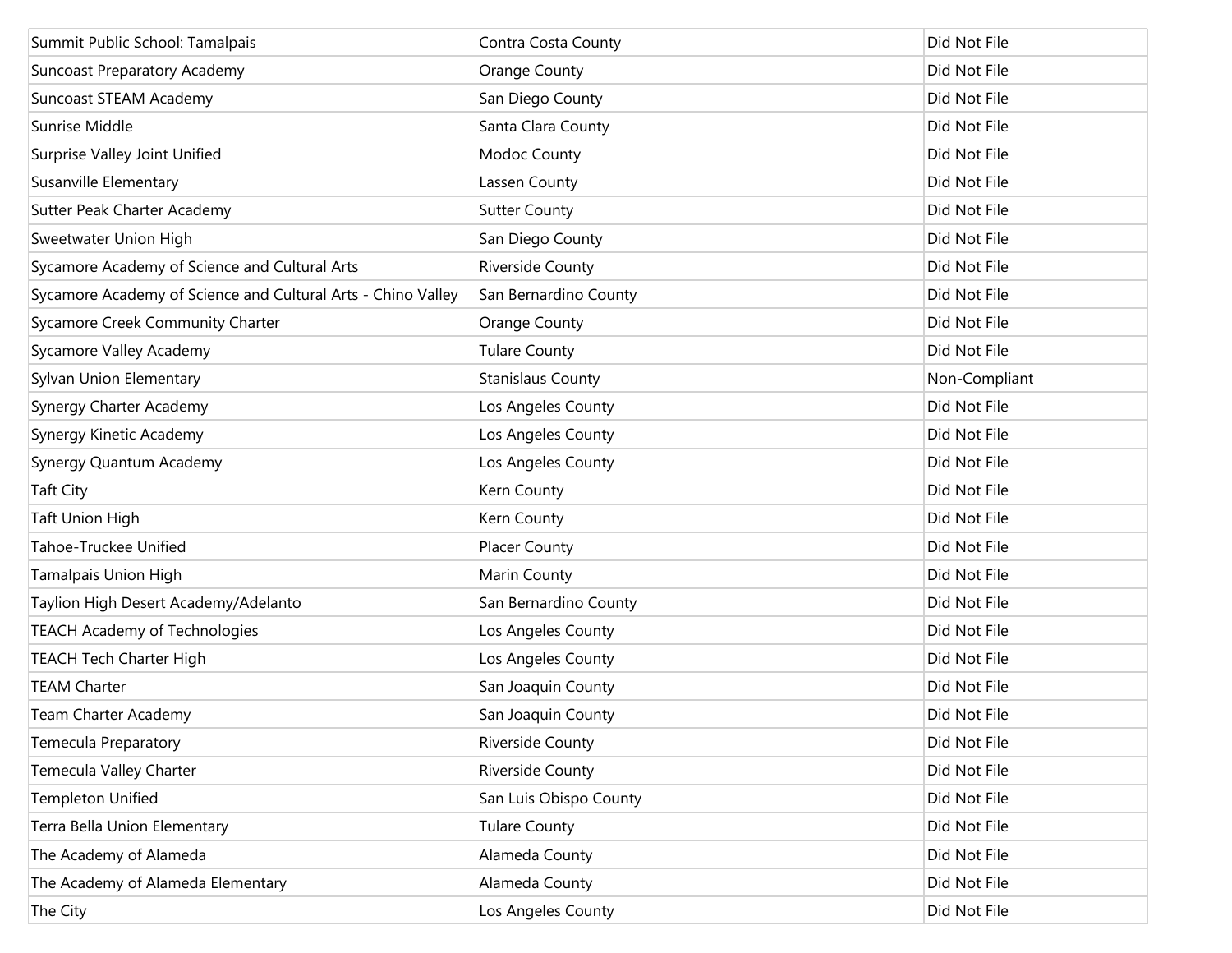| The Heights Charter                                          | San Diego County         | Did Not File  |
|--------------------------------------------------------------|--------------------------|---------------|
| The Language Academy of Sacramento                           | Sacramento County        | Did Not File  |
| The Learning Choice Academy - East County                    | San Diego County         | Did Not File  |
| The O'Farrell Charter                                        | San Diego County         | Did Not File  |
| Three Rivers Charter                                         | Mendocino County         | Non-Compliant |
| Today's Fresh Start-Compton                                  | Los Angeles County       | Did Not File  |
| <b>Traver Joint Elementary</b>                               | <b>Tulare County</b>     | Did Not File  |
| <b>Travis Unified</b>                                        | Solano County            | Did Not File  |
| Tree of Life Charter                                         | Mendocino County         | Did Not File  |
| Tres Pinos Union Elementary                                  | San Benito County        | Did Not File  |
| <b>Trinidad Union Elementary</b>                             | Humboldt County          | Did Not File  |
| <b>Trinity Alps Unified</b>                                  | <b>Trinity County</b>    | Did Not File  |
| <b>Trinity Center Elementary</b>                             | <b>Trinity County</b>    | Did Not File  |
| <b>Trivium Charter</b>                                       | Santa Barbara County     | Did Not File  |
| <b>Trona Joint Unified</b>                                   | San Bernardino County    | Non-Compliant |
| <b>Tulare City</b>                                           | <b>Tulare County</b>     | Did Not File  |
| Tulare County Office of Education                            | <b>Tulare County</b>     | Non-Compliant |
| Tuolumne County Superintendent of Schools                    | <b>Tuolumne County</b>   | Did Not File  |
| <b>Turlock Unified</b>                                       | <b>Stanislaus County</b> | Did Not File  |
| Twin Ridges Elementary                                       | Nevada County            | Did Not File  |
| <b>Ukiah Unified</b>                                         | Mendocino County         | Did Not File  |
| Uncharted Shores Academy                                     | Del Norte County         | Did Not File  |
| Union Elementary                                             | Santa Clara County       | Did Not File  |
| Union Hill Elementary                                        | Nevada County            | Did Not File  |
| Union Hill Elementary                                        | Nevada County            | Did Not File  |
| Union Street Charter                                         | Humboldt County          | Did Not File  |
| Unity Middle College High                                    | <b>Orange County</b>     | Did Not File  |
| University High                                              | Fresno County            | Did Not File  |
| University Preparation Charter School at CSU Channel Islands | Ventura County           | Non-Compliant |
| University Preparatory Academy Charter                       | Santa Clara County       | Did Not File  |
| University Preparatory Value High                            | Los Angeles County       | Did Not File  |
| Urban Discovery Academy Charter                              | San Diego County         | Did Not File  |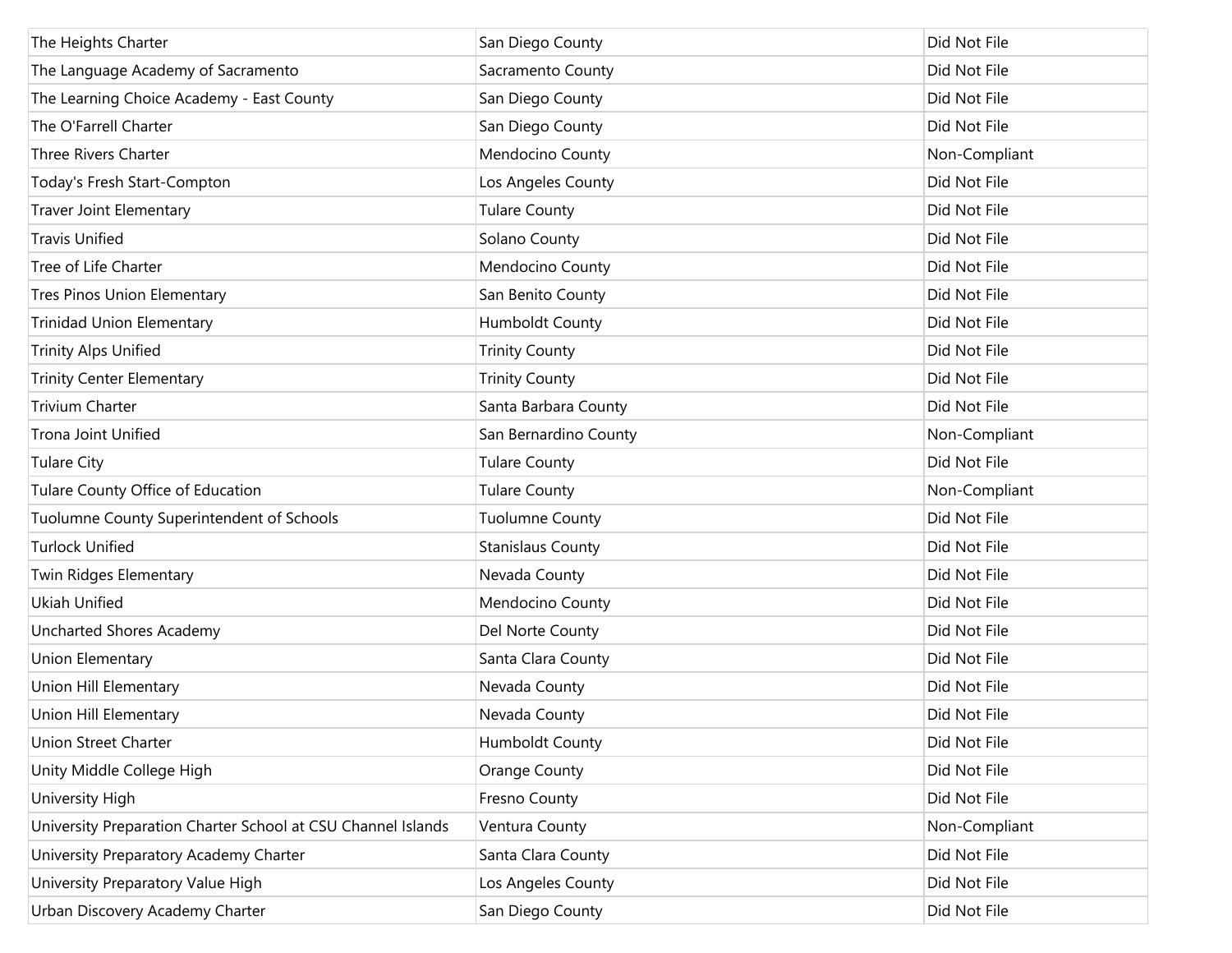| Urban Montessori Charter                             | Alameda County           | Did Not File  |
|------------------------------------------------------|--------------------------|---------------|
| Val Verde Unified                                    | Riverside County         | Non-Compliant |
| Valle Lindo Elementary                               | Los Angeles County       | Did Not File  |
| Vallecito Union                                      | <b>Calaveras County</b>  | Did Not File  |
| Vallecitos Elementary                                | San Diego County         | Did Not File  |
| Vallejo City Unified                                 | Solano County            | Did Not File  |
| Valley Center-Pauma Unified                          | San Diego County         | Did Not File  |
| Valley College High                                  | <b>Stanislaus County</b> | Did Not File  |
| Valley Home Joint Elementary                         | <b>Stanislaus County</b> | Did Not File  |
| Valley Life Charter                                  | <b>Tulare County</b>     | Did Not File  |
| Valley View Charter Prep                             | San Joaquin County       | Did Not File  |
| Valor Academy Elementary                             | Los Angeles County       | Did Not File  |
| Valor Academy High                                   | Los Angeles County       | Did Not File  |
| Valor Academy Middle                                 | Los Angeles County       | Did Not File  |
| Vaughn Next Century Learning Center                  | Los Angeles County       | Did Not File  |
| Ventura County Office of Education                   | Ventura County           | Did Not File  |
| Ventura Unified                                      | Ventura County           | Non-Compliant |
| Vibrant Minds Charter                                | Orange County            | Did Not File  |
| Victor Valley Union High                             | San Bernardino County    | Did Not File  |
| Village Charter Academy                              | Los Angeles County       | Did Not File  |
| Vincent Academy                                      | Alameda County           | Did Not File  |
| Vineland Elementary                                  | Kern County              | Did Not File  |
| Vision Quest & Career Pathway                        | San Joaquin County       | Did Not File  |
| Vista Charter Middle                                 | Los Angeles County       | Did Not File  |
| Vista del Mar Union                                  | Santa Barbara County     | Did Not File  |
| Vista Heritage Global Academy                        | <b>Orange County</b>     | Did Not File  |
| Vista Horizon Global Academy                         | Los Angeles County       | Did Not File  |
| Vista Norte Public Charter                           | San Bernardino County    | Did Not File  |
| Vista Real Charter High                              | Ventura County           | Did Not File  |
| Voices College Bound Language Academy at Stockton    | San Joaquin County       | Did Not File  |
| Voices College-Bound Language Academy                | Santa Clara County       | Did Not File  |
| Voices College-Bound Language Academy at Morgan Hill | Santa Clara County       | Did Not File  |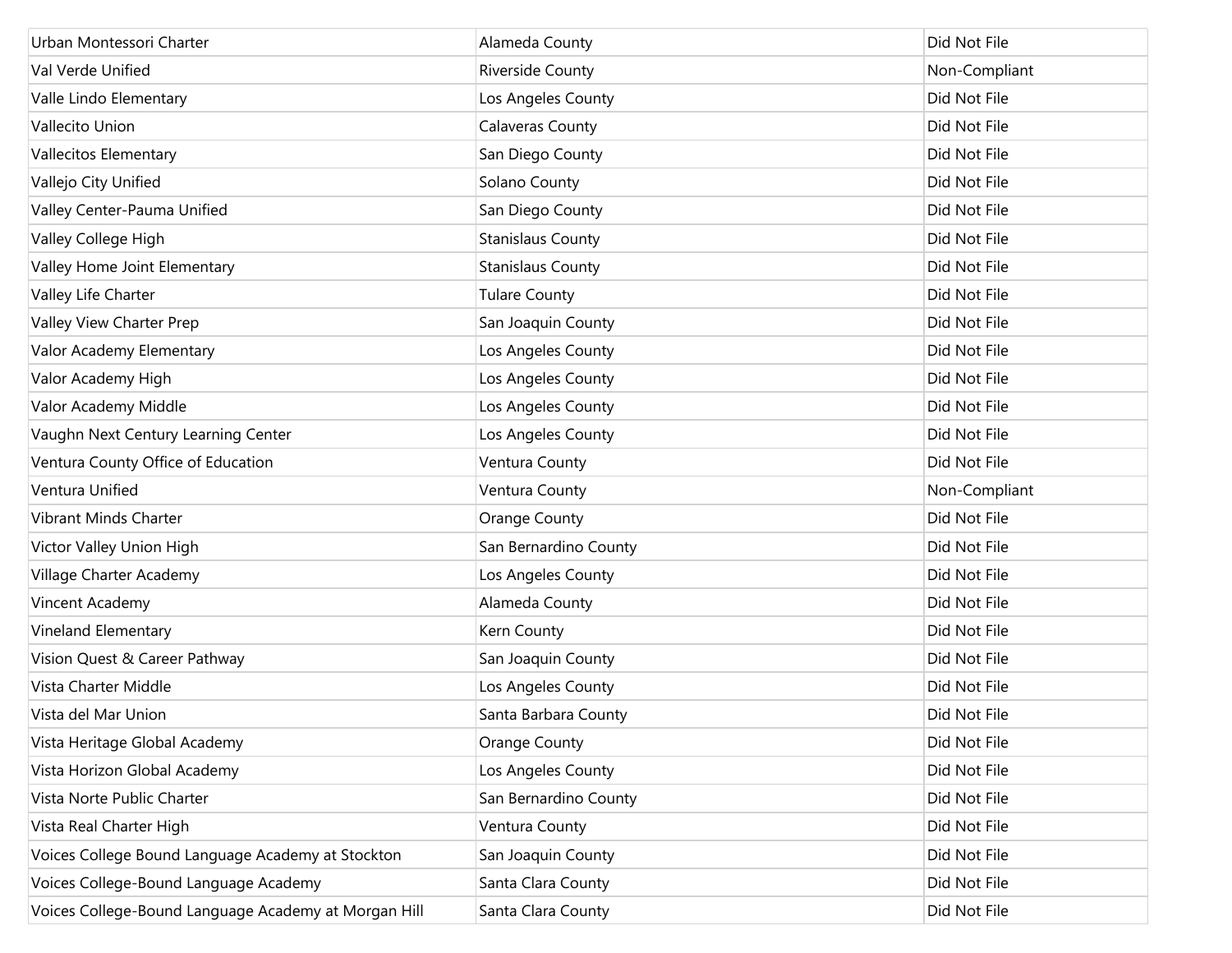| Voices College-Bound Language Academy at Mt. Pleasant                                    | Santa Clara County       | Did Not File  |
|------------------------------------------------------------------------------------------|--------------------------|---------------|
| Voices College-Bound Language Academy at West Contra Costa Contra Costa County<br>County |                          | Did Not File  |
| Vox Collegiate of Los Angeles                                                            | Los Angeles County       | Did Not File  |
| W.E.B. DuBois Public Charter                                                             | Fresno County            | Did Not File  |
| Walden Academy                                                                           | Glenn County             | Did Not File  |
| Wallis Annenberg High                                                                    | Los Angeles County       | Did Not File  |
| <b>Warner Unified</b>                                                                    | San Diego County         | Non-Compliant |
| Wasco Union High                                                                         | Kern County              | Did Not File  |
| Washington Colony Elementary                                                             | Fresno County            | Did Not File  |
| Washington Unified (Yolo)                                                                | <b>Yolo County</b>       | Did Not File  |
| Washington Union Elementary                                                              | Monterey County          | Did Not File  |
| <b>Waterford Unified</b>                                                                 | <b>Stanislaus County</b> | Did Not File  |
| <b>Watts Learning Center</b>                                                             | Los Angeles County       | Did Not File  |
| Watts Learning Center Charter Middle                                                     | Los Angeles County       | Did Not File  |
| Waukena Joint Union Elementary                                                           | <b>Tulare County</b>     | Did Not File  |
| We the People High                                                                       | Los Angeles County       | Non-Compliant |
| Weed Union Elementary                                                                    | Siskiyou County          | Did Not File  |
| West Park Elementary                                                                     | Fresno County            | Non-Compliant |
| West Side Union Elementary                                                               | Sonoma County            | Did Not File  |
| West Sonoma County Union High                                                            | Sonoma County            | Did Not File  |
| Westminster                                                                              | Orange County            | Non-Compliant |
| <b>Westside Elementary</b>                                                               | Fresno County            | Did Not File  |
| Westwood Unified                                                                         | Lassen County            | Did Not File  |
| Wheatland                                                                                | Yuba County              | Did Not File  |
| Wheatland Union High                                                                     | Yuba County              | Non-Compliant |
| Whitmore Union Elementary                                                                | Shasta County            | Did Not File  |
| Wildflower Open Classroom                                                                | <b>Butte County</b>      | Did Not File  |
| William S. Hart Union High                                                               | Los Angeles County       | Non-Compliant |
| <b>Williams Unified</b>                                                                  | Colusa County            | Did Not File  |
| Willits Elementary Charter                                                               | Mendocino County         | Did Not File  |
| <b>Willits Unified</b>                                                                   | Mendocino County         | Did Not File  |